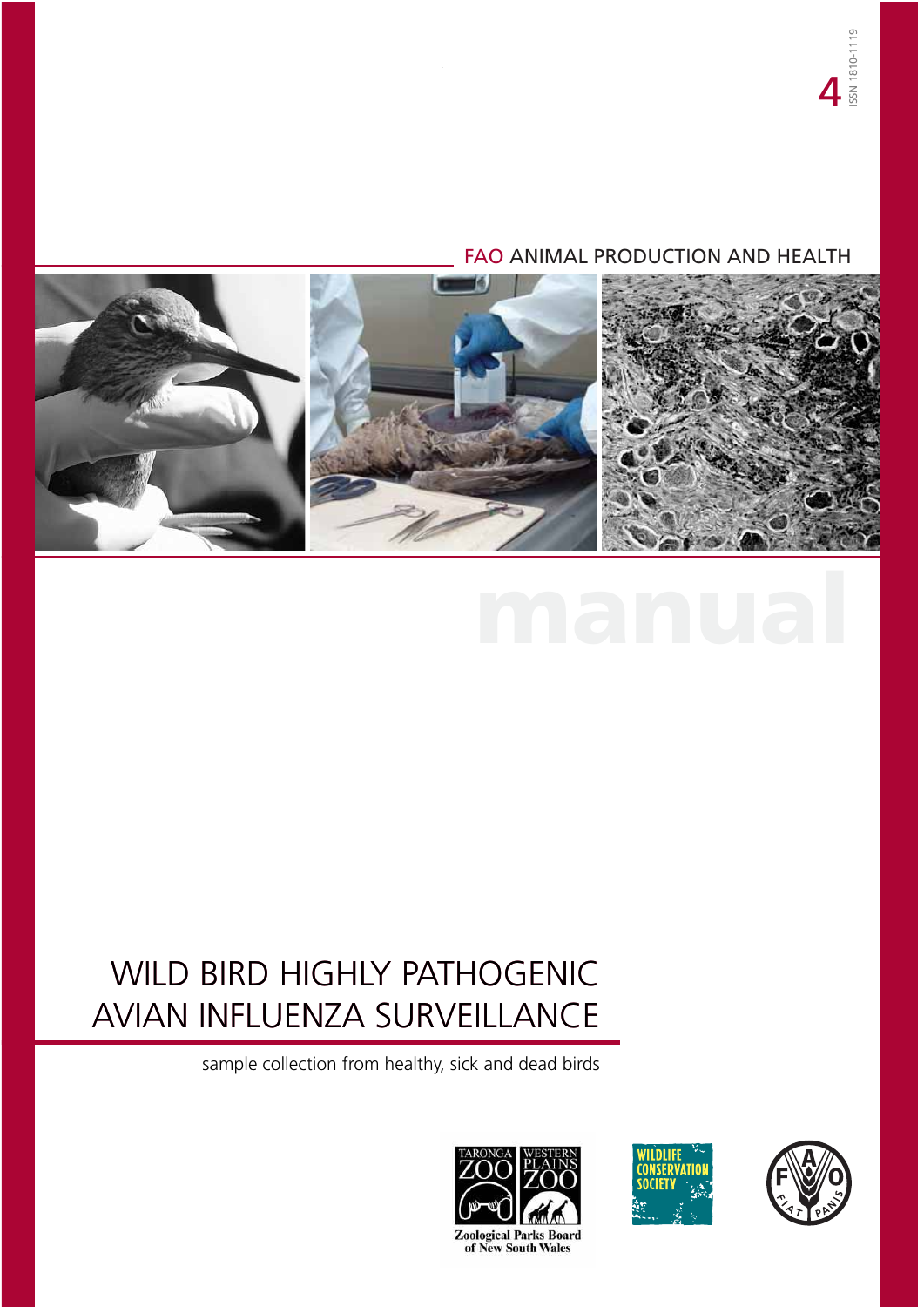### **Cover photographs:**

Left image: FAO/S. Newman Centre image: courtesy of Wildlife Conservation Society, K. Smith Right image: courtesy of Taronga Zoo, K. Rose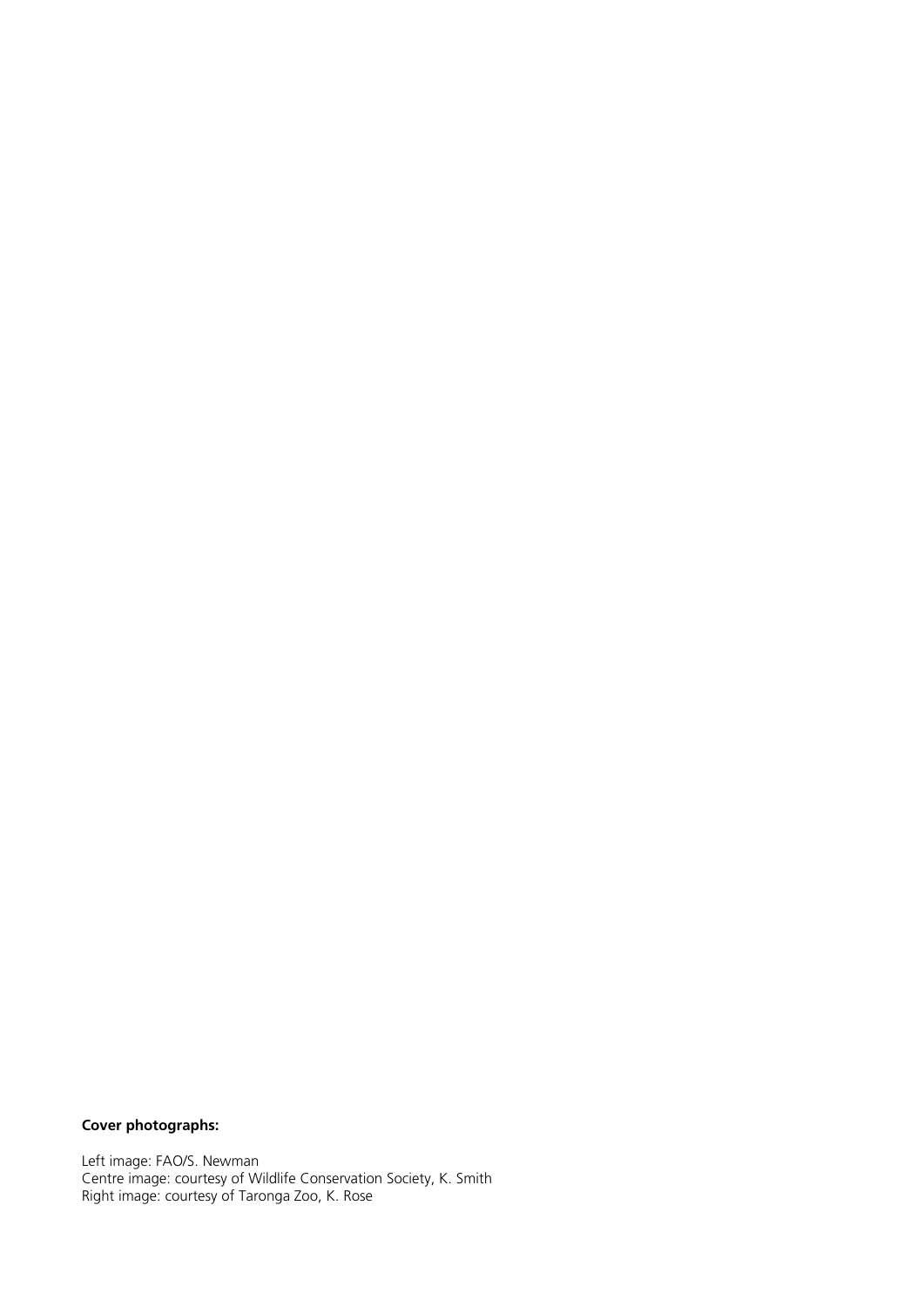### FAO ANIMAL PRODUCTION AND HEALTH **manual**

4

### WILD BIRD HIGHLY PATHOGENIC AVIAN INFLUENZA SURVEILLANCE

sample collection from healthy, sick and dead birds

### **Karrie Rose**

Australian Registry of Wildlife Health, Taronga Zoo, Sydney, Australia **Scott Newman** Wildlife Conservation Society, Wildlife Health Center, Field Veterinary Program, New York, USA Animal Health Service, Food and Agriculture Organization of the United Nations, Rome, Italy **Marcela Uhart** Wildlife Conservation Society, Wildlife Health Center, Field Veterinary Program, New York, USA **Juan Lubroth** Animal Health Service, Food and Agriculture Organization of the United Nations, Rome, Italy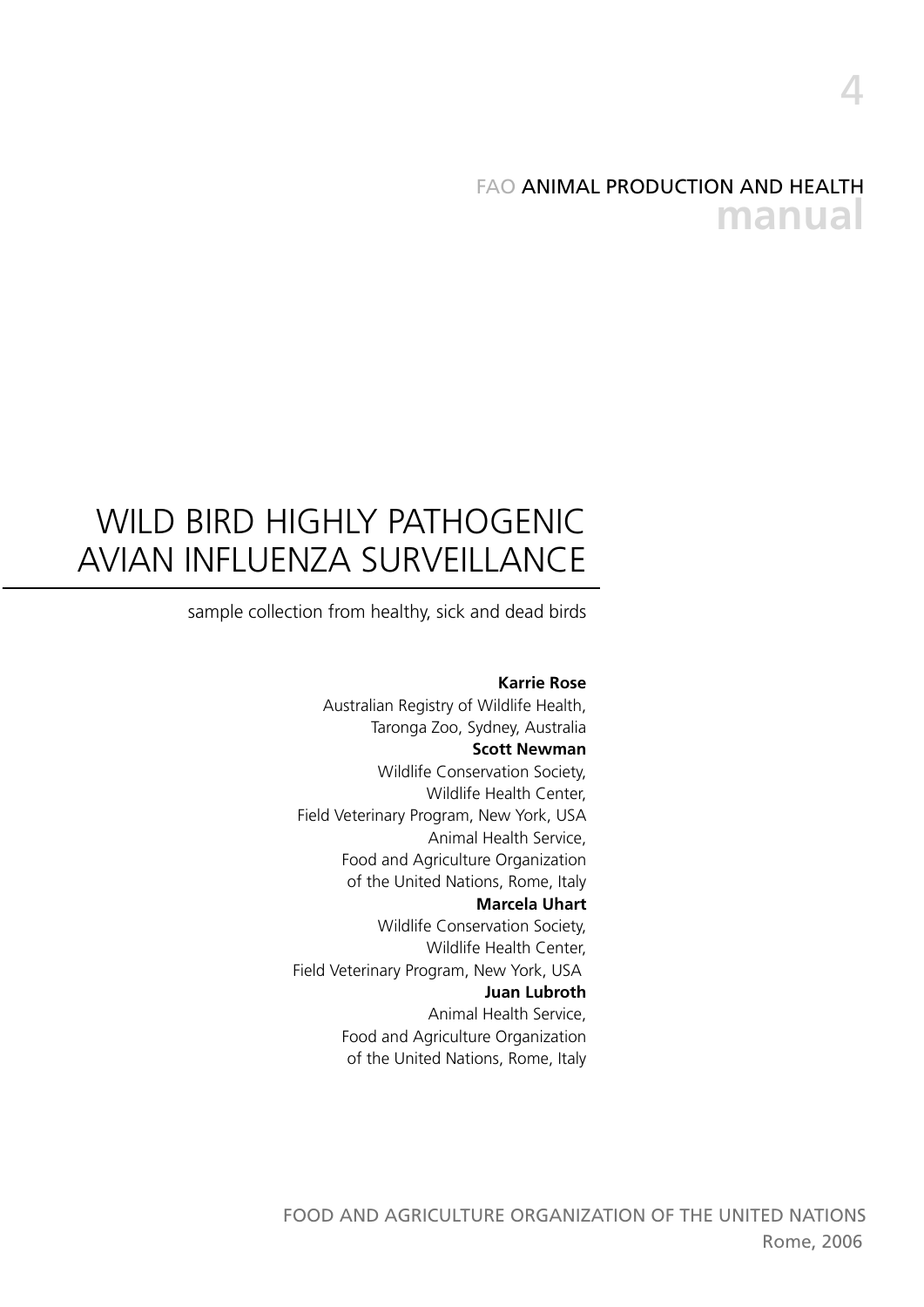The designations employed and the presentation of material in this information product do not imply the expression of any opinion whatsoever on the part of the Food and Agriculture Organization of the United Nations concerning the legal or development status of any country, territory, city or area or of its authorities, or concerning the delimitation of its frontiers or boundaries.

ISBN 978-92-5-105667-7

All rights reserved. Reproduction and dissemination of material in this information product for educational or other non-commercial purposes are authorized without any prior written permission from the copyright holders provided the source is fully acknowledged. Reproduction of material in this information product for resale or other commercial purposes is prohibited without written permission of the copyright holders. Applications for such permission should be addressed to the Chief, Electronic Publishing Policy and Support Branch, Communication Division, FAO, Viale delle Terme di Caracalla, 00153 Rome, Italy or by e-mail to copyright@fao.org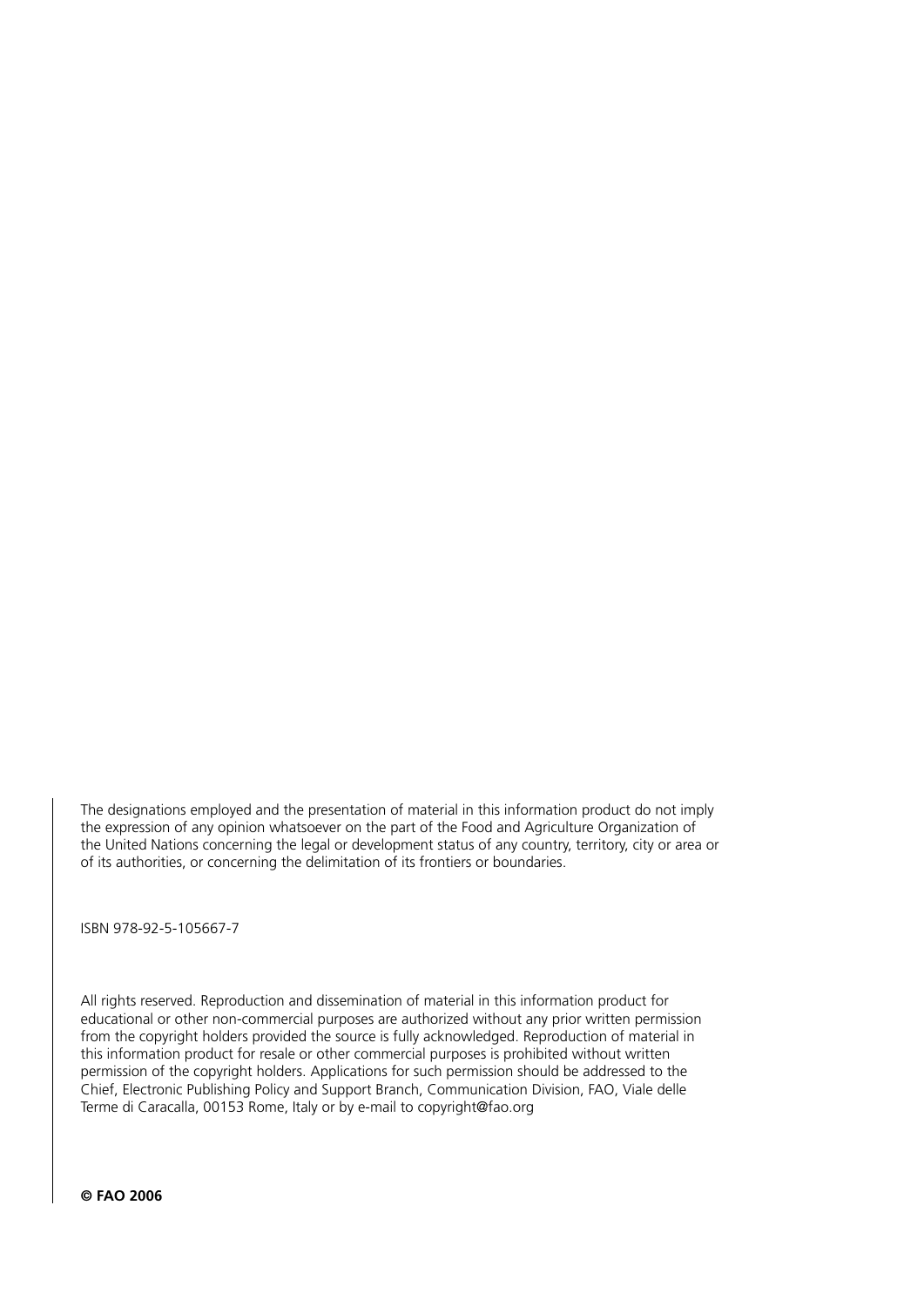# **Contents**

| Acknowledgements                                            | V  |
|-------------------------------------------------------------|----|
| <b>Introduction</b>                                         | 1  |
| <b>CHAPTER 1</b>                                            |    |
| <b>Clinical signs of infectious disease</b>                 | 3  |
| <b>CHAPTER 2</b>                                            |    |
| <b>Live bird handling</b>                                   | 5  |
| <b>Blood sampling</b>                                       | 5  |
| Euthanasia                                                  | 6  |
| <b>CHAPTER 3</b>                                            |    |
| <b>Dead bird collection</b>                                 | 9  |
| Sampling strategy for H5N1 AI                               | 10 |
| <b>CHAPTER 4</b>                                            |    |
| <b>Avian Necropsy Protocol</b>                              | 13 |
| Necropsy Occupational Health and Safety                     | 13 |
| <b>Avian Necropsy Protocol</b>                              | 14 |
| <b>External examination</b>                                 | 14 |
| <b>Internal Examination</b>                                 | 15 |
| <b>CHAPTER 5</b>                                            |    |
| <b>Necropsy sample collection</b>                           | 21 |
| <b>CHAPTER 6</b>                                            |    |
| <b>Sample collection</b>                                    | 23 |
| Details regarding samples to be collected during a necropsy | 23 |
| <b>CHAPTER 7</b>                                            |    |
| <b>Swabbing techniques</b>                                  | 25 |
| Procedure for sampling                                      | 26 |
| <b>CHAPTER 8</b>                                            |    |
| <b>Sample handling and transport</b>                        | 29 |
| Swabs and viral transport media                             | 29 |
| Serum, plasma and fresh tissues                             | 29 |
| Formalin fixed tissues                                      | 30 |
| Sample shipment                                             | 30 |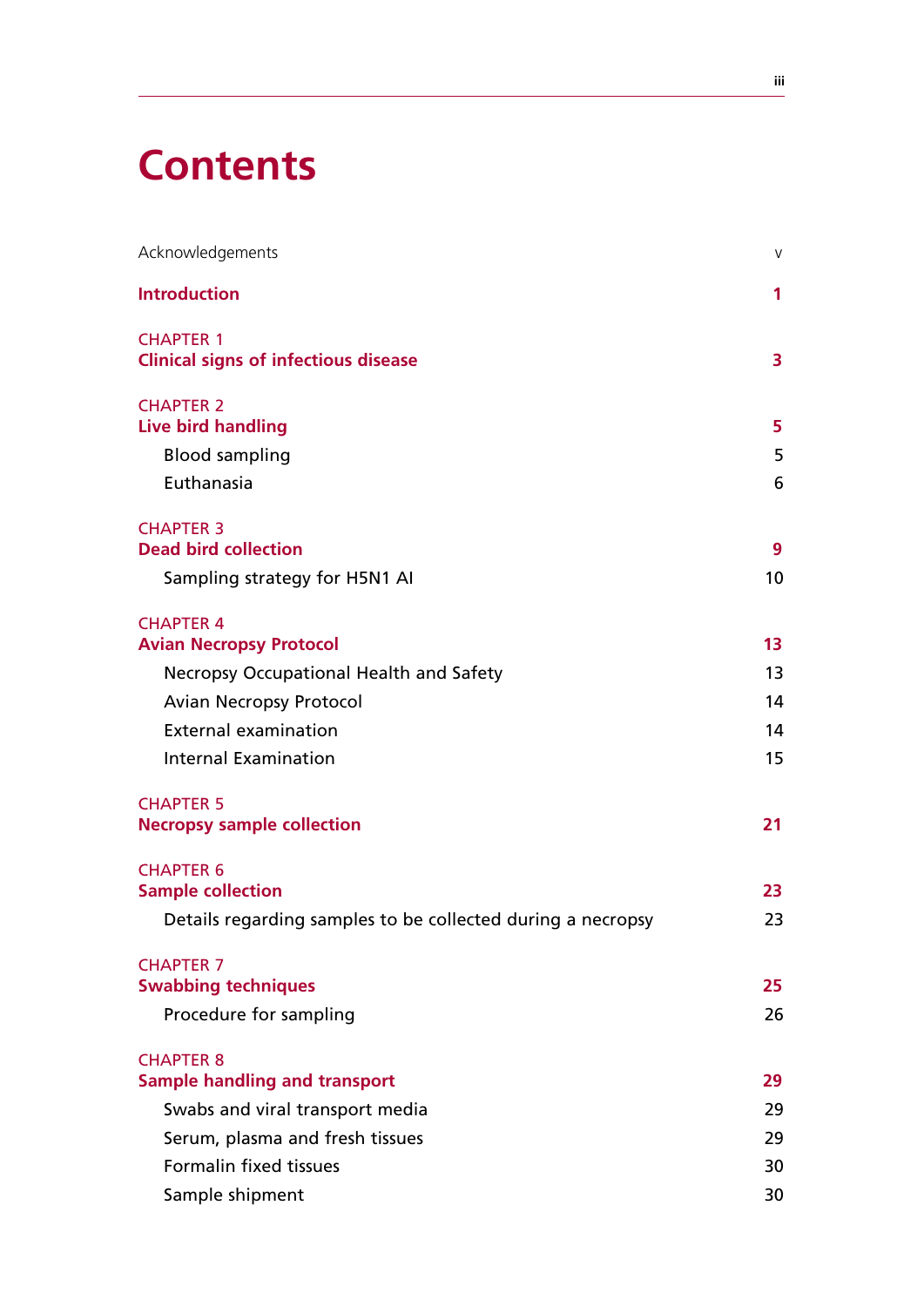| <b>CHAPTER 9</b>                 |    |
|----------------------------------|----|
| <b>Diagnostics</b>               | 33 |
| Laboratory diagnosis for H5N1 AI | 33 |
| Field tests (point-of-care)      | 34 |
| <b>RT-PCR</b>                    | 35 |
| <b>CHAPTER 10</b>                |    |
| <b>Carcass disposal</b>          | 37 |
| In the field                     | 37 |
| <b>CHAPTER 11</b>                |    |

### CHAPTER 11 **Disinfection 39**

| <b>CHAPTER 12</b><br><b>Personal safety recommendations</b>                        | 41 |
|------------------------------------------------------------------------------------|----|
| Annex 1: Sick or dead bird sample collection log                                   | 45 |
| Annex 2: OIE/FAO Network (OFFLU) and reference laboratories<br>for avian influenza | 47 |
| <b>Annex 3: Gross Pathology Illustrations</b>                                      | 51 |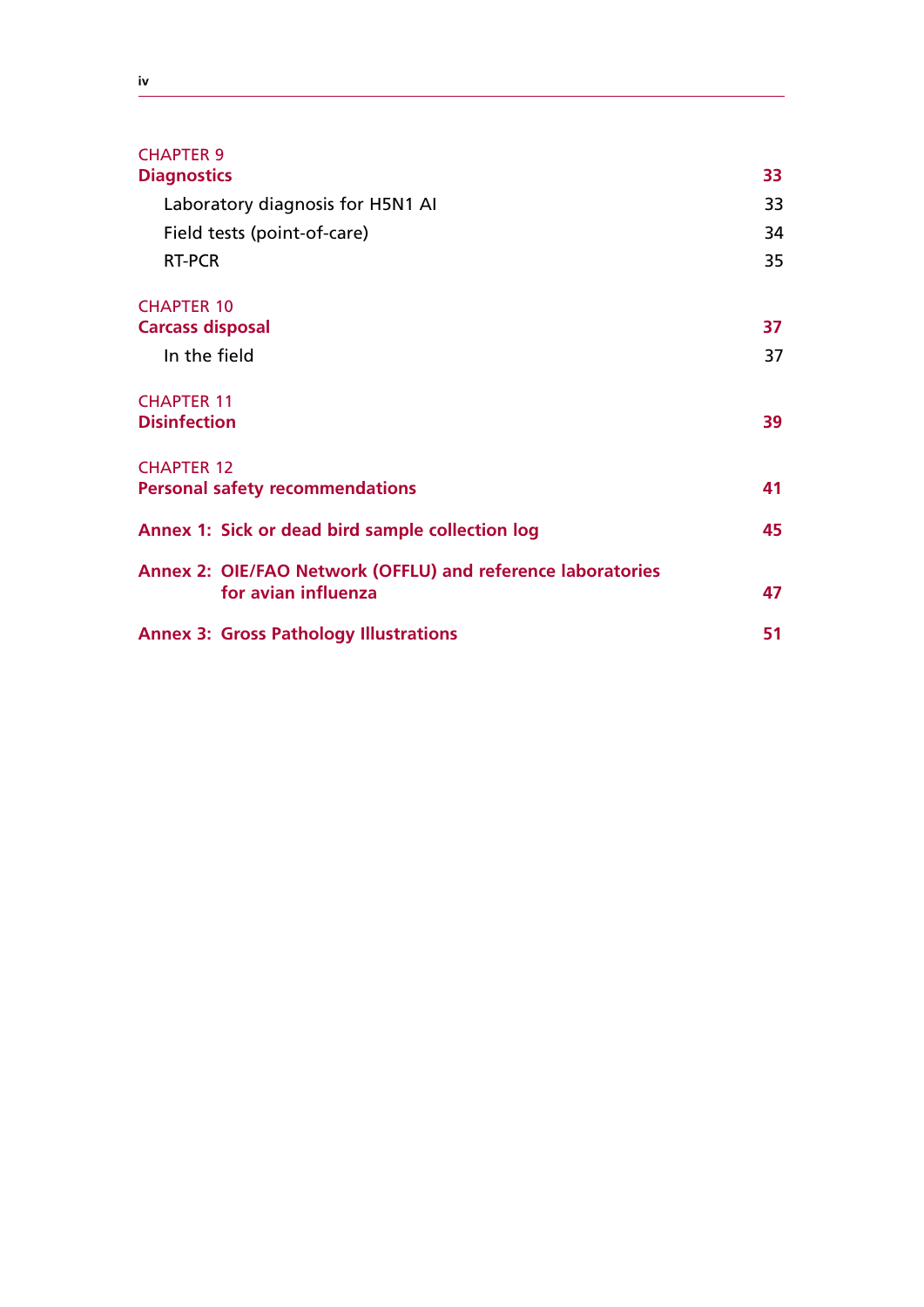# **Acknowledgements**

Some information in this manual has been adapted by the Food and Agriculture Organization of the United Nations in collaboration with the Wildlife Conservation Society and the Taronga Zoo from a USGS National Wildlife Health Center publication *An Early Detection System for Highly Pathogenic H5N1 in Wild Migratory Birds – Interagency Strategic Plan* (at http://www.nwhc.usgs.gov/publications/other/index.jsp).

Gratitude is expressed to the Government of Australia for their continuous support.

Special thanks to Phil Harris and Cecilia Murguia for their help with editing this manual.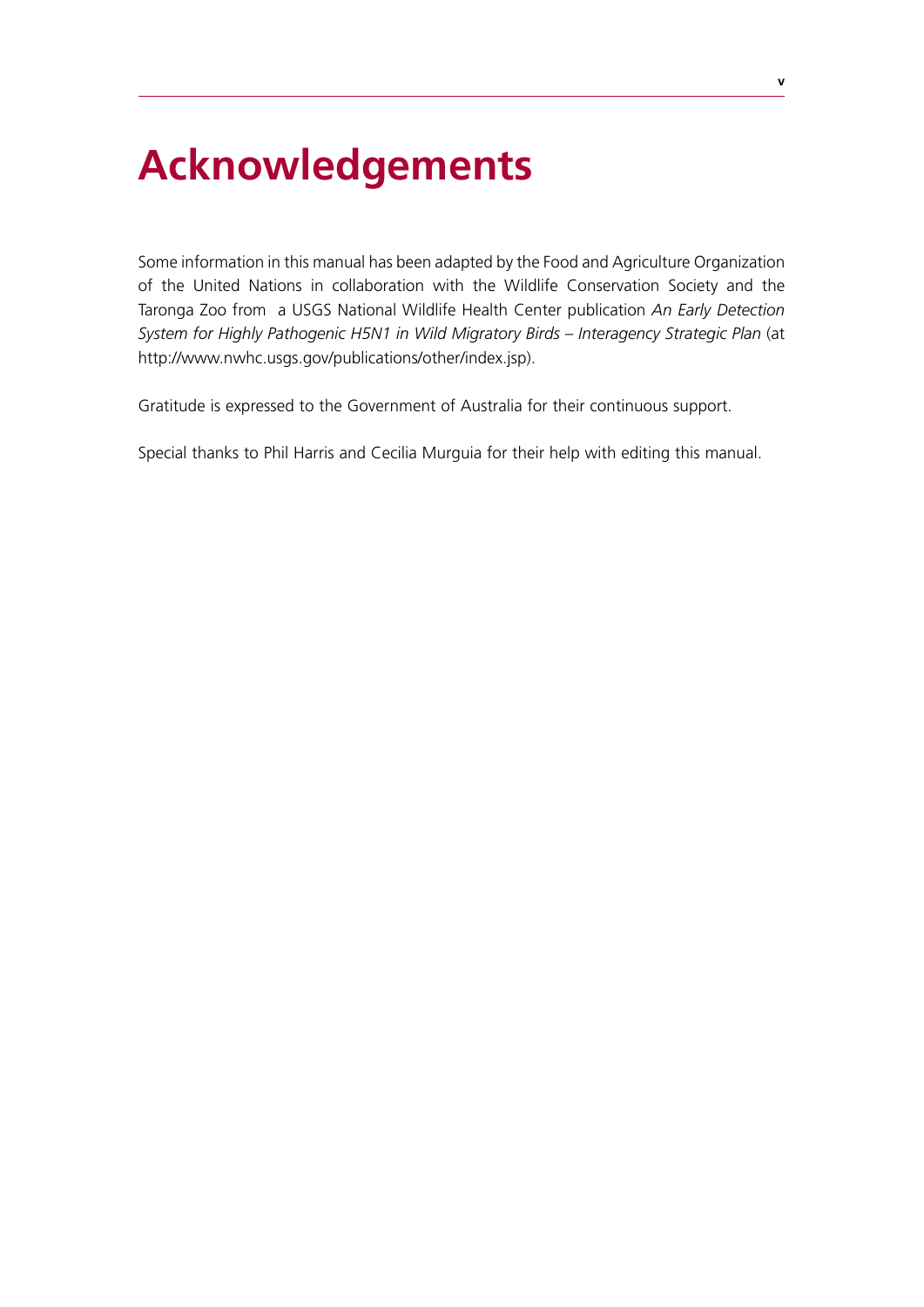### **Introduction**

The purpose of this document is to provide brief guidelines on the sampling methods to use when conducting wildlife surveillance, or a morbidity / mortality investigation. Topics covered include animal handling, proper methods for collecting and transporting diagnostic samples related to investigation of avian diseases such as avian influenza, West Nile virus, and Newcastle disease. Since highly pathogenic H5N1 avian influenza (H5N1 AI)1 poses a potential serious human health risk, procedures to avoid exposure while working with live or dead wildlife are included.

If you are conducting wildlife surveillance in a country previously determined to have confirmed positive highly pathogenic H5N1 avian influenza virus (H5N1 AI) in wildlife, or you plan to conduct an investigation in a location where H5N1 AI could be the cause of wildlife sickness or mortality, follow the personal safety recommendations set out in this manual.

While not all species infected necessarily exhibit signs of disease, the current strains of H5N1 AI circulating in Asia, Europe, and Africa have been shown to cause morbidity and mortality in a wide variety of species. Combining targeted active surveillance (capture and sampling of free ranging "apparently healthy birds"), passive surveillance (including disease testing from hunted birds, rehabilitation centres, zoos and beached bird monitoring programmes), and systematic investigation of morbidity and mortality in wild birds will provide a monitoring programme that has the highest probability of detecting the H5N1 AI virus. It is important to realize that proper sample collection from dead wildlife is vital since H5N1 avian influenza is only one of many diseases or problems that can result in the deaths of large numbers of wild birds.

This manual is based on the following assumptions:

- 1) all investigations will be performed by appropriately trained personnel;
- 2) proper human health and biosafety precautions will be adhered to;
- 3) consent from the responsible government veterinary agency will be obtained prior to any investigation; and
- 4) all disease outbreak investigation activities should be coordinated with FAO and OIE representatives.

<sup>1</sup> The term highly pathogenic avian influenza is usually reserved for the characteristic virulence exhibited of avian influenza virus in chickens, and is not appropriate to refer to high pathogenicity in other species (avian or mammalian). Throughout this manual, the H5N1 HPAI virus that has caused outbreaks in poultry and affected species in Asia and Europe (2003-2006) is referred to as H5N1 AI.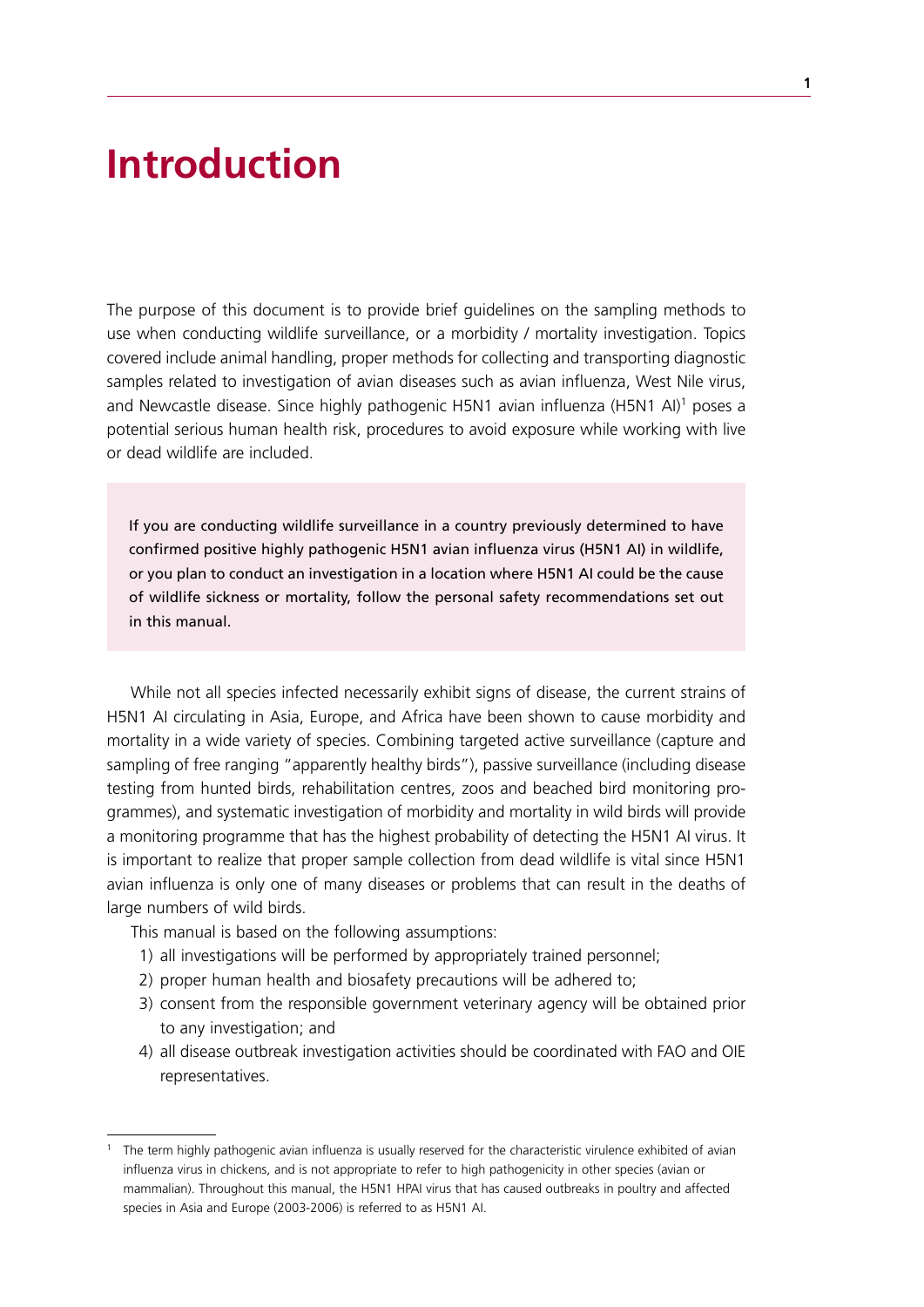For **information on FAO** offices around the world, see: http://www.fao.org/countryprofiles/physical\_presence.asp?lang=en

For a list of **OIE member countries** and official delegates, see: http://www.oie.int/eng/OIE/PM/en\_PM.htm

For **OIE regional representations**, see: http://www.oie.int/eng/OIE/organisation/en\_RR.htm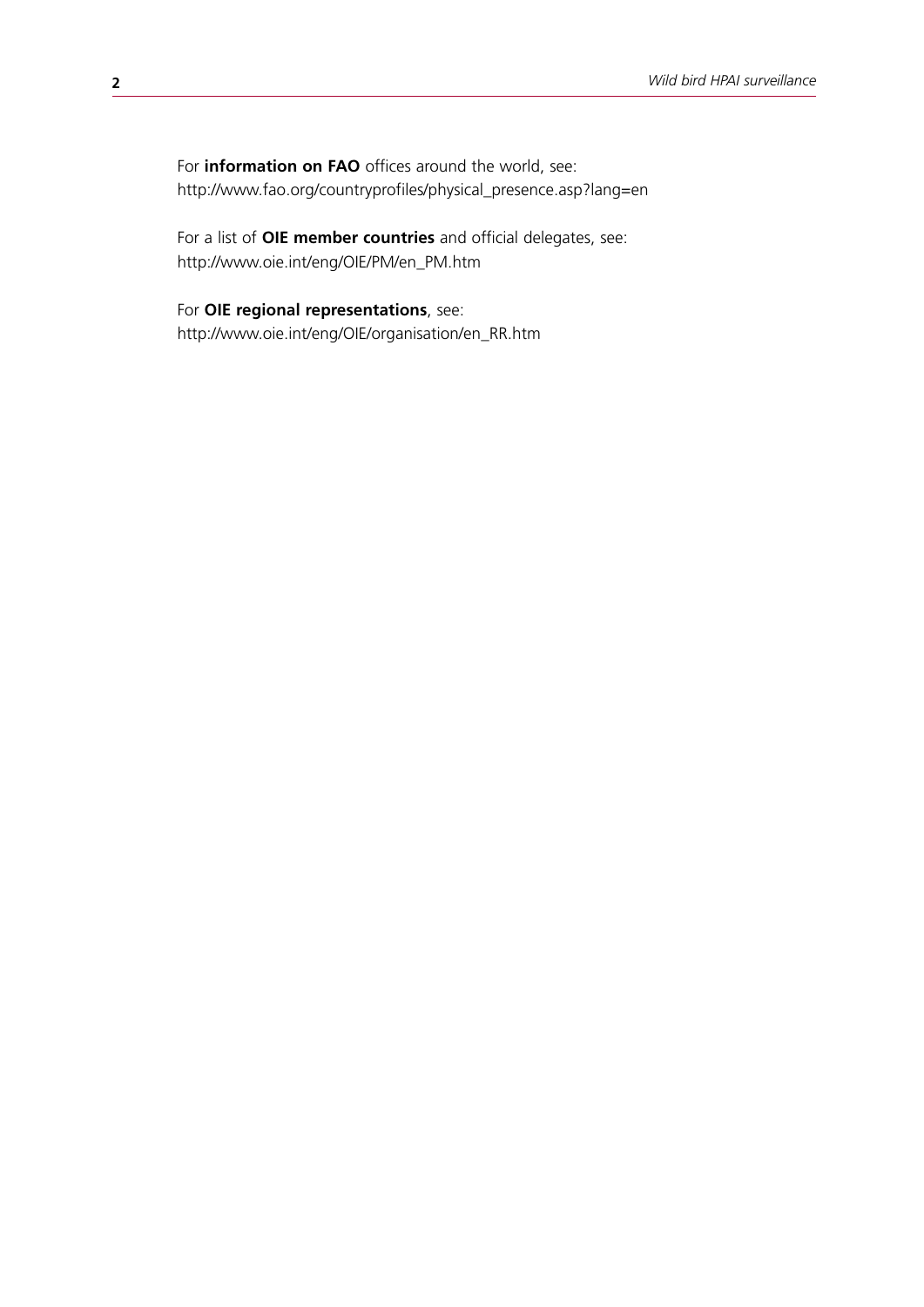### Chapter 1 **Clinical signs of infectious disease**

Waterfowl and shorebirds are considered to be the natural reservoirs for all avian influenza virus sub-types and, in general, most sub-types cause little or no disease in wildlife. However, type A influenza has undergone a combination of genetic drifts and shifts that have resulted in the production of the highly pathogenic H5N1 AI strain that is now causing morbidity and mortality in many wildlife species. Although some surveillance has started, more research is necessary to determine which species of wildlife may serve as vectors, carrying and shedding the disease while not becoming sick or dying.

For many avian diseases, including H5N1 AI, clinical signs of illness can include:

- Sudden death
- Diarrhoea
- Regurgitation
- Sneezing
- Unexplained emaciation
- Open sores
- Discharge (clear or cloudy) from the mouth, nose, ears or vent
- Extensive swelling and/or purple discolouration of the tissues of the head (including the conjunctiva)
- Abnormal feathers: annular constrictions of the shaft, shaft haemorrhages or retained waxy sheaths
- Behavioural abnormalities falling over, head tilt, head and neck twisting, circling, paralysis, seizures
- Locomotion abnormalities unable to stand or flap wings properly, yet with no traumatic injuries
- Mass mortality or clusters of wild bird mortality (mortality unexpected considering the natural history of the species)

If any of these signs are observed in free-ranging wildlife species, either in a few birds or many, contact the appropriate wildlife authorities, veterinary service or OIE/FAO representatives, and consider conducting a disease outbreak investigation.

Reports about sick wildlife from the general public are often the first indication that a larger incidence of mortality is about to occur and, given the economic and political implications of the emergence of H5N1 AI in a new location, it is best to know at an early stage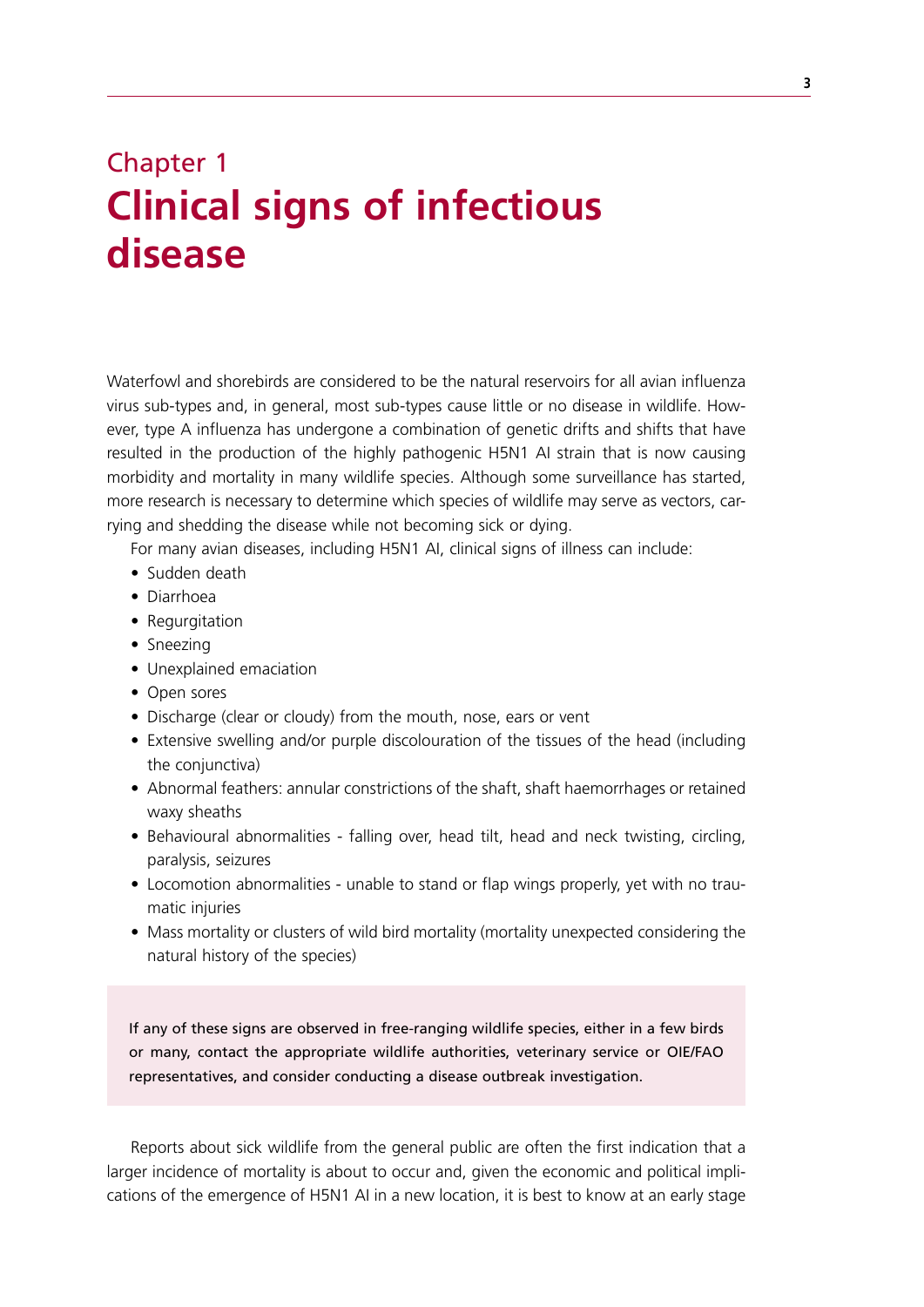of disease emergence that it is present. This will allow management steps to be taken, potentially preventing the spread of the disease to agricultural flocks and other wildlife, and ultimately, this will be more cost-effective than managing a large scale disease outbreak.

Zoos, wildlife sanctuaries, rehabilitation centres or similar institutions that house birds in outdoor settings should also be briefed on clinical signs to watch for in their captive wild birds. If they observe any of these clinical signs, they should follow proper isolation procedures for the sick birds, have their staff veterinarian examine the birds immediately, follow appropriate procedures for collecting information and samples (Chapter 4 and Annex 1), and pass on this information to the responsible government veterinary service (who's director is often the OIE delegate) or an FAO or OIE representative. Photographs and/or videos of animals (alive with clinical signs or dead) are also very useful in investigating wildlife disease.

If these facilities also routinely receive sick or injured wildlife exhibiting these clinical signs, the birds should be immediately isolated to prevent the spread of disease to the in-house collection or other birds receiving care. It is important to ask members of the public who originally reported cases of sick wildlife if they observed other birds exhibiting the same clinical signs; this is necessary to be able to determine if there is a larger outbreak under way in the same location. In all cases, whether captive birds becoming sick or members of the general public bringing a sick bird into the facility, government veterinary services should be made aware of the species affected and the clinical signs in order to update their medical records.

These records should include contact details of the person bringing sick wildlife to the facility or of persons reporting sick animals outside the facility. This will facilitate further epidemiological investigation should the bird(s) test positive for H5N1 AI or other reportable diseases and allows such persons to receive public health information about possible exposure to the virus if necessary.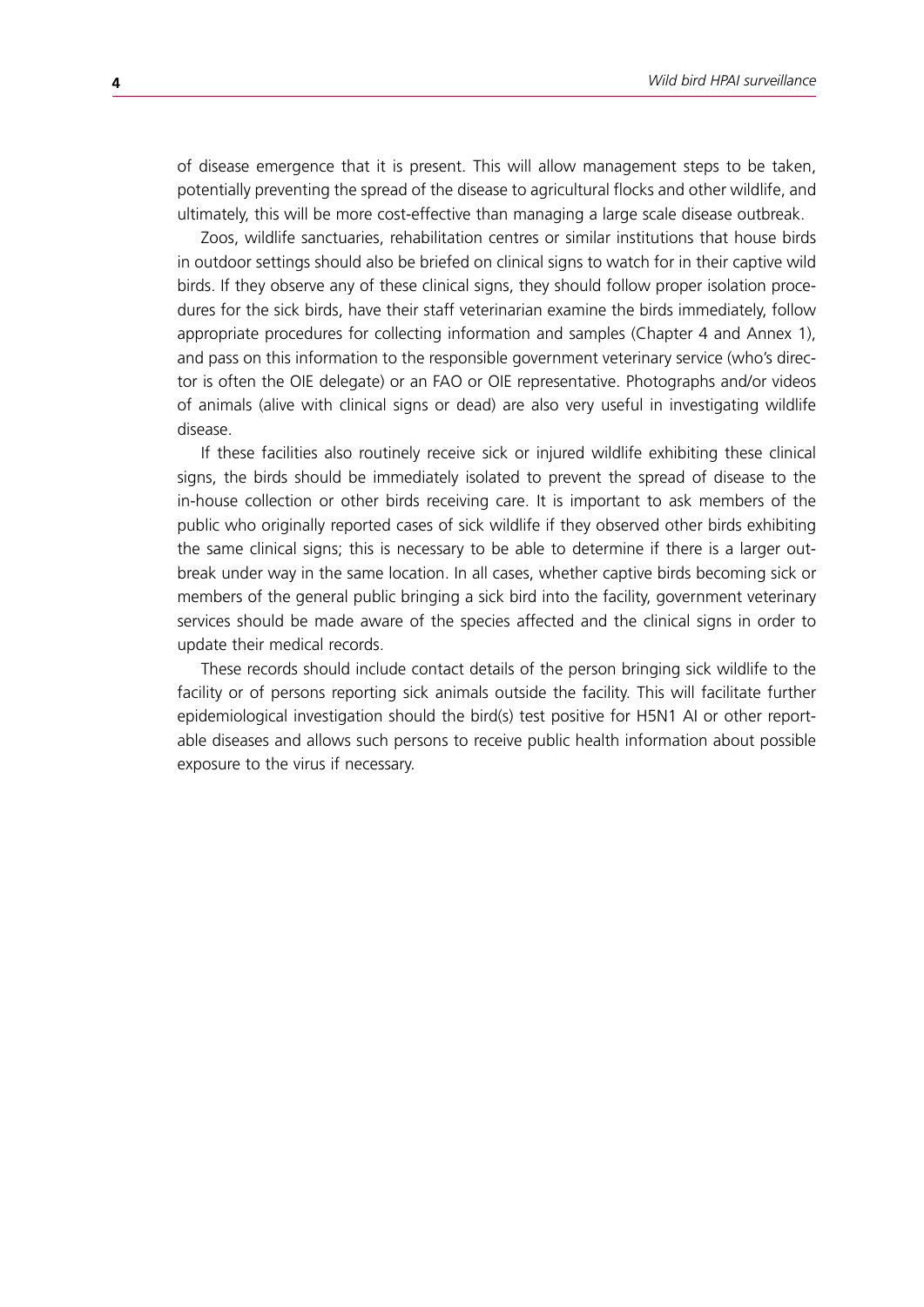### Chapter 2 **Live bird handling**

If a disease outbreak investigation site involves both healthy and moribund birds, always handle "apparently" healthy live birds before working with sick live birds or dead birds. Wear proper protective clothing, latex gloves, face mask and protective eye cover when examining affected birds (see Chapter 12). Do not smoke, eat, drink or answer mobile telephones while handling birds (live or dead). Be sure to wash your hands and disinfect/ dispose of your instruments and clothes prior to leaving the field site. Additional personal safety information is available in Chapter 12.

Before planning to capture wild birds, check with local government, wildlife park or protected area managers to determine whether it is necessary to obtain permits before wild birds are captured and sampled. Additional permits may be required to handle endangered species. Free-ranging birds may be captured using a number of methods including nets, live traps and spotlighting. Note that surveillance for AI viruses and other infectious diseases, particularly in the absence of a disease outbreak or dead birds in the area, can be performed by sampling healthy live birds.

Once wild birds are captured, it is important to keep them in a well-ventilated, cool, quiet environment to prevent them from overheating and to minimise stress. If possible, use a thin cloth to cover the bird's head while it is being handled to minimize visual stress.

### **BLOOD SAMPLING**

Blood can be collected from the jugular vein (right side of the bird's neck), brachial/ulnar vein (wing vein) (see figure 1) or medial metatarsal vein (leg vein) using a 22 g, 23 g, 25 g, or 27 g hypodermic needs or butterfly needle and a 12 mL, 10 mL, 6 mL, 3 mL or 1 mL syringe, depending on the size of the bird and the amount of blood to be collected (see figure 1). In general, it is safe to collect 0.3-0.6 cc of blood per 100 g of body mass from live birds, however, it is always best to collect as little blood as is necessary to conduct the testing required. If you plan to do hematology tests in addition to disease surveillance, it is recommended that you use a 22 g through 25 g needle as a 27 g needle or smaller damages cells as they pass through this narrow diameter needle. After blood is collected, cover the venipuncture site with gauze and apply digital pressure until bleeding stops (30-60 seconds).

Immediately transfer blood from the syringe to a serum (red top) gel separator tube or plasma (green top) gel separator tube (some labs prefer serum while others prefer plasma depending on the tests being performed – check before conducting field work). Plasma tubes should immediately be kept refrigerated or in a cool water bath until spun in a portable centrifuge. Serum samples should be allowed to clot at environmental temperature, and then be kept refrigerated or in a cool water bath until centrifugation. After being centrifuged, serum or plasma should be transferred to a cryovial with a sterile transfer pipette or, if unavailable, carefully poured into the cryovial and then frozen.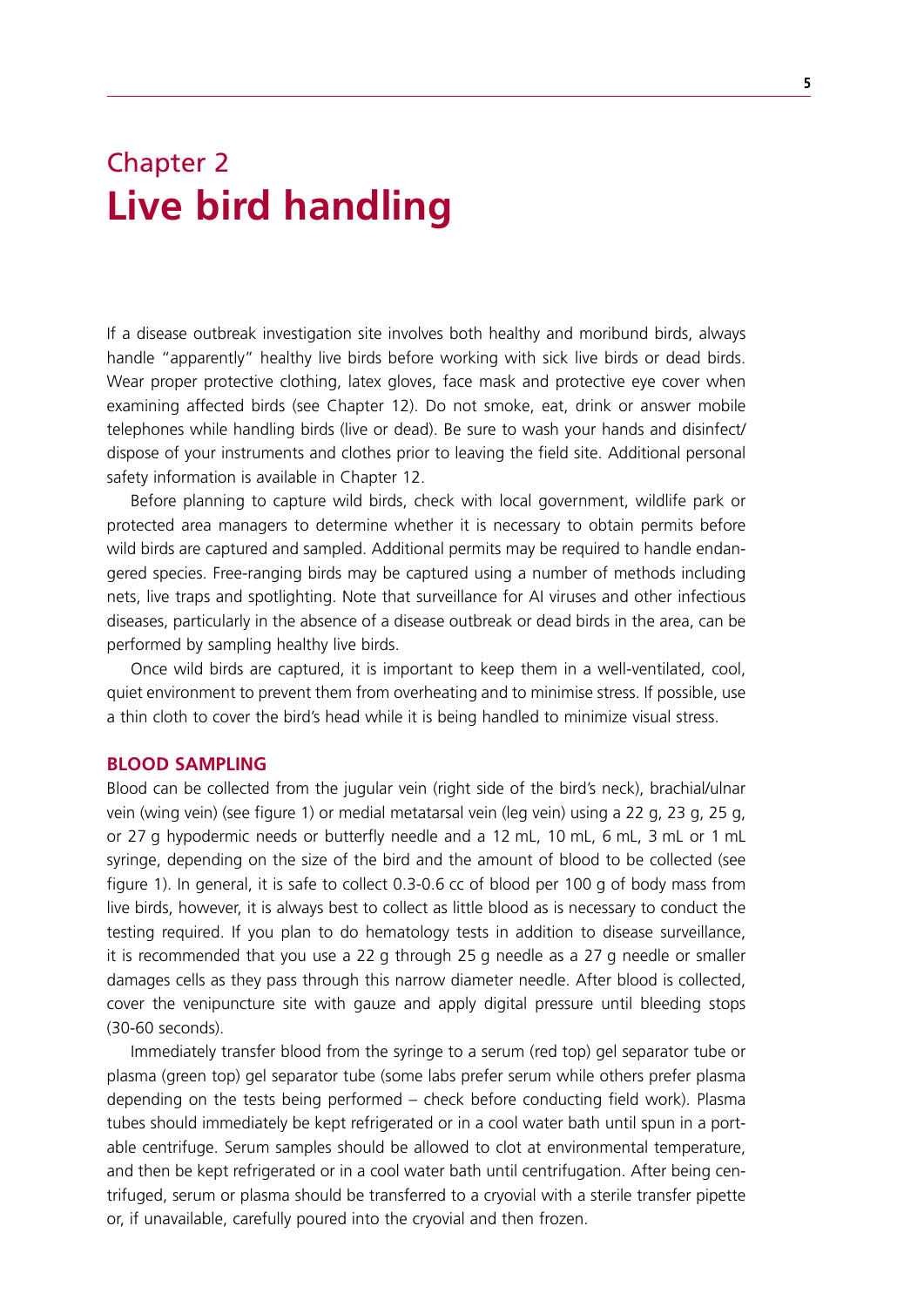All cryovials should be labelled with the date, species, ID number that refers to a database where additional information can be found, and sample type (plasma or serum). Ensure that labels are marked with pencil or permanent ink, which will not dissolve when they get wet or are placed in liquid N, or temperatures of -70 ºC or below.

Tracheal and cloacal swabs should also be collected from all live birds (See Chapter 7), and in many cases, additional morphometric information including mass, culmen, tarsus and wing cord should be recorded, and stainless steel leg bands placed for future monitoring (provided one has the appropriate banding permit).

In some cases, other samples may be requested to facilitate additional research; these include feather samples for heavy metal analyses, or additional blood or feather samples for genetic or isotope work. In rare cases, birds may also undergo minor or major surgery to implant telemetry units which will facilitate understanding of migration and habitat use.

**If you are in an area where highly pathogenic avian influenza (H5N1 AI) has been reported or if sick or dead animals exhibit signs of a respiratory infection or entiritis, wear a high filtration surgical face mask (i.e. N-95 or P2 mask2).** Please read details on using this type of mask at http://www.fda.gov/cdrh/ppe/masksrespirators.html#1 or obtain training in applying and wearing these face masks from a medical professional.

### **EUTHANASIA**

**If clinical signs are consistent with AI or other reportable disease such as Newcastle disease (i.e. animals suffering respiratory, neurologic or gastro-intestinal disease) or if animals are moribund (non-moribund, sick birds should be feverish, while moribund birds may be hypothermic), consider euthanizing the bird.**

Collect blood samples before euthanizing birds. Detailed descriptions of methods to be used for euthanasia are provided below. Bear in mind that the method of euthanasia should not compromise the diagnostic value of the specimen. Euthanasia of birds suspected of being infected with H5N1 AI must be performed with great caution and operators must avoid direct, unprotected personal contact with the animal.

Acceptable methods of euthanasia for restrained birds include barbiturates, inhalant anaesthetics, and  $CO<sub>2</sub>$  and CO (in order of preference). If birds are to be euthanized using barbiturates, use recommended doses and titrate the dose to effect. Excessive quantities of barbiturates can severely damage tissues that may be required for histological examination.

If this method of euthanasia is not possible in the field, consider using physical methods such as cervical dislocation, decapitation, use of Burdizzo clamps<sup>3</sup>, stunning and exsanguination (removal of blood), and gunshot. Detailed description of some of these methods can be found in the *Field Manual of Wildlife Diseases*4.

<sup>2</sup> N-95 facemasks, 3M brand, part number 3M9320. For a local supplier, consult http://www.3m.com/ FFP2 facemask (http://www.greenham.com/c/ss/937190002/3M-FFP2-Disposable-Respirators).

<sup>&</sup>lt;sup>3</sup> Use in [veterinary] medicine as an emasculator of mammalian species, crushes the vessels quickly, and can be used in long/toughed necked avian species – applied to the upper part of the neck behind the mandible and held tightly for 15-30 seconds.

<sup>4</sup> http://www.nwhc.usgs.gov/publications/field\_manual/chapter\_5.pdf and http://www.avma.org/issues/animal\_ welfare/euthanasia.pdf (page 686 and appendices 1, 2, 3 and 4).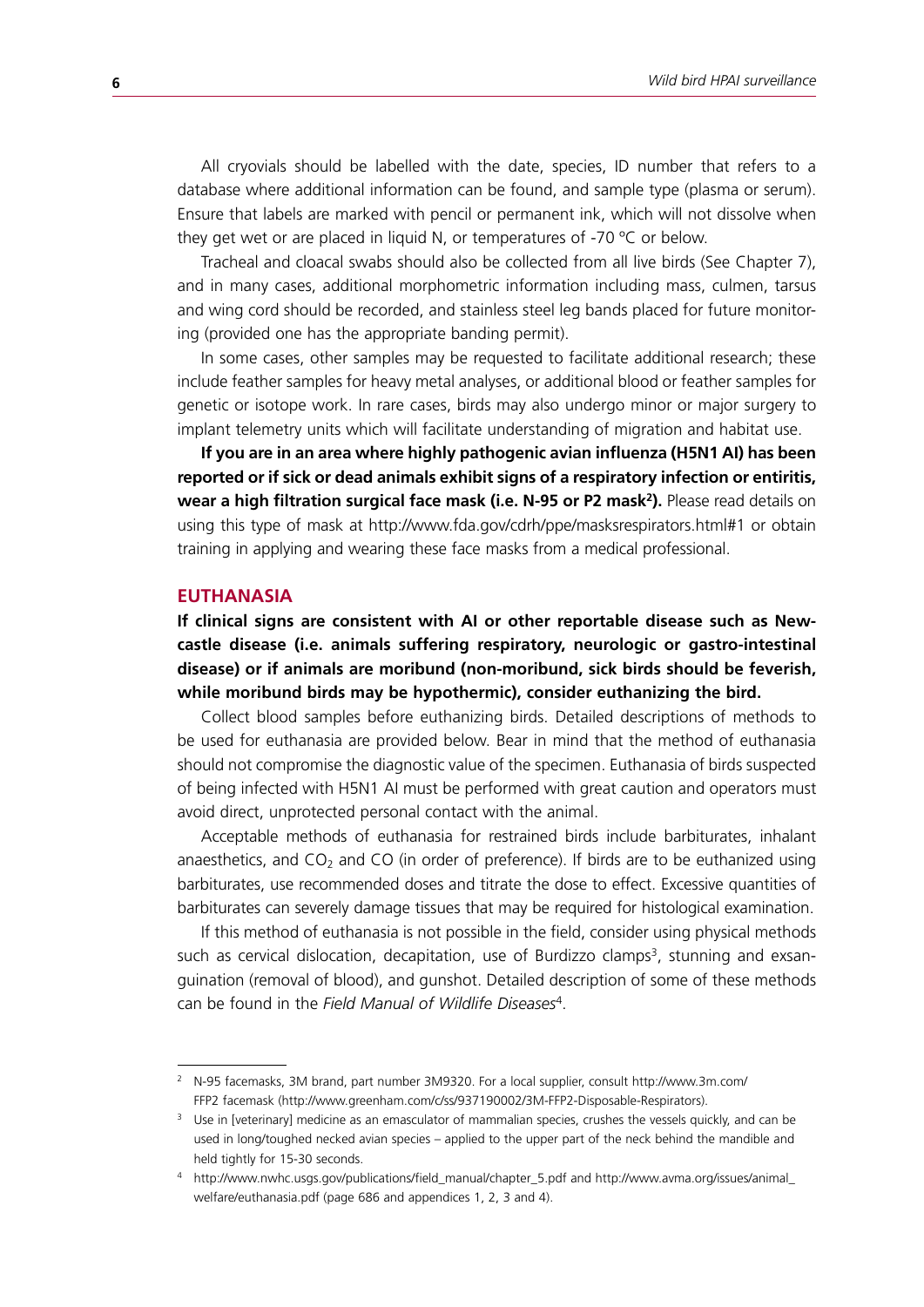For collection of sick birds, that can not readily be captured, firearms (shotguns) are recommended. Birds should be killed outright using an ammunition load appropriate for the species to be collected. Wounded birds should be humanely killed quickly via cervical dislocation or other techniques described above.

### **Special considerations for euthanasia of birds suspected of H5N1 AI infection**

In general, it is best to euthanize birds suspected of suffering from avian influenza by cervical dislocation (neck wringing) only or application of burdizzo clamps. Though less humane than decapitation,  $CO<sub>2</sub>$  narcosis can be used in the field to avoid contaminating oneself with blood splatter. Euthanasia by injection is another method that minimizes potential exposure to blood. If drugs are used, a veterinarian and animal handler are required. Euthanize birds using an IV barbiturate overdose. Beware that restraining animals for IV injection may put animal handlers at inappropriate risk of exposure.

If it is not possible to collect a blood sample prior to euthanasia (greatly preferred) do so immediately after euthanasia via cardiac puncture. For duck-sized birds, insert a 4 cm (16 or 18 g) needle just below the keel but aim the tip of the needle cranially, towards the head at a 45-50º angle, and withdraw blood. Alternative needle sizes may be needed for different size birds.

Place blood into a serum separator tube (red top), and allow to clot at room temperature. Spin tubes in a portable centrifuge and transfer serum to a cryovial with a transfer pipette, or if unavailable, carefully pour off serum into the cryovial. Collection of additional samples after euthanasia are described in the following sections.

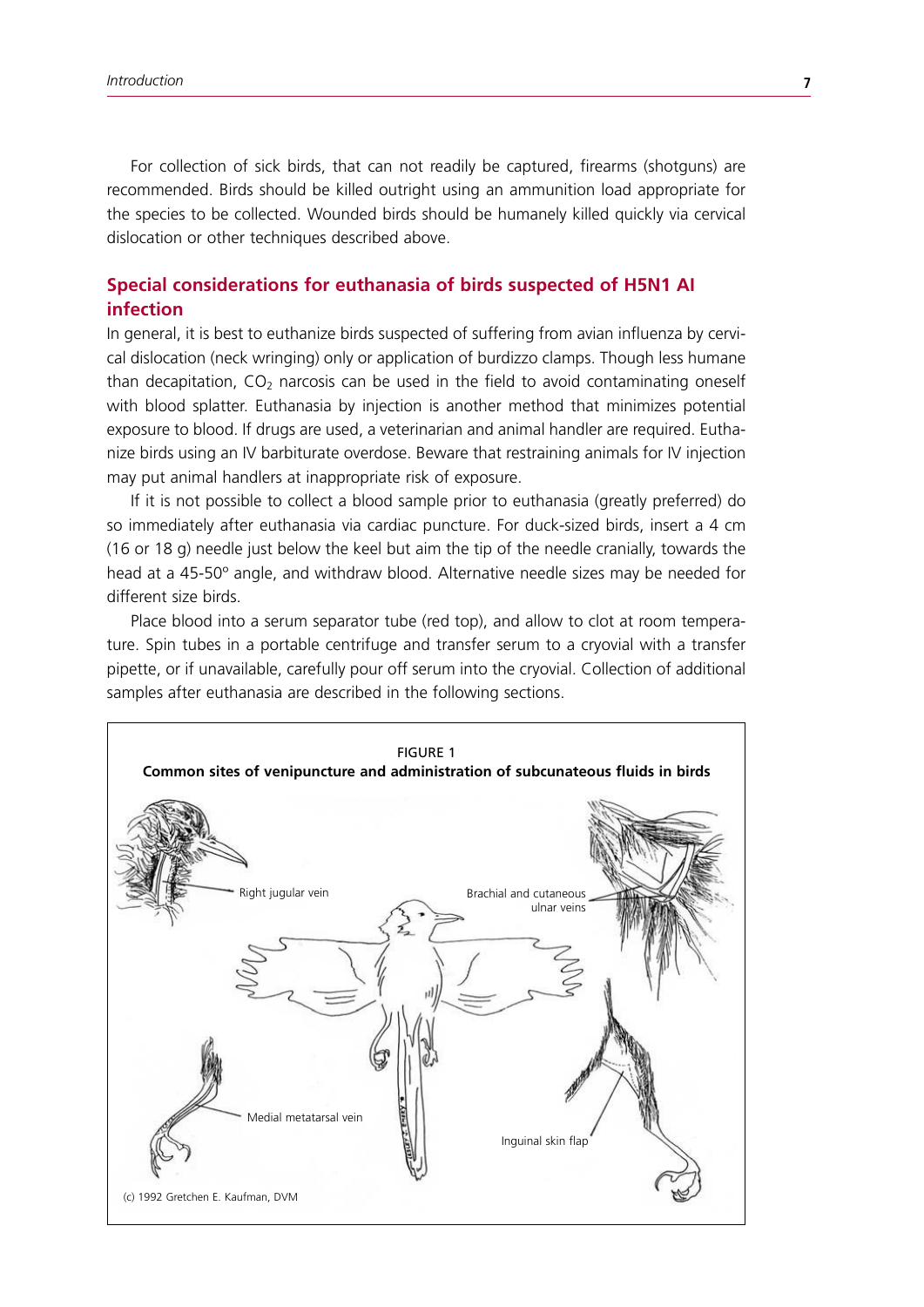### Chapter 3 **Dead bird collection**

In the event of mass deaths and before going to the location in question, it is extremely important to:

- 1) contact the responsible government veterinary agency;
- 2) make sure all required permits are obtained prior to investigation activities; and
- 3) coordinate disease investigation activities with appropriate FAO and OIE representatives where necessary.

Before leaving for a site to carry out a disease investigation, make sure you have all the appropriate supplies and equipment (personal safety gear, bird sampling supplies, necropsy supplies, die-off investigation forms, necropsy forms, etc.). It may be useful to put together an *emergency response kit* that contains all the appropriate supplies and is restocked each time you return from a field investigation. Maintaining an inventory list of required supplies for the kit also facilitates restocking items (Chapter 4).

On arrival at the site, evaluate the extent of the mortality rate, including number of birds, species directly involved, other wildlife or domestic animals involved, and geographic range of mortality. This information should be recorded in a *Sick or Dead Bird Sample Collection Log* (Annex 1). In addition to preparing for animal sample collection, you may want to also consider collection of other environmental samples including water, soil, vegetation or other elements you think may have played some role in the deaths. If it is possible to get a GPS locations that characterize the extent of the die-off area, this is preferable to a general verbal description.

Make sure you wear the appropriate level of personal protective equipment, based on the situation you are investigating. Try to minimise direct contact with dead birds and always keep animals away from your face. Before handling a dead bird, you must at the very least wear vinyl or latex gloves. The best method for collecting a dead bird is to invert a plastic bag around your gloved hand and then surround the animal with the bag so that you do not directly touch the animal. Seal the bag tightly (double bag if required for strength and cleanliness) and clearly and indelibly label the bag with an Animal Identification Number (which must match the number entered in the *Sick or Dead Bird Sample Collection Log*, Annex 1), species, date, time and location. If more than one species has been affected, collect several specimens of each for diagnosis. In general, carcasses of birds that have been dead for less than 24 hours (fresh carcasses) are sufficiently adequate (moribund or viraemic birds are best) for diagnostic purposes. In colder climates, carcasses may last in relatively good condition for longer periods of time; in warm climates, carcasses will decompose faster.

When possible, *fresh* carcasses should be refrigerated (NOT frozen); a *decomposing* carcass is dessicated, bloated, green, foul smelling and has feathers that pull out easily. To increase diagnostic value, fresh carcasses must be transferred to the appropriate veterinary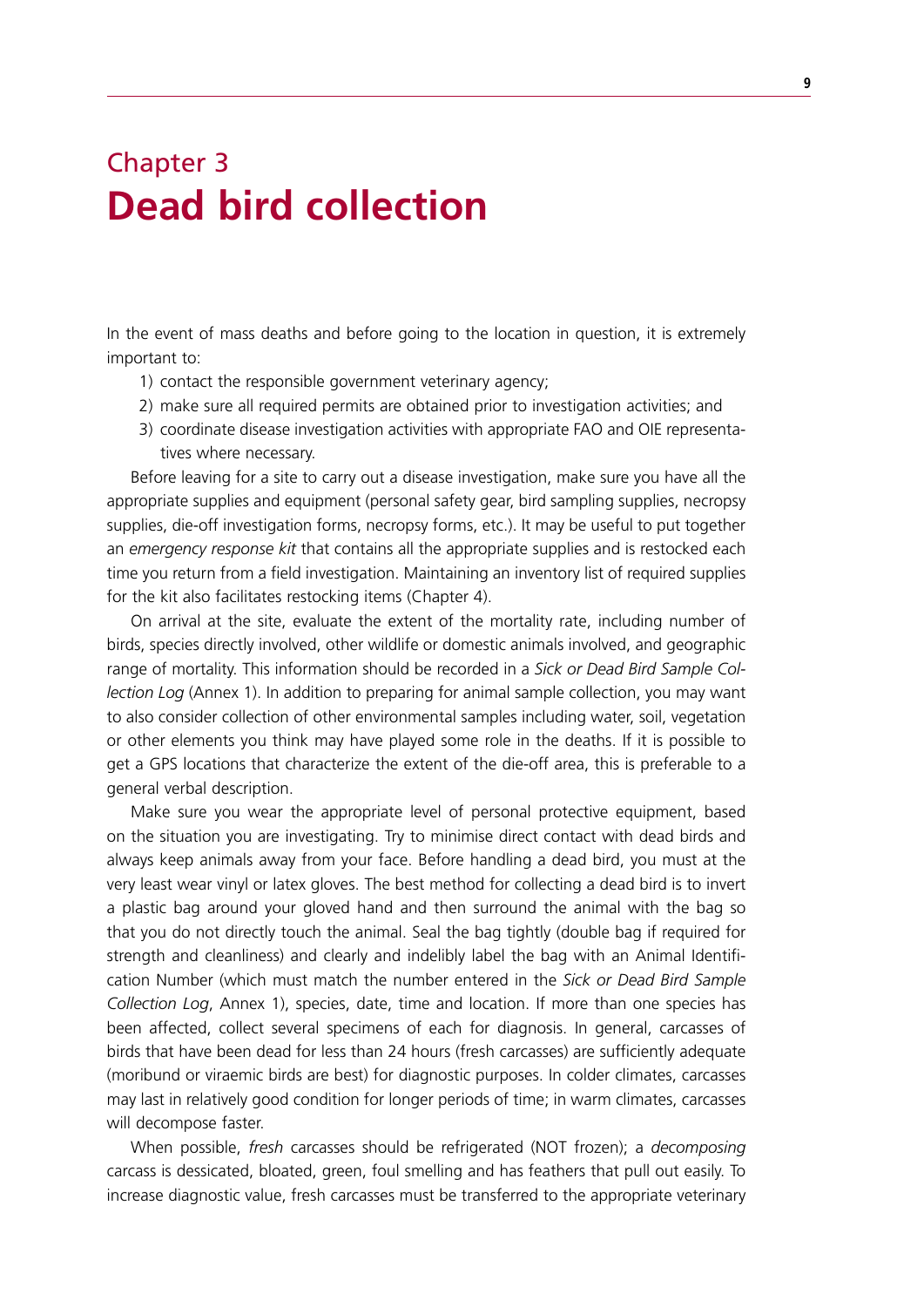or pathology facility and examined as soon as possible. In field settings and/or far from appropriate diagnostic facilities, collect samples on site and place them in an ice chest or cooler. Keep carcasses away from refrigerators used for animal or human food.

### **SAMPLING STRATEGY FOR H5N1 AI**

For each affected species, select up to 3 birds that have most recently died (less than 24 hours) or more if practical, up to 3 sick birds (suffering respiratory, neurologic or gastrointestinal disease or moribund) and up to 3 apparently healthy birds in direct contact with currently sick birds. If possible, also conduct a survey of other live birds that share the same habitat (cloacal swabs and/or tracheal swabs only). Priority should be given to birds that share wetlands with affected birds since the main mode of transmission of AI virus is probably faecal contamination of water, shores or banks.

It is best to collect as many carcasses as possible and to place them in a central location for processing. Removal of dead birds from the site may also help prevent secondary contamination of scavengers or the environment. It is very important to complete the *Sick or Dead Bird Sample Collection Log* (Annex 1) as carcasses are being collected and processed.

If possible, try to collect and examine sick animals as well as newly dead birds, making sure that you have the appropriate permits to capture live samples. If there are too many dead to be able to individually bag and label, try to bag or examine well preserved animals that will be most useful for diagnostic purposes, and keep these separate from decomposing carcasses. If possible, transport carcasses (in sealed bags) in a space well separated from the occupants of the vehicle.

If you are working in a remote area, you may have to perform field necropsies on site.

### **Human exposure: special considerations for HPAI virus exposure**

Anyone who handles birds suspected of being affected with avian influenza must use their best judgement and be aware of all possible routes of infection. Influenza may infect humans via contact with any mucous membrane (e.g. the entire respiratory and gastro-intestinal tracts and the eyes). Infection could occur by accidental stab with a needle or necropsy instrument contaminated with fresh moist tissue or fluids from infected animals and conceivably through contamination of a break in the skin. Thus, in short, infection occurs only as a result of direct exposure to live virus in aerosol droplets or contaminated fluids. Transdermal infection (infection across intact skin) has not been described and the virus is not vector-borne.

To date, with the exception of 1 case, all known human deaths resulting from H5N1 AI have been from exposure to poultry or areas where poultry are raised. Only 1 human case can be attributed to a person plucking the feathers of an infected swan. However, similar precautions should be taken when conducting a wild bird die-off investigation and depopulating a chicken barn.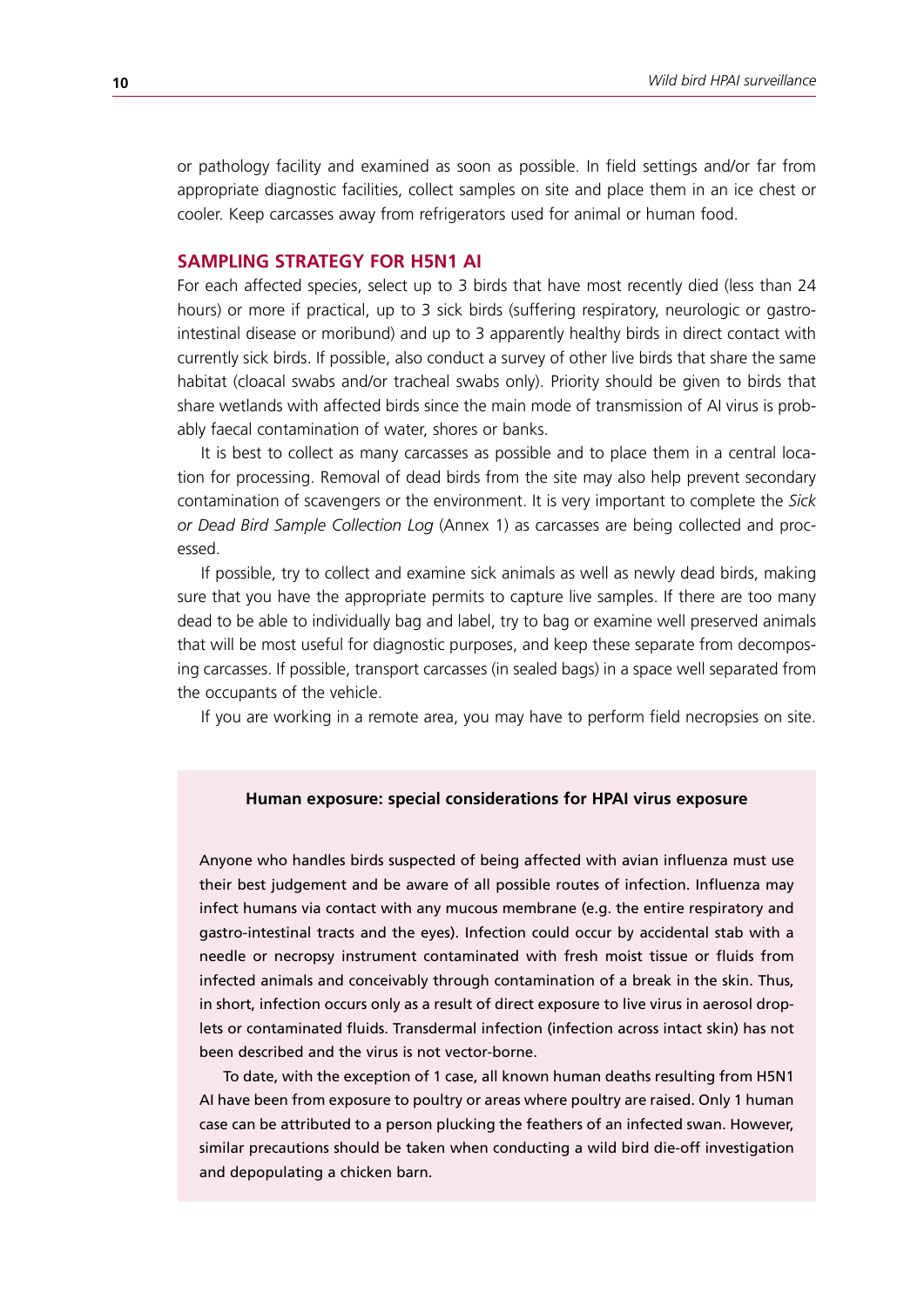In this case, follow strict personal safety measures, particularly if in an area where H5N1 AI has been reported or is highly suspected. It is also important to make sure you dispose of examined carcasses and used equipment properly, and disinfect all equipment adequately (see Chapters 10, 11 and 12). If clothing or other elements must be taken back to urban/ rural areas with you, place them in double bags after dipping them in disinfectant for at least 30 minutes (see Chapter 11 on *Disinfection* for more details). Do not wash used field investigation clothing in household machines or in laundry shops.

If H5N1 AI is strongly suspected, do not move birds prior to sampling; euthanize, sample and dispose of properly on site in order to minimize the risk of contaminating previously uninfected areas. Also be sure that clothing, vehicles, and other fomites are properly disinfected before leaving the suspected disease positive area.

For AI virological analysis, if samples can be transported to the lab for assay or archiving within 4 hours, storage on ice is appropriate. Since in most field investigations this may not be possible, a system should be established to place samples directly into liquid nitrogen (-196 $^{\circ}$  C) in the field, with subsequent preservation at -70 $^{\circ}$  C or below (liquid nitrogen is -196º C) in order to preserve the virus and its RNA pending laboratory investigation. Without proper preservation samples may be non-diagnostic.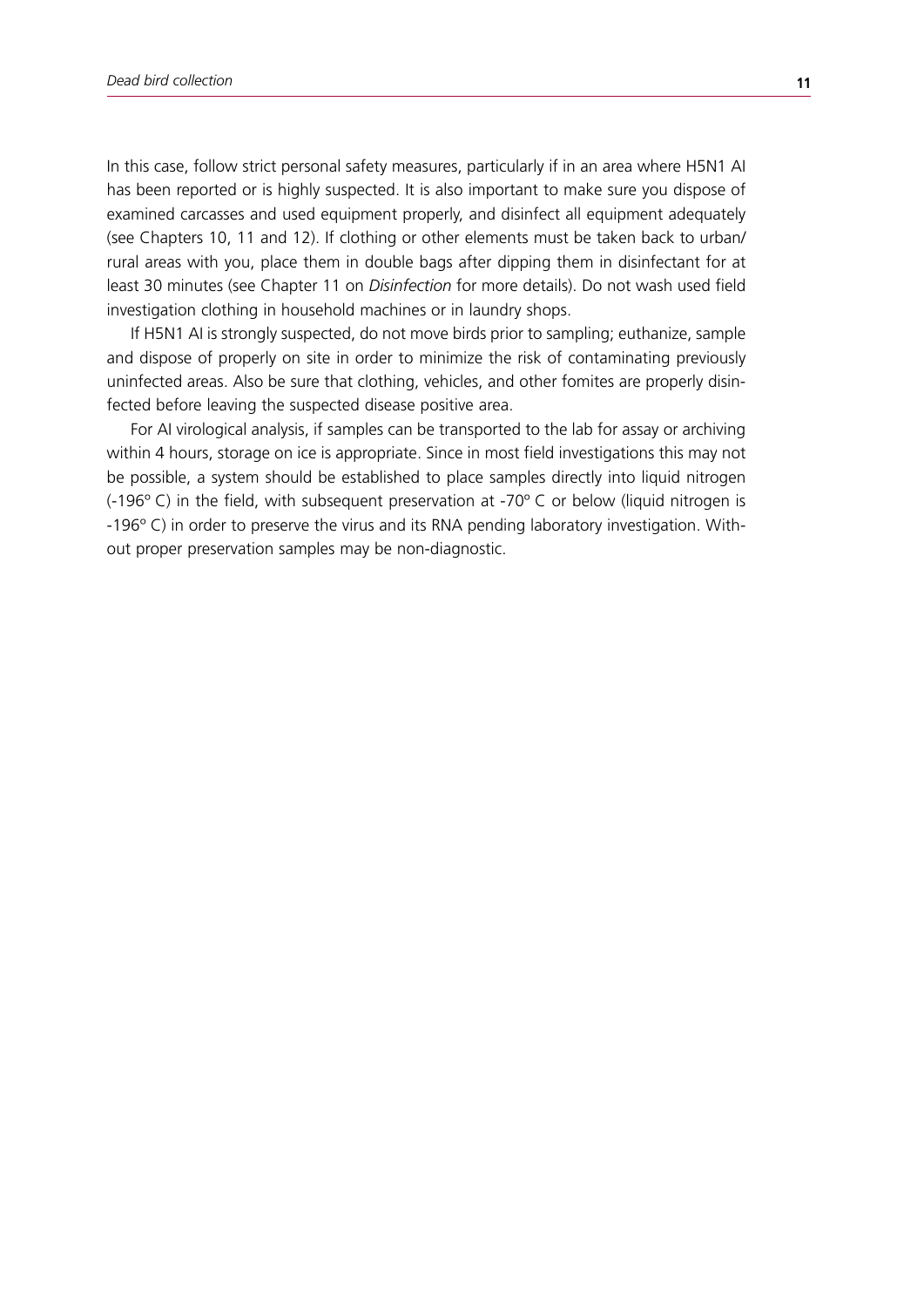### Chapter 4 **Avian Necropsy Protocol**

### **NECROPSY OCCUPATIONAL HEALTH AND SAFETY**

- 1. The necropsy room should be a sole purpose isolation-type room. Necropsy equipment, instruments and cutting boards should not be used for other purposes. Necropsy equipment and surfaces must be thoroughly cleaned and then disinfected after each use. Ideally, a footbath should be set up at the doorway(s) of the necropsy room.
- 2. The necropsy area as well as refrigerators and freezers used to store pathology samples should not be used to store food for humans or other animals.
- 3. Support staff should be thoroughly briefed on the hazards of zoonotic disease, potential methods of disease transmission, and be informed of biohazard and chemical spill management.
- 4. Individuals conducting or observing gross post-mortem examinations and those cleaning the post-mortem room should wear appropriate protective clothing. Protective clothing should include a face mask (N-95 or FFP2 masks are recommended for the examination of animals that have signs of respiratory illness), disposable (non-sterile) gloves, waterproof splash-aprons, long sleeved gown with tight fitting cuffs, safety glasses, and rubber boots. A hand washing station should be accessible within the necropsy room.
- 5. Animal feathers should be wet down with a very dilute detergent solution and water prior to commencing the examination to reduce the risk of aerosolizing infectious agents.
- 6. Biosafety cabinet (Class II) should be used to examine birds that exhibited signs suggestive of infectious disease.
- 7. Referral laboratories should be notified when tissues bearing potential zoonotic agents are submitted (avian tissues where chlamydiosis or avian influenza is suspected). Conducting in-house impression smears or other diagnostic testing in these cases is not recommended unless they can be performed within a biosafety cabinet.
- 8. Carcasses should be maintained frozen (-70 °C) until a diagnosis has been established, and then they should be disposed of in a means approved by local regulations, preferably through a biohazard incineration service.
- 9. Animal tissues and remains should be retained frozen until the presence of zoonotic disease is ruled out, prior to being disseminated to museums or other researchers.

The overview of safety measures described above applies to diagnostic procedures undertaken at appropriately equipped facilities. When necropsies must be performed in isolated or remote areas, particular attention must be paid to personal safety precautions as well as to avoiding dispersal of the pathogen by contaminated personnel, equipment and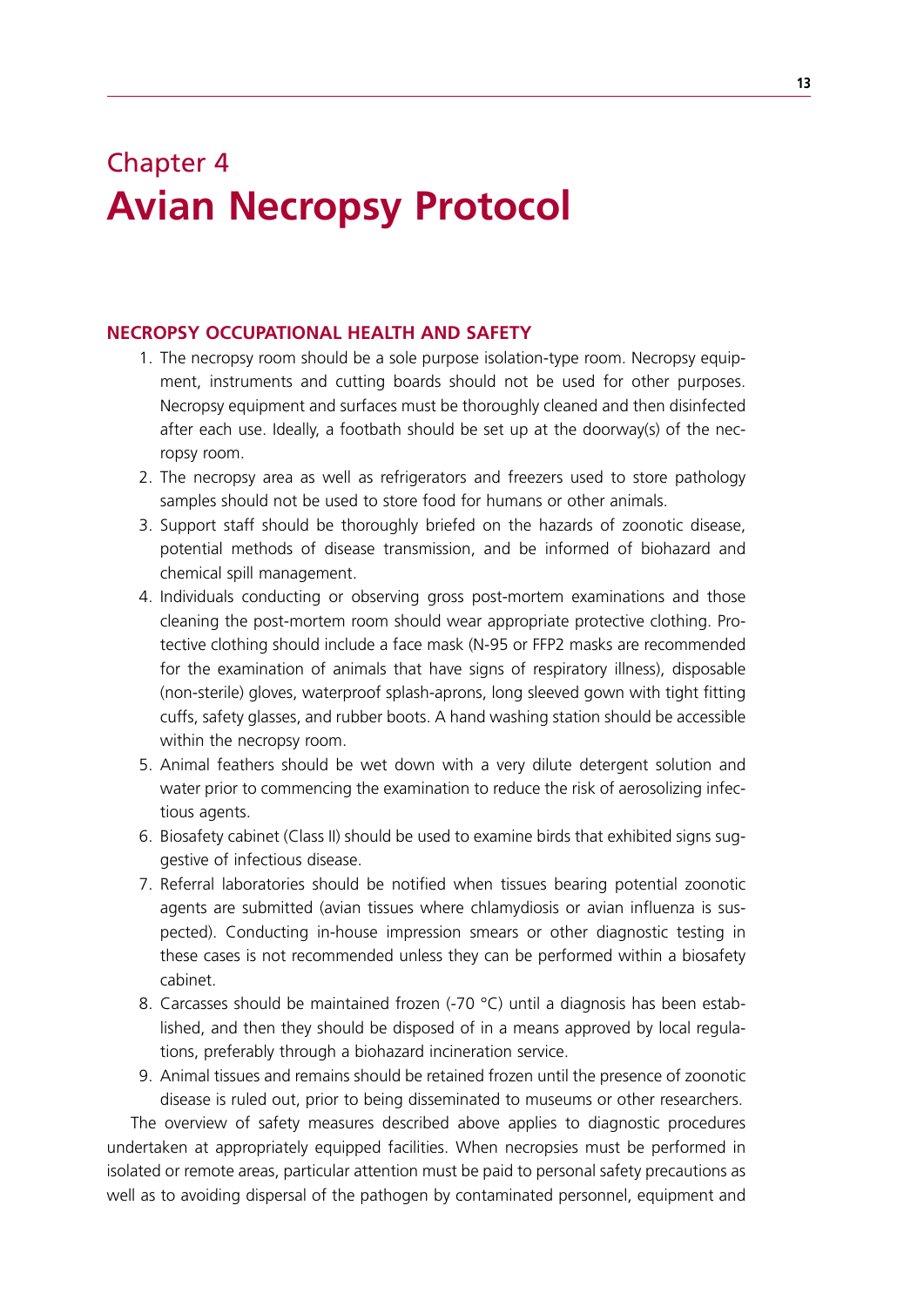vehicles. When in remote locations, the same necropsy protocol (detailed below) should be followed and samples collected as indicated. However, in addition to these procedures, special precautions on carcass and waste disposal, as well as disinfection of reusable equipment must be taken, as described in previous sections.

**Remember that under field conditions, you must collect all possible samples at once, as this will be your only chance.** Examined carcasses must be destroyed and disposed of appropriately after examination.

### **AVIAN NECROPSY PROTOCOL**

An experienced person can perform the following necropsy in 15-20 minutes.

### **History**

A history should include:

• Species, origin (wild/zoo/rehabilitation/privately-owned), date and location of collection

### *In captivity*

- Diet, food and water sources
- Environmental conditions or housing conditions ventilation, substrate, cage type,  $_{\text{atc}}$
- Exposure to other birds
- Exposure to toxic substances lead, plants, fumes
- Any recent changes in the environment
- Clinical signs of disease, the onset and progression of these signs
- Treatment offered, including whether the animal was euthanized or died

### *In the wild*

- who informed of the mortality/disease outbreak
- how many birds affected/dead
- what species/age category
- other wildlife affected (i.e. scavengers, predators)
- has the mortality been going on for days/weeks/months?
- proximity to poultry operations
- domestic animals affected
- proximity to urban centres/backyard poultry
- An examination of the bird's environment can provide invaluable information. Photographs/video of site and dead/affected birds can provide invaluable information.

### **EXTERNAL EXAMINATION**

An external general physical examination of the bird should be conducted following the same systematic method that would be used for a live bird.

**Collect cloacal and tracheal swabs prior to beginning the necropsy.**

Ensure that you do/examine the following: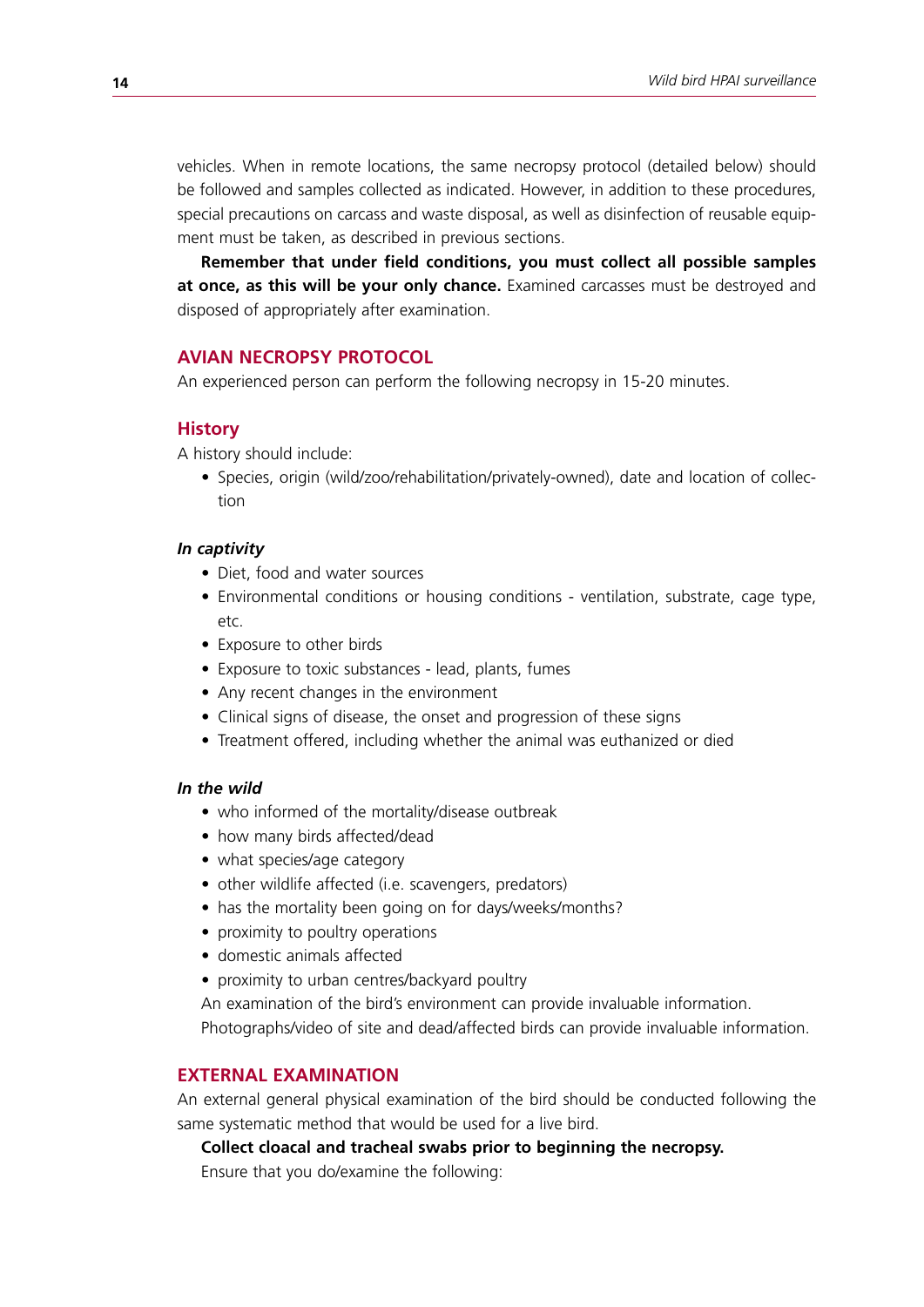- Verify the carcass species, age, and look for identifying bands
- Plumage and skin for evidence of parasites, moulting, bruising, laceration, punctures, abrasion, swelling, anaemia, dermatitis
- Nostrils, eyes, ears, cloaca, and oral cavity for exudates, parasites, foreign bodies
- Quantity of muscle mass and presence of subcutaneous fat
- Long bones and joints for evidence of fracture, luxation, swelling
- Inspection of feathers around the vent; are they pasted with faeces or urates?
- Cloacal mucosa
- Feet for evidence of trauma or bumblefoot (thickened or ulcerated plantar surfaces)

### **INTERNAL EXAMINATION**

Several protocols for avian necropsy are available. Your protocol should be one that you feel comfortable with and one that is thorough and systematic.

Spray or dip the carcass in a dilute solution of detergent to wet the feathers and reduce the risk of aerosolising infectious particles.

Cut across the upper beak at the level of the oral commissure to examine the nares and sinuses. Cut through the mandible and make an incision in the skin extending from the mandible to the thoracic inlet. Cut the oesophagus from the oral cavity, through the crop and down to the level of the thoracic inlet.

Examine the soft palate, larynx and syrinx. Longitudinally incise the trachea beginning at the larynx and proceeding to the level of the thoracic inlet. Explore the trachea for parasites, fungal plaques, exudates, foreign bodies, congestion, or blood clots.

Incise the skin from the thoracic inlet to the vent. Disarticulate the coxofemoral joints. Reflect the skin off of the abdomen and breast. Tightly adherent skin and dark tissues may be an indicator of dehydration.

Make serial incisions into the pectoral musculature to rule out the presence of lesions. Palpate the coracoid and furcula for any subtle fractures. Remove the sternum by cutting through the abdominal muscles, ribs and coracoid bones and furcula.

**As soon as the internal body cavity is exposed, use clean instruments to collect fresh tissue samples.** Do this prior to touching the organs with your gloved hands. Then take the opportunity to examine the position and general appearance of the organs. Pay particular attention to evidence of free coelomic fluid, parasites, abscesses or masses. Carefully lift the ventriculus and intestines to investigate the abdominal air sacs and reproductive organs.

Coelomic surfaces coated with fibrin are consistent with infection caused by bacteria, including *Chlamydophila* species. White chalky material upon the surfaces of the heart, liver and other organs are most often uric acid crystals and are secondary to hyperuricemia from nephritis or urate nephrosis secondary to water deprivation. Excessive quantities of barbiturates used during euthanasia can produce white crystals along surfaces of the heart and greater vessels. Barbiturates often also partially liquefy these tissues, making them soft and brown.

Large blood clots in the abdomen or a haematoma within the liver are often a result of trauma. Blood clots may also be a result of haemorrhage from a large tumour, rupture of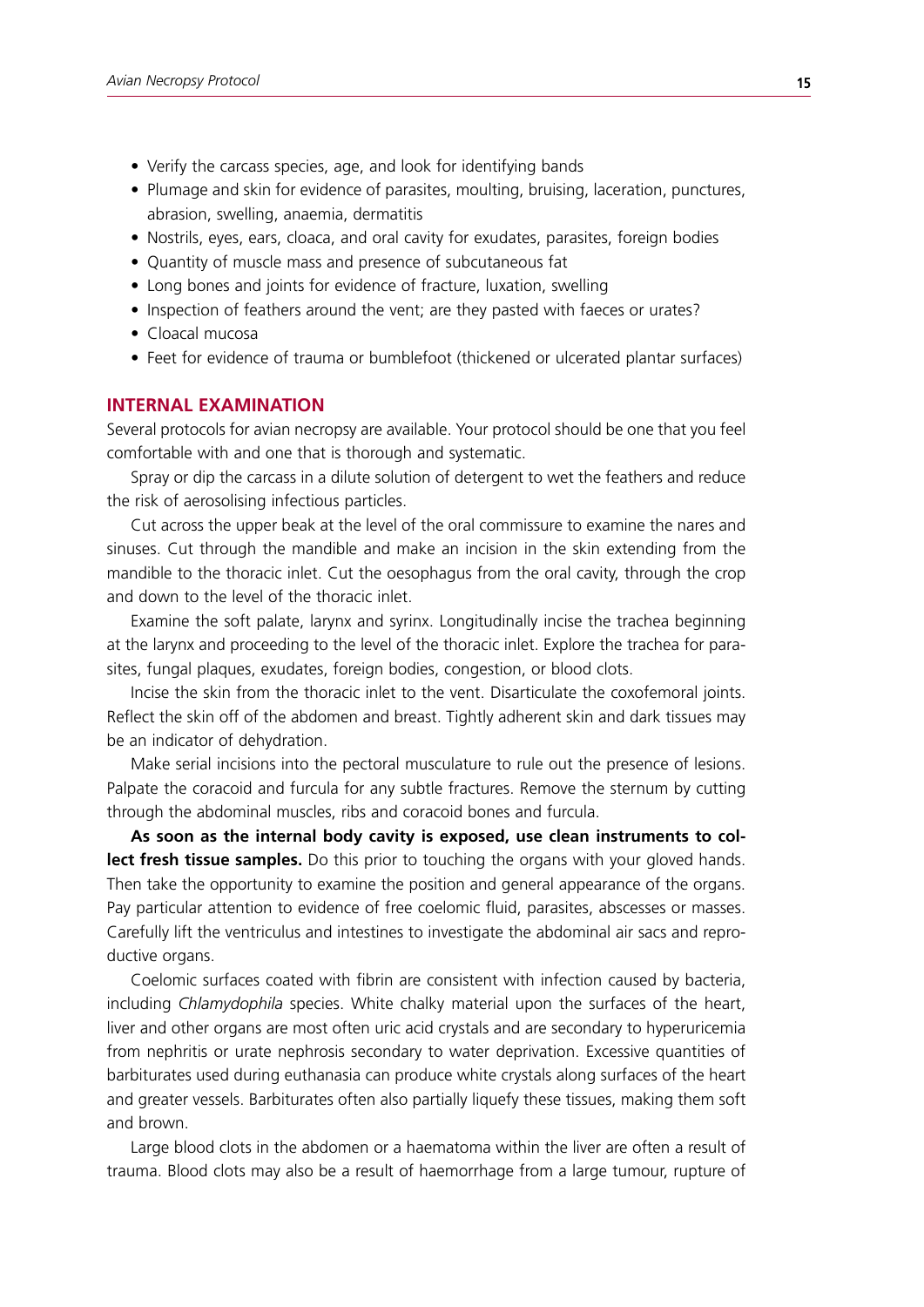the aorta, or fungal vasculitis. Ascites may result from heart disease, liver disease, ingestion of toxins or neoplasia. White-yellow lesions on the air sacs, within the tracheal lumen or lungs are most often due to fungal infection (aspergillosis), but can also be due to bacterial infection, or tumours.

In chicks, check the navel and yolk sac for evidence of infection.

### **Begin to examine the tissues of the body while collecting and placing 0.5 cm samples of each organ into 10% buffered formalin. If you come across a lesion, place half of the lesion in formalin and half into a sterile vial for culture or freezing back pending histopathological examination.**

Examine the circulatory system and immune system. Examine and sample the thyroid glands as they disappear quickly upon dissection of other organs. The thyroid glands are found just at the base of the internal carotid artery. Sampling the whole gland and portions of the blood vessel around it will often provide a sample of the parathyroid gland, ultimobranchial body, artery, vein, air sac, and in a young bird, the thymus or Bursa of Fabricius.

Remove the heart by severing the major vessels at the base of the heart. Make a transverse cut along the apex of the heart to expose the ventricular chambers and valves. **If blood was not collected** *ante-mortem*, an excellent method is to collect it from the heart chambers using a syringe and then ejecting the fluid gently into a serum collection tube, allow time for clotting or blood to settle if no centrifuge is available, and decant the clear serum into a clean tube.

Birds that are anaemic have pale tissues and watery blood. Birds that are hypovolemic often have a conical and contracted appearance of the cardiac ventricles.

Cut the oesophagus at the level of the bifurcation of the trachea. Grasp the caudal oesophagus with forceps and gently lift it as you cut the peritoneal membranes that attach the liver and intestinal tract to the dorsal body wall. Reflect the liver and intestinal tract onto the table beyond the cloaca. Stretch out the intestinal tract and examine the serosal surface carefully. Examine the pancreas and spleen. The pancreas is the tan tissue located between the descending and ascending loop of the duodenum. The spleen is usually nestled between the liver and the serosa of the stomach, at the junction of the proventriculus and ventriculus.

Test the patency of the bile duct by expressing the gall bladder or bile duct prior to removing the liver from the intestinal mass. Create serial sections through the liver to observe the integrity of the hepatic parenchyma and biliary system.

Yellow discolouration of the liver may be a physiological change in a laying hen or a very young chick when lipid metabolism is occurring at a high rate.

 Peel out the lungs. Examine the pulmonary parenchyma and incise several major bronchi.

Examine the adrenal glands and gonads. Open the oviduct if one is present. Confirm the sex of the bird by the shape of the gonads. Most female birds have only a left ovary and oviduct, except for brown kiwi and some birds of prey that have two ovaries.

Examine the kidneys and ureters. Attempt to find the bursa of Fabricius, which is only present in young birds. The bursa is pale white or tan and can be found in the caudal coelomic cavity, just dorsal to the cloaca.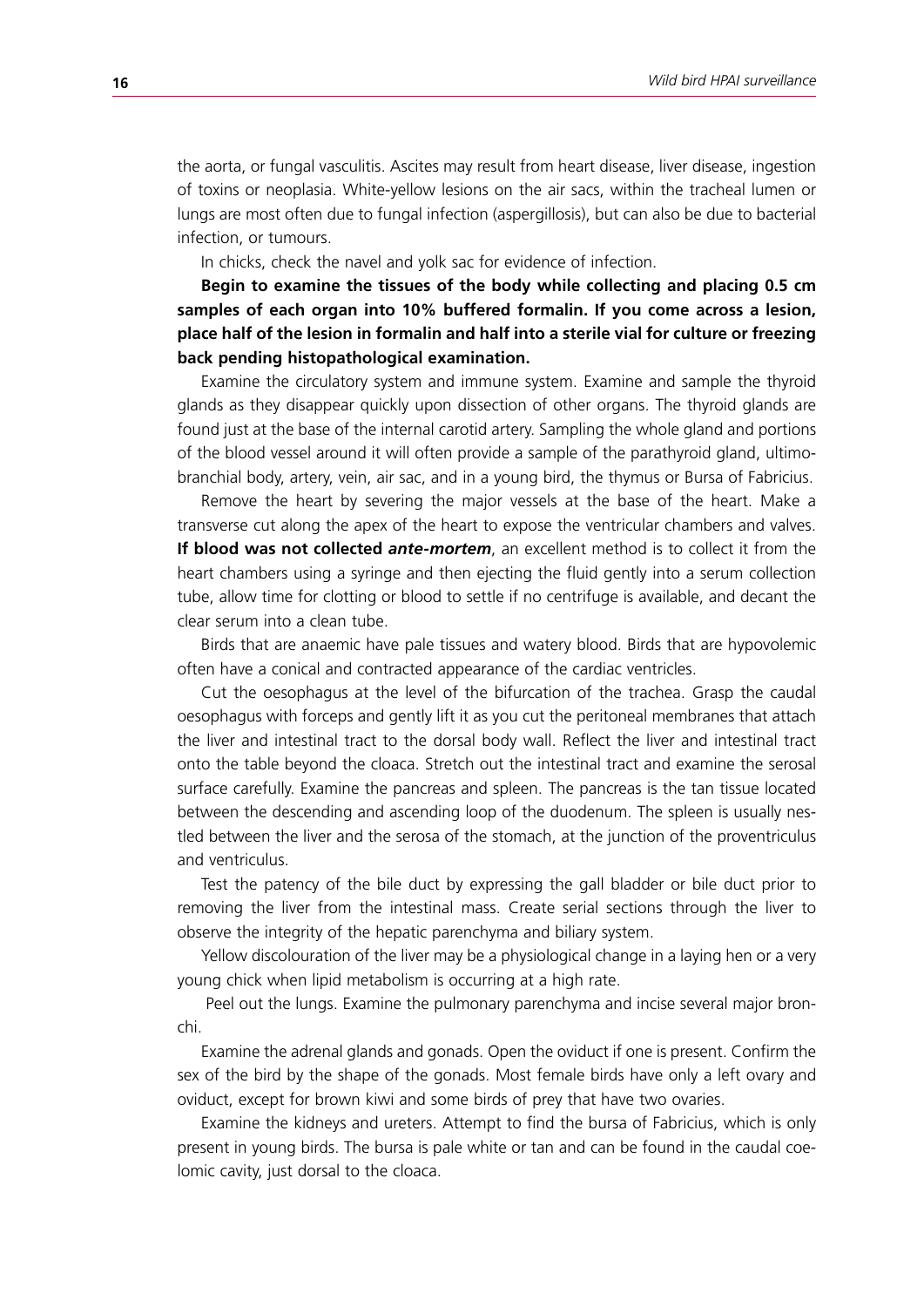Starting at the proventriculus, cut through the wall of the entire intestinal tract, including the caecae **(ensure that samples for bacterial and viral culture have been collected prior to opening the intestinal tract).** Examine the digestive tract for evidence of normal or abnormal ingesta, haemorrhage, necrosis, ulceration, parasites or vascular accident.

Examine the skin, integument, muscles, bones, and joints. Reduced muscle mass, lack of fat deposits, a small liver, contracted ventricles, a full gall bladder and serous atrophy of fat are indicators of prolonged anorexia. Check bone strength by breaking one of the long bones. Place half of the tibiotarsus in formalin to allow examination of bone marrow. Incise the soft tissue surrounding several joints to look for evidence of degenerative change, infection or articular gout.

Disarticulate and remove the head from the cervical spine. Using scissors or bone rongeurs gently snip away the dorsal portions of the cranium beginning at the foramen magnum. Grossly examine the cranial vault and brain. Either place the entire head in formalin, or remove the brain from the cranial vault and place half of the brain in formalin and freeze the other half.

If the bird was blind, or has an eye lesion, place the eye in formalin.

If the bird had a drooping wing or lameness, collect samples of femoral nerve and brachial plexus and place in formalin.

**Sterilize instruments between each necropsy by immersing in alcohol and flaming them.** 

### **Labelling**

Mark all samples with the date and a distinctive acronym or abbreviation representing the sampling site, e.g.,  $MB = My$  Backyard. Then D, S or N for dead, sick or normal. Then T (Tracheal swab), C (Cloacal swab), S (Spleen), F (Faeces), Se (serum), Nt (Nasal turbinates), Tr (Trachea), L (Lung), Li (Liver), P (Pancreas), H (Heart), Cr (Crop), Pr (Proventriculus), G (Gizzard), sI (small intestine), Du (Duodenum), I (Intestine – colon), Ce (Cecum), Ct (Cecal tonsil), B (brain), Te (testicle), O (Ovary), K (Kidney). Then the sequence number of the bird sampled. Select only one identification number per animal, even if you are collecting several samples from the animal.

#### **Data recording**

Complete a detailed necropsy report, or a sample collection log (Annex 1) to document your observations and list the samples that you have collected. Forward a copy of the report to the responsible government veterinary service and OIE/FAO reference laboratory (see Annex 2).

#### **Tissue fixative for pathological diagnosis**

### **For one litre solution:**

100 ml formalin (38-40% formaldehyde) 900 ml distilled water 4 g sodium chloride (one tablespoon of salt) [or 4.5 g sodium phosphate (monobasic) or 3.6 g sodium hydroxide]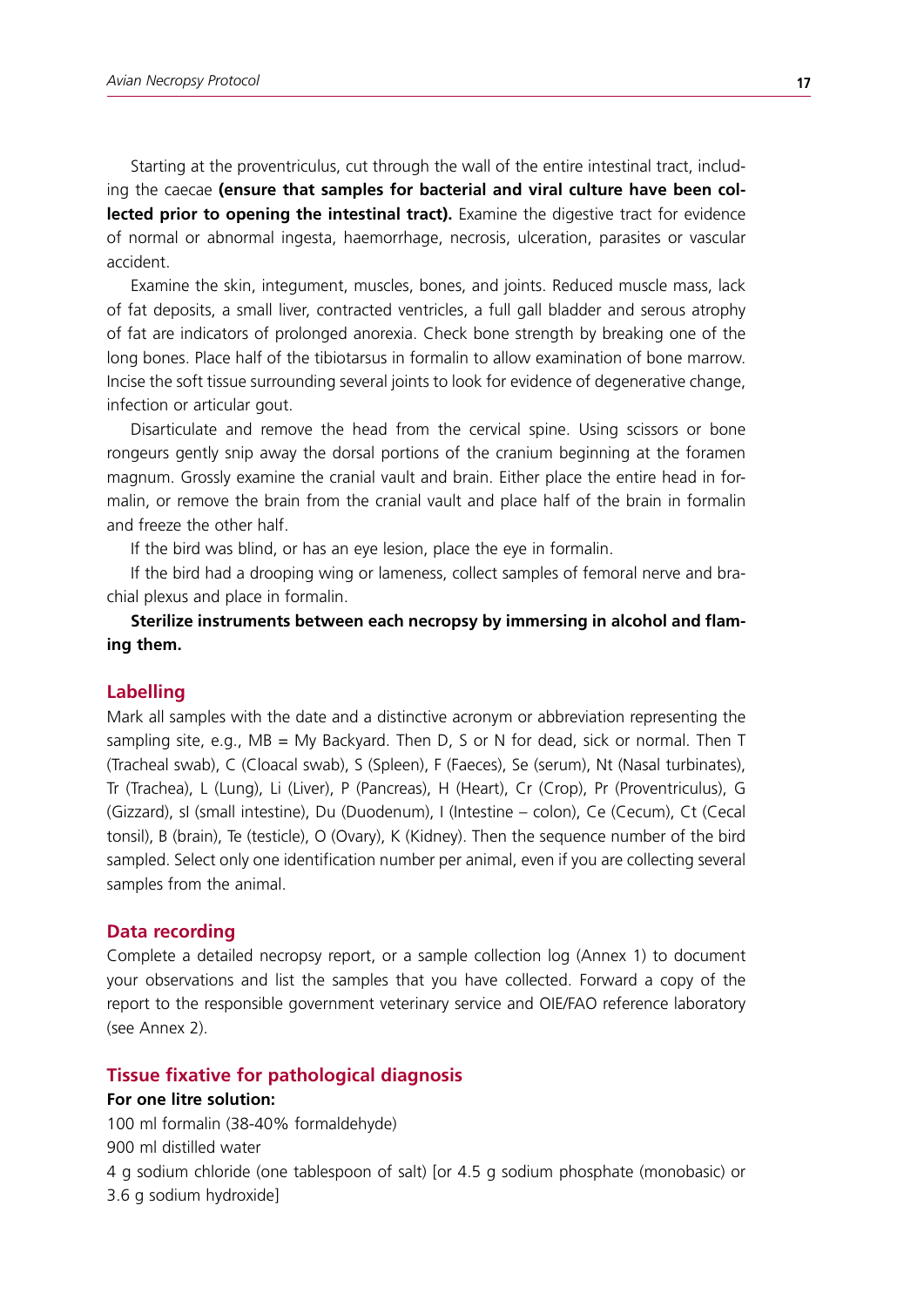| <b>Tissue</b>     | <b>Normal</b>                                                                     | <b>Abnormal</b>                                                                                                         |
|-------------------|-----------------------------------------------------------------------------------|-------------------------------------------------------------------------------------------------------------------------|
| Lung              | pink, "fluffy," collapsible                                                       | dark red, purple, heavy                                                                                                 |
| Heart             | consistently deep red                                                             | pale, mottled                                                                                                           |
| Gut               | light pink or brown with visible, but not<br>prominent, red to purple vasculature | reddened, black, blue or with deep red to<br>black prominent vasculature                                                |
| Spleen            | dark red, relatively consistent colouration                                       | bright or purplish red, mottled with pale spots<br>(consider effect if barbiturates were used<br>to euthanize the bird) |
| Liver             | deep red to brown, consistent colour                                              | pale, yellow, green, black, mottled or in any way<br>not consistently coloured                                          |
| Cecal tonsils     | barely discernable                                                                | swollen, deep red to black (necrotic)                                                                                   |
| <b>Testicles</b>  | smooth, white surface                                                             | haemorrhagic                                                                                                            |
| Ovarian follicles | progressive sized, yellow                                                         | haemorrhagic                                                                                                            |
| Kidney            | consistent dark reddish brown                                                     | pale, black, mottled                                                                                                    |
| Pancreas          | consistent off-white to pinkish brown                                             | haemorrhagic, mottled                                                                                                   |
| <b>Trachea</b>    | free of exudate                                                                   | haemorrhagic, containing exudate                                                                                        |

#### **Tissue descriptions (normal/abnormal)**

### **Where to get dry ice**

Prior to the investigation, check with local hospitals, semen banks or ice-cream factories. If using dry ice for sample shipment, you must use only enough dry ice to leave some remaining when the samples arrive at the laboratory. This requires a minimum 1 kg of dry ice for every kg of samples. For shipments that require more than 2 days travel, you might need 2 or more kg of dry ice per kg of samples. Be careful when handling dry ice (-78 °C). Wear protective gloves and work in a well-ventilated area.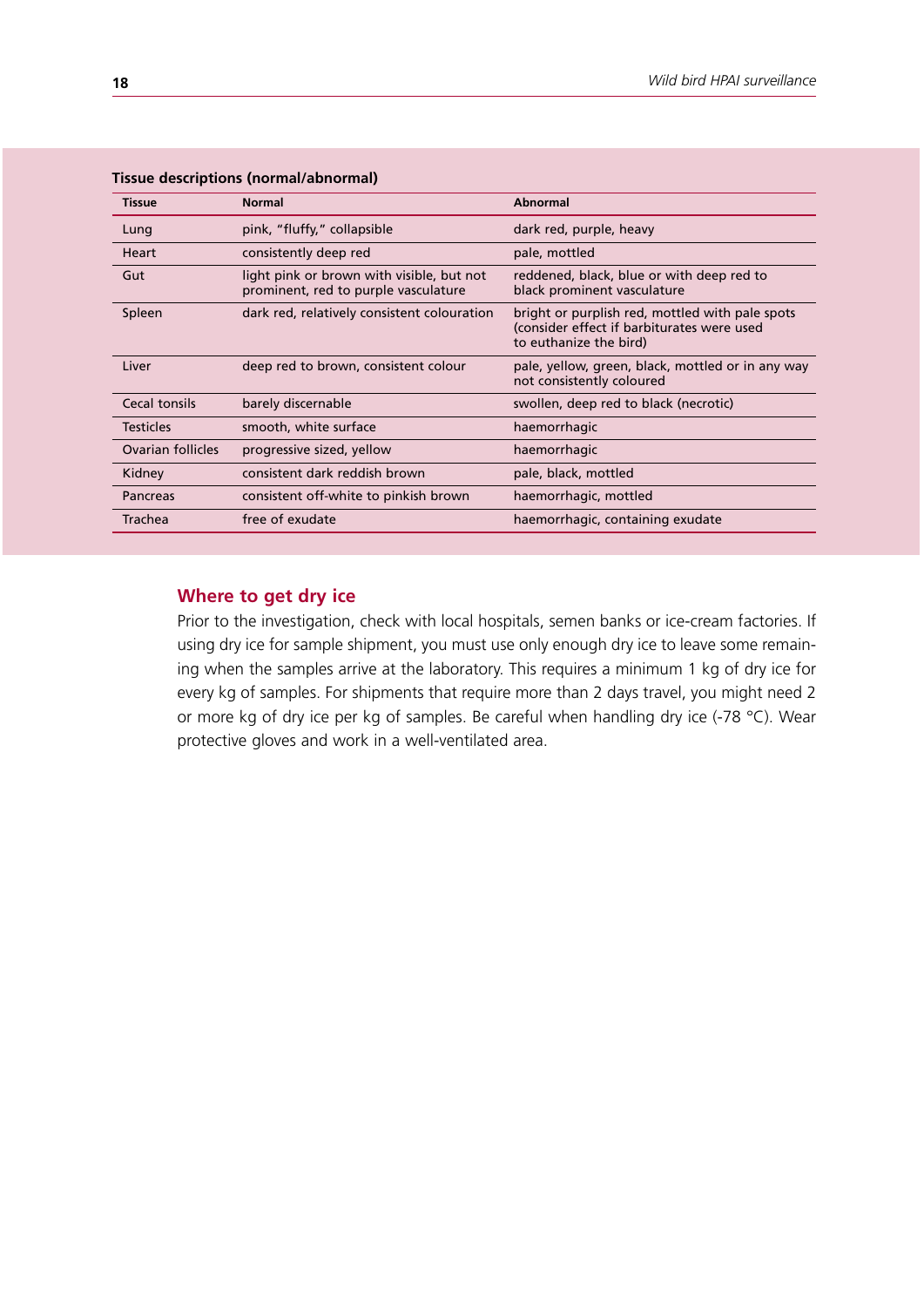### **Avian Necropsy Equipment List**

#### **Personal Safety Equipment:**

- Tarps and rope to create a tent to ward off rain or sun
- Insect repellent
- Sunscreen, hat, sunglasses
- Drinking water
- Change of clothes
- Coveralls
- PVC apron
- Latex gloves and/or dish-washing gloves
- Googles or face shield
- Surgical face masks
- Rubber boots and good walking shoes
- Wash bucket, nail brush, antiseptic soap, paper towels, spray disinfectant
- Torch hand-held and head lamp
- First aid kit
- Mobile/satellite phone
- Emergency locater beacon if on water or very remote site
- Toilet paper

#### **Carcass Collection Equipment:**

- Heavy duty rubbish bags
- String
- Bag tags and pencil or indelible pen
- Sample Collection Log
- **General Equipment:** • Good pest-proof packs for
- carrying equipment
- Necropsy worksheet or sample collection log
- Pencils and sharpener
- Clipboard with a clear piece of plastic to keep rain off
- Sharps disposal unit
- Camera/batteries
- Masking tape and packing tape
- Ruler/spring scale
- GPS unit and maps

#### **Necropsy Equipment:**

- Knives and steel (knife sharpener)
- String and manila labels
- Scalpel handle (x 4) and disposable blades (x 24) or disposable scalpels
- Forceps various
- Scissors various
- Poultry shears or large bandage scissors

#### **Clean-up Equipment:**

- Tarp
- Water, scrub brush, detergent
- Heavy duty rubbish bags
- Disinfectants
- Pail (previously marked 1L, 2L, 5L)
- Pressure or hand sprayers
- Foot bath

#### **Carcass disposal**

- Lime
- Fuel oil or other fuel
- Shovels
- Lighter/matches

#### **Sample Collection Equipment:**

- Permanent marking pen
- Syringes 1, 3, 6, 10, 12, 20 ml
- Needles various gauges 17 through 27
- Serum collection tubes
- Sterile plastic bottles 90 ml
- Sterile cryovials 2 and 5 ml
- Sterile plastic bags (Whirlpak® bags)
- Zip-lock bags of various sizes
- One litre plastic containers filled with 10% neutral buffered formalin (x 3), distilled water, salt
- 100 ml of 70- 90% ethanol
- Bacterial culture swabs
- Viral transport medium and sterile polyester swabs
- Dry sterile polyester swabs
- Capillary tubes
- Glass microscope slides and slide storage box
- Microscope (may require mirror as light source if no access to power) –optional
- 12 volt portable centrifuge
- Saline
- Parasite preservative (or 5% formalin)
- Methanol to fix blood films. Acetone
- Faecal flotation vials and solution
- Cooler and ice packs
- Liquid-nitrogen dry shipper or dewar
- Dry ice\*
- Burdizzo's
- Wire cutters
- Barbiturates
- Transfer pipettes
- Cryovials
- $\bullet$  CO<sub>2</sub> (can be used to make CO2s in the field)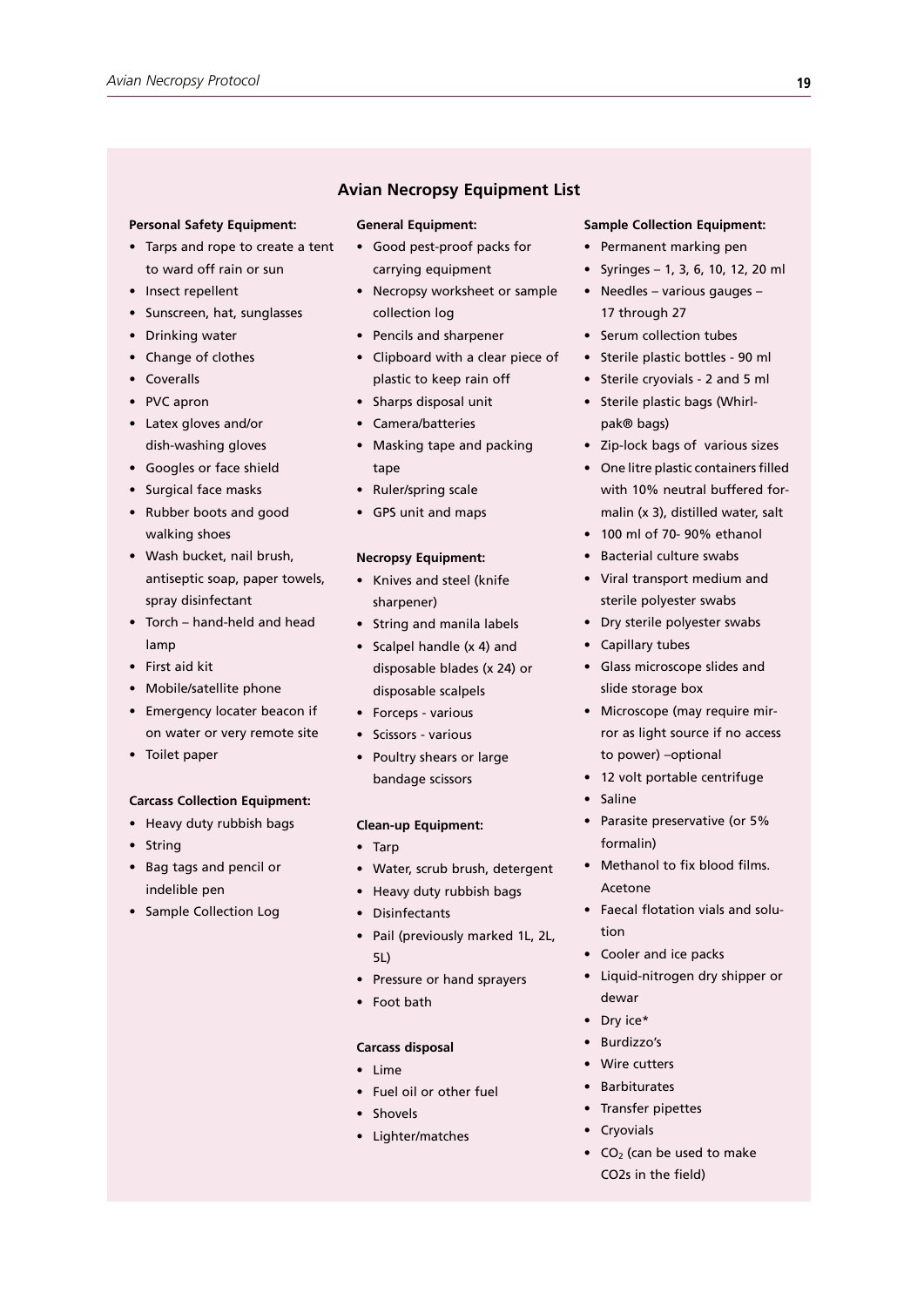### Chapter 5 **Necropsy sample collection**

A necropsy is performed to determine the cause of death; it involves careful examination of the carcass both externally and internally. The ability of a laboratory to diagnose the cause of death depends on how well the necropsy is performed and how carefully samples are collected, labelled, stored and delivered to the laboratory. If a field necropsy is done well, it will increase the likelihood of diagnosing the cause of death.

Each sample collected must be properly labelled with the Animal Identification Number, species, location, date and organ or sample type. Always label the jar or vial rather than the lid to ensure that the identification is not lost when lids are removed during sample handling. Use only one Animal Identification Number per bird, even if you are collecting several samples from the animal. Ensure that labels are marked with pencil or permanent ink, which will not dissolve in the fixative that you are using (alcohol-based fixatives will dissolve the ink of many "permanent/indelible" markers).

The label on the sample should always be linked to the information on the *Sick or Dead Bird Sample Collection Log*. On both the *Sick or Dead Bird Sample Collection Log* and the samples themselves, it is important to label samples legibly so that laboratory personnel can read the information you have provided. If an abbreviation system is used to identify collected tissues, provide the abbreviation code to the laboratory/epidemiology unit. (See page 17 for an example).

 It is highly recommended that you contact the government veterinary service (whose director is often the OIE delegate) and the FAO representative prior to sample collection to obtain diagnostic kits, or to discuss sample collection or transport procedures. An Avian Necropsy Protocol is attached (see Chapter 4) to assist with the sample collection process and identification of lesions consistent with H5N1 AI (in poultry). An additional resource on avian necropsies can be found at:

http://www.nwhc.usgs.gov/publications/necropsy\_manuals/index.jsp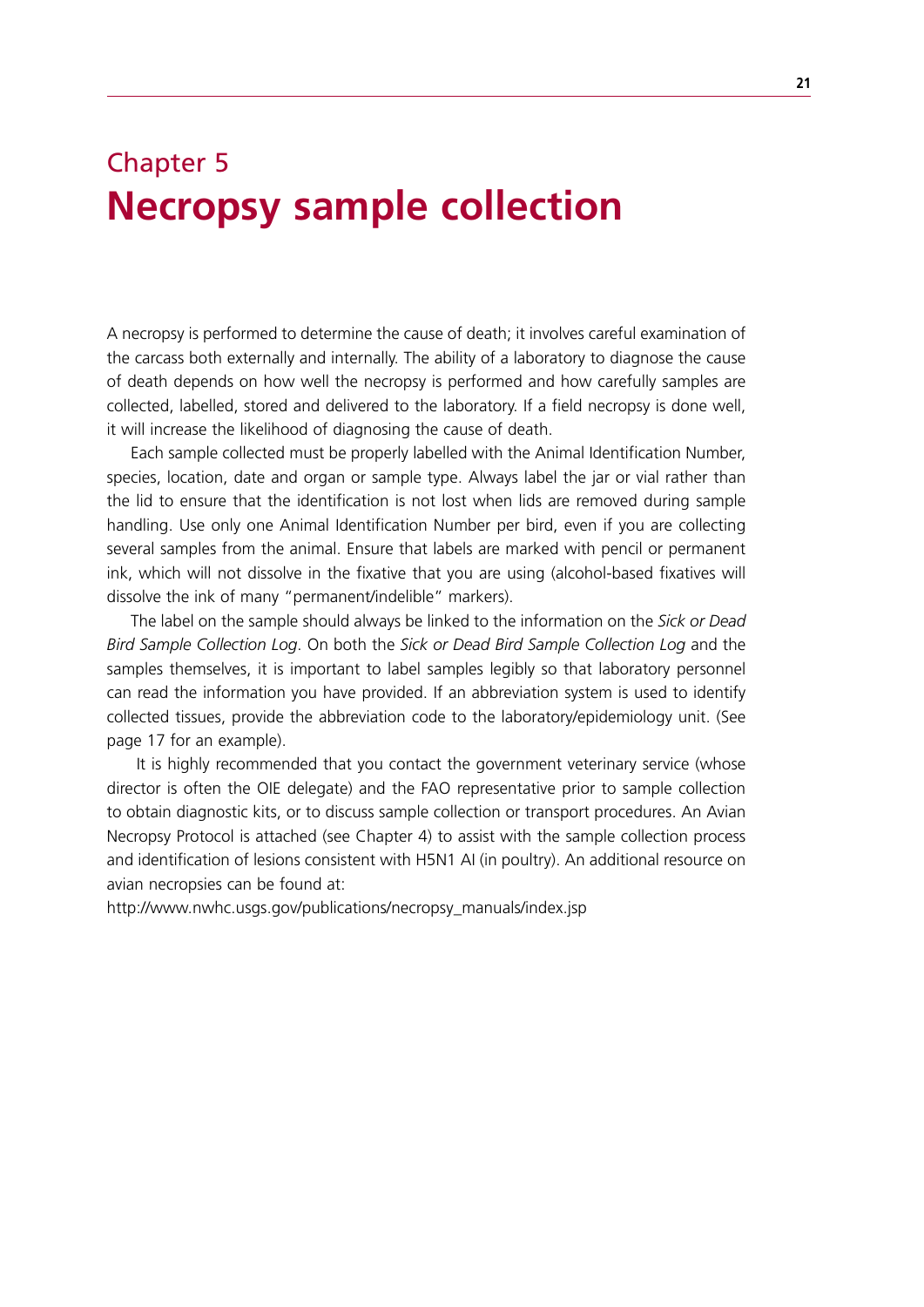### Chapter 6 **Sample collection**

#### **Samples to collect for H5N1 AI Investigation**

#### **All live birds**

- 2 tracheal and 2 cloacal swabs with each swab being placed in a separate viral transport media tube (do not pool samples).
- Blood into red or green top tube, refrigerated, spun down; serum or plasma placed into a cryovial and frozen.

### **All dead necropsied birds. In addition to swabs and blood (as described for live bird sampling) also include:**

• Piece (at least 2 cm x 2 cm but larger is acceptable) of spleen and lung, and any obviously abnormal tissue placed in sterile vials and frozen.

*Note:* Sterilize instruments between each necropsy by immersing instruments in alcohol and flaming them, or by leaving them in an acceptable disinfectant for the proscribed time prior to thorough rinsing in sterile water (see Chapter 11).

### **DETAILS REGARDING SAMPLES TO BE COLLECTED**

- **Tracheal** swabs (see Chapter 7).
- **Cloacal** swabs (see Chapter 7).
- **Serum** or **plasma** from centrifuged heart blood from a dead animal (see Chapter 3).
- **Fresh tissue** placed in sterile vials and frozen.
	- liver, kidney, trachea, lung, air sacs, brain, spleen, pancreas, intestine, proventriculus, heart

plus

- half of any lesion
- Cecae and intestine if the animals exhibit diarrhoea.
- Formalin fixed tissues (*minimum* collection list)

Brain, trachea, lung, heart, liver, kidney, spleen, pancreas, bursa of Fabricius (if present), proventriculus/ventriculus, duodenum, cecae, thyroid/parathyroid, skin including feather follicles.

For AI investigations, always take duplicate samples (one for real-time polymerase chain reaction (RT-PCR), one for possible virus isolation). Place samples into polypropylene screw-top, gasketed cryovials with liquid nitrogen-safe labels only.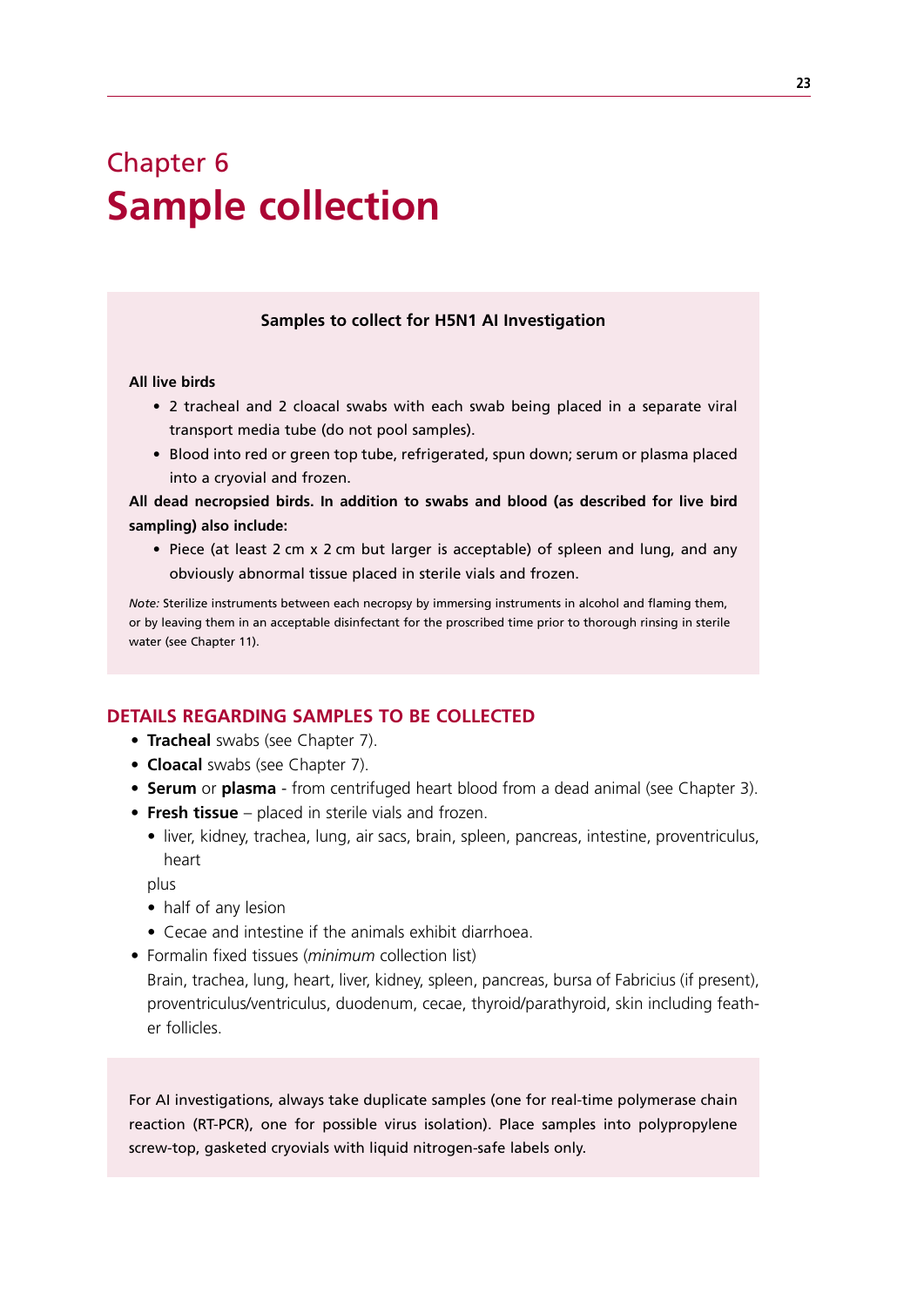### Chapter 7 **Swabbing techniques**

### **Swab Collection Equipment List**

- Latex or vinyl gloves +/- N95 or FFP2 mask, protective eyewear, etc. (see Chapter 12)
- 2 2.5 ml screw-top cryovials (able to be placed in liquid Nitrogen) containing transport media
- Rayon or dacron-tipped swabs (no cotton tipped swabs and no wooden sticks as they can inhibit viral growth or molecular diagnostic techniques)
- Scissors
- Cooler and ice blocks or liquid N container to store transport medium and swabs
- Lab marker/sample labels that can be placed in liquid N
- Data form on which to collect bird data
- Packing tape and courier forms

Swabs taken from the cloaca (vent) and trachea (located in-between the 2 cartilage structures located in the back of the mouth of the bird that open and close with breathing) and stored in a viral transport medium can be used for viral culture or RT-PCR to detect the presence of a variety of viral pathogens. Consider purchasing different sized swabs (normal size and paediatric or male urethra size) for large and small bird species respectively, to avoid injuries.

A variety of viral transport media exist and these can either be prepared locally at a laboratory (2.5% veal infusion broth, 0.5% BSA, 100 μg/mL gentamicin sulfate, 2 μg/ml amphotericin B in distilled water OR brain-heart infusion added with penicillin (10 000 IU/ml) streptomycin (200-10 000-μg/ml) gentamicine sulfate (10 000 μg/ml) and kanamycin sulfate (650 μg/ml5) or commercial kits may be purchased. Some commercial viral transport media are stable at room temperature such as the TBD Universal Viral Transport Media<sup>6</sup> which can also be found as a kit (Cellmatics™ Viral Transport Pack) containing a sterile rayon-tipped swab and a vial of medium.

However, because many viral transport media (particularly locally prepared media) must be stored refrigerated or frozen prior to use and frozen after sample collection, their appli-

<sup>&</sup>lt;sup>5</sup> American Association of Avian Pathologists 4<sup>th</sup> Ed pp. 150-155.

<sup>6</sup> Universal Viral Transport vial, 3ml, catalogue number 220220 (50 x pckg). Cellmatics™ Viral Transport Pack, catalogue number 252171 (50 x pckg) Supplier: Becton Dickinson. Worldwide search: http://www.bd.com/ support/locations.asp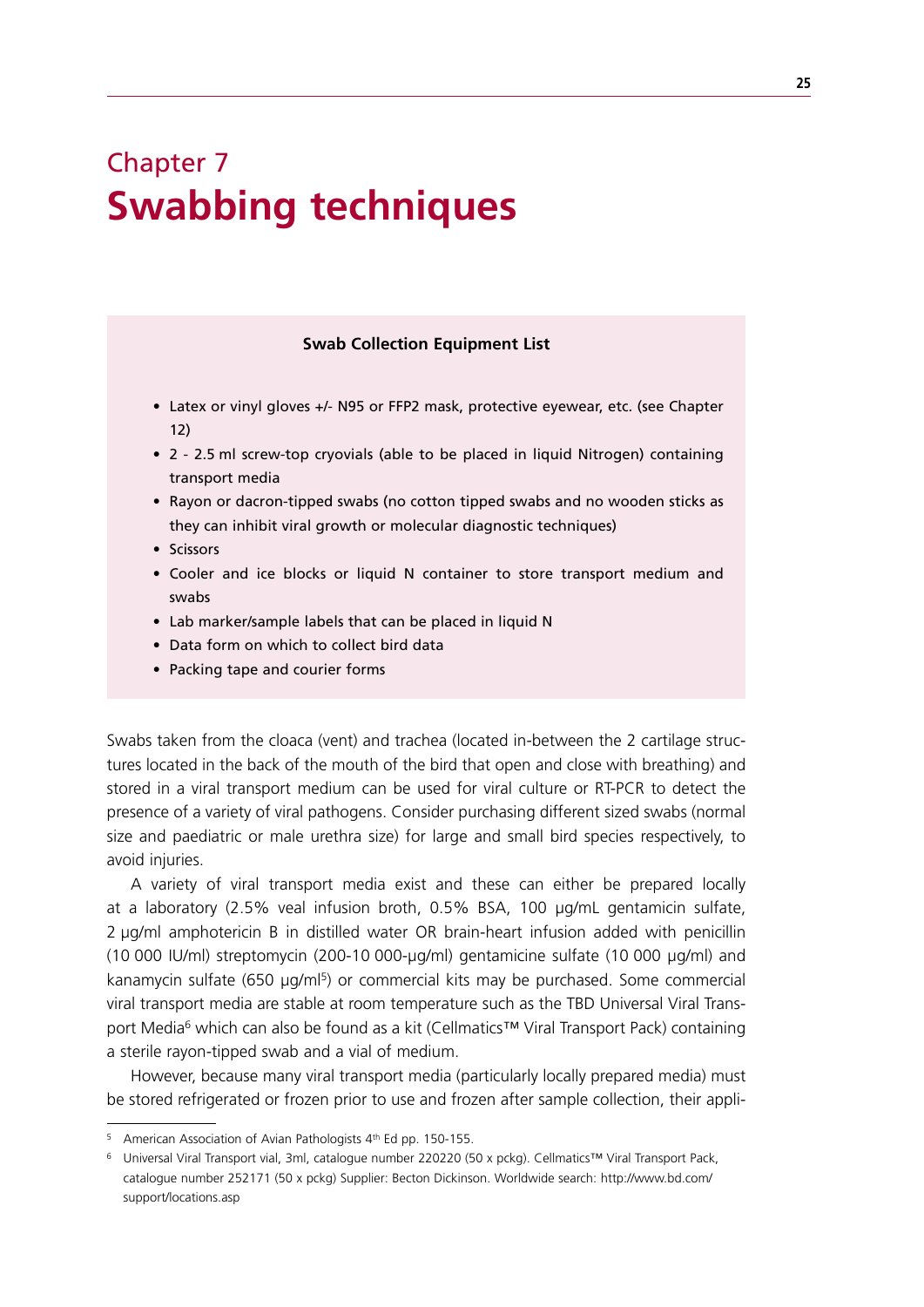cability for field use in remote areas is sometimes limited. Alternatives include commercial viral lysis buffer7, which can be kept at room temperature prior to sample collection. Note that samples collected in lysis buffer can only be used for RT-PCR agent detection.

For instructions on how to prepare viral transport media and details on sample collection and storage for diagnosis of avian influenza virus, see:

http://www.who.int/csr/disease/avian\_influenza/guidelines/animalspecimens/en or orther peer reviewed journal articles describing these methodologies.

In a situation where dead birds are being necropsied, and viral transport medium is not available, nasal turbinates or trachea may be a suitable substitute for a tracheal swab and the cloaca with faeces may be a suitable substitute for a cloacal swab. To take a tracheal sample, incise the skin of the neck and dissect until the trachea is identified. To take a nasal turbinate sample, cut off the upper beak or bill near the head and take a sample of the tissue from above the roof of the mouth.

### **PROCEDURE FOR SAMPLING**

- 1. Wear appropriate PPE when handling birds (see Chapter 12) and opening sample vials.
- 2. Unwrap a Dacron swab from the stem-end of the packaging (chose appropriate size swab for bird) and be careful not to touch the swab tip.
- 3. Remove swab and insert the entire tip of the swab into the cloaca. Use gentle pressure and in a circular motion, swab the inside of the cloaca two to four times.
- 4. Shake off any large (>0.5 cm) pieces of feces.
- 5. Open the cryovial and place the swab tip in the transport media approximately  $\frac{3}{4}$ of the way towards the bottom of the cryovial.
- 6. Cut or snap the stem of the swab so that the swab remains in the vial and the cap can be screwed on tightly. The entire swab end and a portion of the stem should be left in the cryovial.
- 7. Wipe scissors with 70% alcohol if they were used to cut the swab stem.
- 8. Label the tube with appropriate information (sample ID and type of sample (cloacal vs tracheal)) making sure that the ID on the tube can be cross referenced to the datasheet where additional information about the sample exists.
- 9. Record sample tube number on data sheet along with ID number, date, species, type of sample (cloacal vs tracheal), age, sex, location (GPS coordinates preferred), band number, comments, or other information.
- 10. For tracheal swabs, repeat steps 1, 2, however instead of steps 3 and 4, gently insert the swab tip into the trachea by waiting until the bird breath and the cartilage protecting the trachea opens to allow the passage of air. **Gently** touch the swab tip to the back and sides of the trachea and remove it. Then follow steps 5-9.

Note that if birds are very small (passerines), it may not be possible to actually conduct a tracheal swab due to the narrow diameter of the opening into the trachea. In these

<sup>7</sup> RNAlater lysis buffer. 50 ml catalogue number 76104, 250 ml catalogue number 76106. Supplier: Qiagen. Worldwide search: http://www1.guiagen.com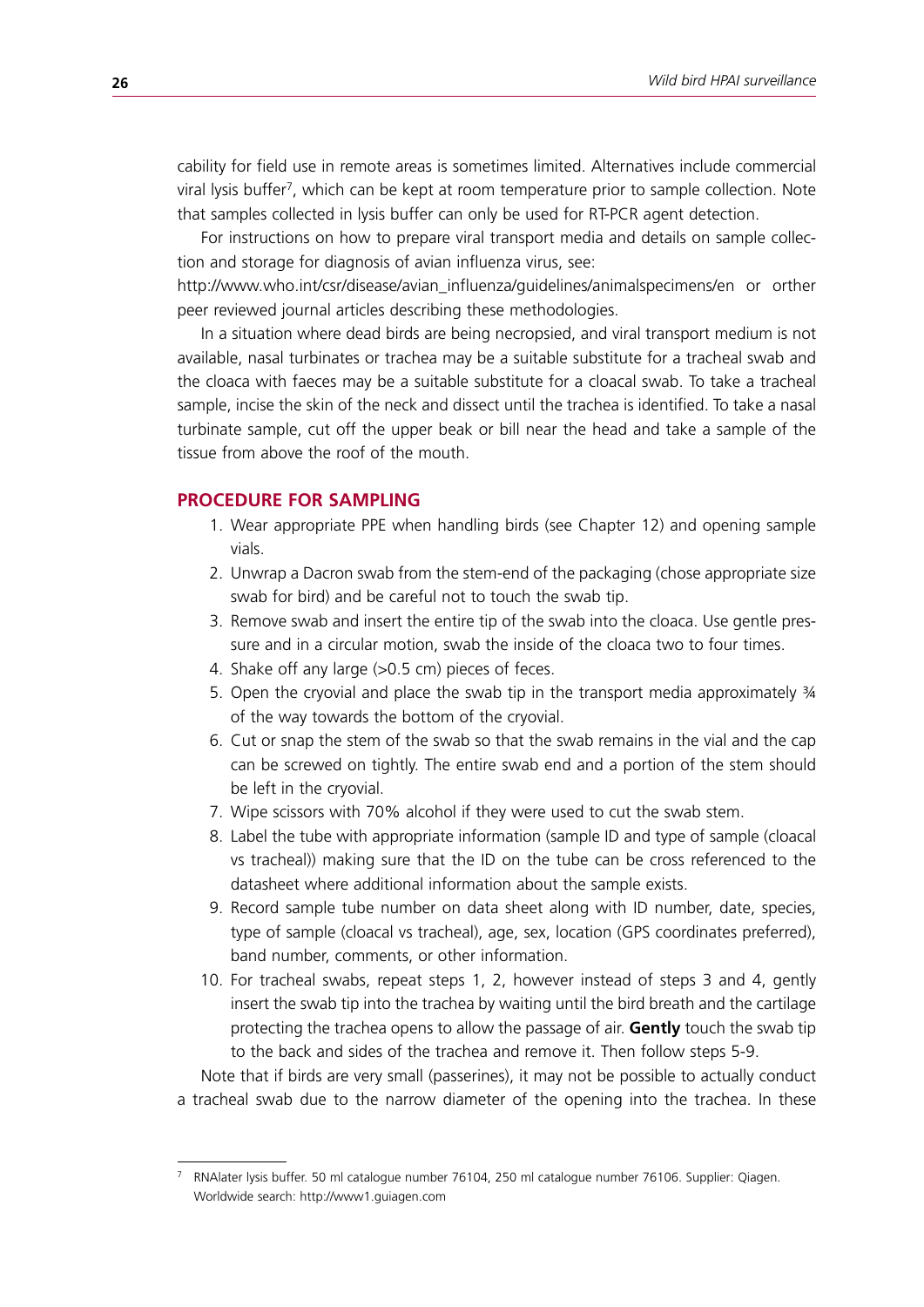cases, an oropharyngeal swab should be collected by gently rolling the swab tip around the inside of the bird's mouth contacting the upper and lower portions of the mouth, and behind the tongue.

If scissors or wire cutters are used to cut the swabs, they should be disinfected between bird samples. Other commercial swabs are pre-cut so they can easily be broken by hand. Note that applicator sticks on many small sized swabs may be metal. In this case, if wire cutters are not available, insert the swab in the viral transport medium, mix well, and discard the used swab in a disinfectant filled container.

Label each sample so it can be cross-referenced with relevant information on the *Sick or Dead Bird Sample Collection Log* or a live bird data sheet as you collect each sample (Figure 5).



CREDIT: TARONGA ZOOIKARRIE ROSE *CREDIT: TARONGA ZOO/KARRIE ROSE*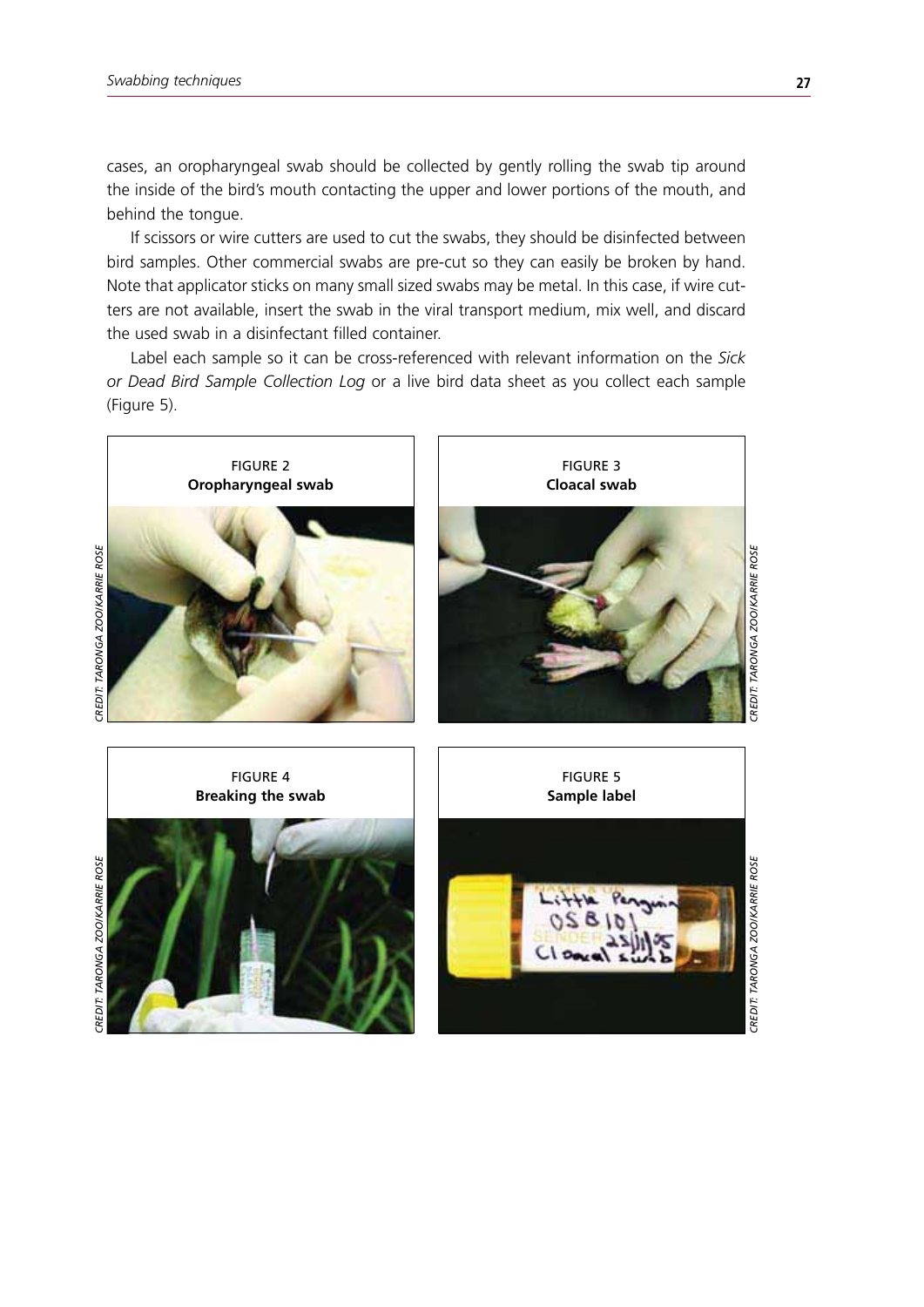### Chapter 8 **Sample handling and transport**

### **SWABS AND VIRAL TRANSPORT MEDIA**

The storage methods for viral transport media can vary depending on the type of media that is used. Please check with the diagnostic laboratory or company that has provided the transport media to determine proper storage techniques before and after sampling is conducted.

Some viral transport medium needs to be stored at  $4^{\circ}$ C or in an ice-chest cooler containing ice blocks before and after use. If at a remote location, use either a viral transport medium that can be stored at room temperature or one that can be frozen in liquid nitrogen prior to and after use. If using lysis buffer, store at room temperature prior to use and refrigerate after sample collection.

If transport to the laboratory will take place within 24-48 hours, transport the samples on ice blocks and store refrigerated. If samples cannot be shipped to an appropriate laboratory within 2 days of collection, they should be stored in a -70 °C freezer or liquid nitrogen. When shipping samples on dry ice, make sure samples are inside an airtight container, wrapped in adhesive tape and double bagged.  $CO<sub>2</sub>$  may inactivate AI virus if it comes into contact with the samples since vials contract during freezing. Never place dry ice (COB<sub>2</sub> (s)) in a hermatically sealed container as it may explode.

If using transport media that must be refrigerated or frozen, it is important to ensure that the samples are maintained cold (cold chain) throughout the entire storing and shipping process. Loss of cold chain can result in samples being rendered non-diagnostic.

### **SERUM, PLASMA AND FRESH TISSUES**

Keep serum, plasma and fresh tissue samples at  $4^{\circ}C$  if they can be shipped and arrive at the lab within 24-48 hours of sample collection. Transport the samples on ice blocks making sure that blood tubes (red or green top tubes) are placed in zip-lock bags and then wrapped in cloth towels before being placed in a cooler. Blood tubes (red or green top tubes) should never directly be in contact with ice as this may result in damage to cells and cellular morphology.

If red or green top tubes have already been spun in the centrifuge and serum or plasma has been placed into cryovials, they should be placed in a zip-lock bag, and these tubes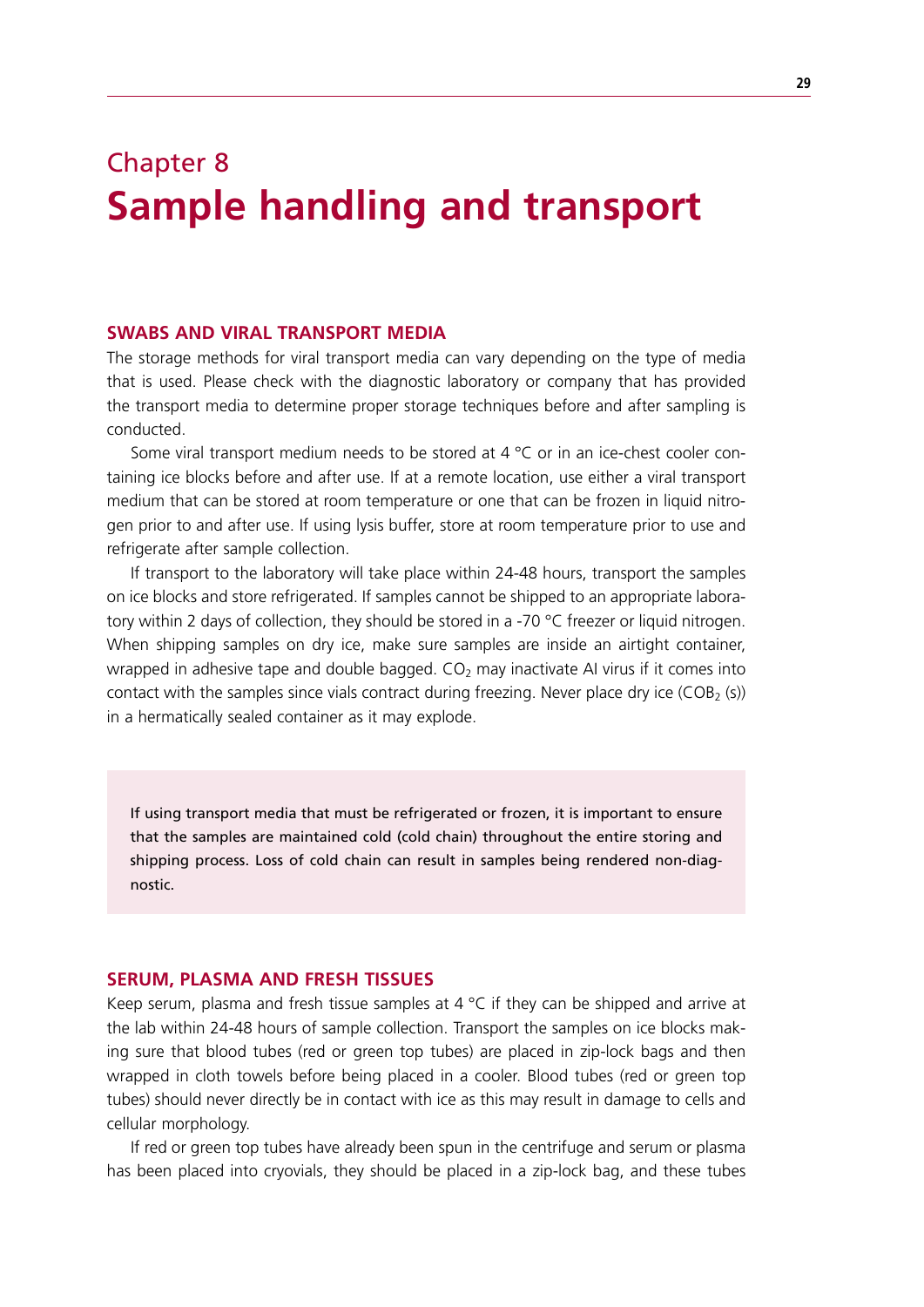can be in direct contact with the ice. Alternatively freezing cryovials in a -70 °C freezer or liquid nitrogen and transport using dry ice is acceptable.

Freezers that can guarantee -70 °C temperatures are best. Inform the receiving laboratory of the method and temperature at which samples were stored<sup>8</sup>. If possible avoid freezing any swabs or tissue samples between 0 °C and -20 °C (such as in many domestic freezers), although this is preferable to not freezing samples at all.

Should such freezers (0 to -20  $^{\circ}$ C) be used, ensure that the receiving laboratory is aware of the sample preservation history.

### **FORMALIN FIXED TISSUES**

Samples must be fixed in 10% neutral buffered formalin (see Chapter 4: Avian Necropsy Protocol). Samples should be no thicker than 0.5 cm so that the fixative penetrates the entire sample. The formalin-to-tissue ratio in containers should be 10:1. Fixed samples can be stored at room temperature, and **never** frozen.

### **SAMPLE SHIPMENT**

Formalin in quantities greater than 50 ml is considered a dangerous good by courier companies; this increases the costs and complexity of shipping. The tissues can be more readily shipped by courier or post if the fixative is decanted after the samples have been fixed for a period of at least 48 hours. Do not remove all of the formalin from the tissue samples, but remove enough to ensure that samples can be shipped as non-dangerous materials.

Fresh or frozen tissues that could contain infectious agents should be shipped within a three layer packaging system that meets IATA regulations<sup>9</sup>. Make sure you are aware of necessary permits and transport regulations particular to the country where the investigation has taken place.

Contact a FAO or OIE reference diagnostic laboratory (see Annex 2) to obtain instructions on how to proceed with sample shipment. Make sure you obtain the necessary government permits from the veterinary and wildlife authorities (note that the Convention on the International Trade of Endangered Species – CITES - export and/or import permits are required for listed species).

For more details, see Information for Shipping International Diagnostic Specimens http://www.fao.org/ag/againfo/subjects/en/health/diseases-cards/avian\_fao.html

<sup>&</sup>lt;sup>8</sup> This information could be most relevant in result interpretation.

<sup>9</sup> Dangerous Goods Regulations Manual, 47<sup>th</sup> edition; available in a range of languages, can be purchased from http://www.iata.org/ps/publications/9065.htm Significant changes to the latest edition of the *IATA Dangerous Goods Regulations* effective January 2006: http://www.iata.org/NR/rdonlyres/FBA32FAF-482A-4A04-8147-23C8E93508BC/0/ SIGNIFICANTCHANGESANDAMENDMENTSTOTHE47THEDITION.pdf Infectious substances guidance: http://www.iata.org/NR/rdonlyres/B8B91553-49BE-4DCC-901B-50DA4E57A98E/0/GuidanceDocument18Nov05.pdf

Packing instructions: http://www.iata.org/NR/rdonlyres/F9D6D81A-71FB-46C3-BD6A-DDE849FD8A56/0/ PACKINGINSTRUCTION650.pdf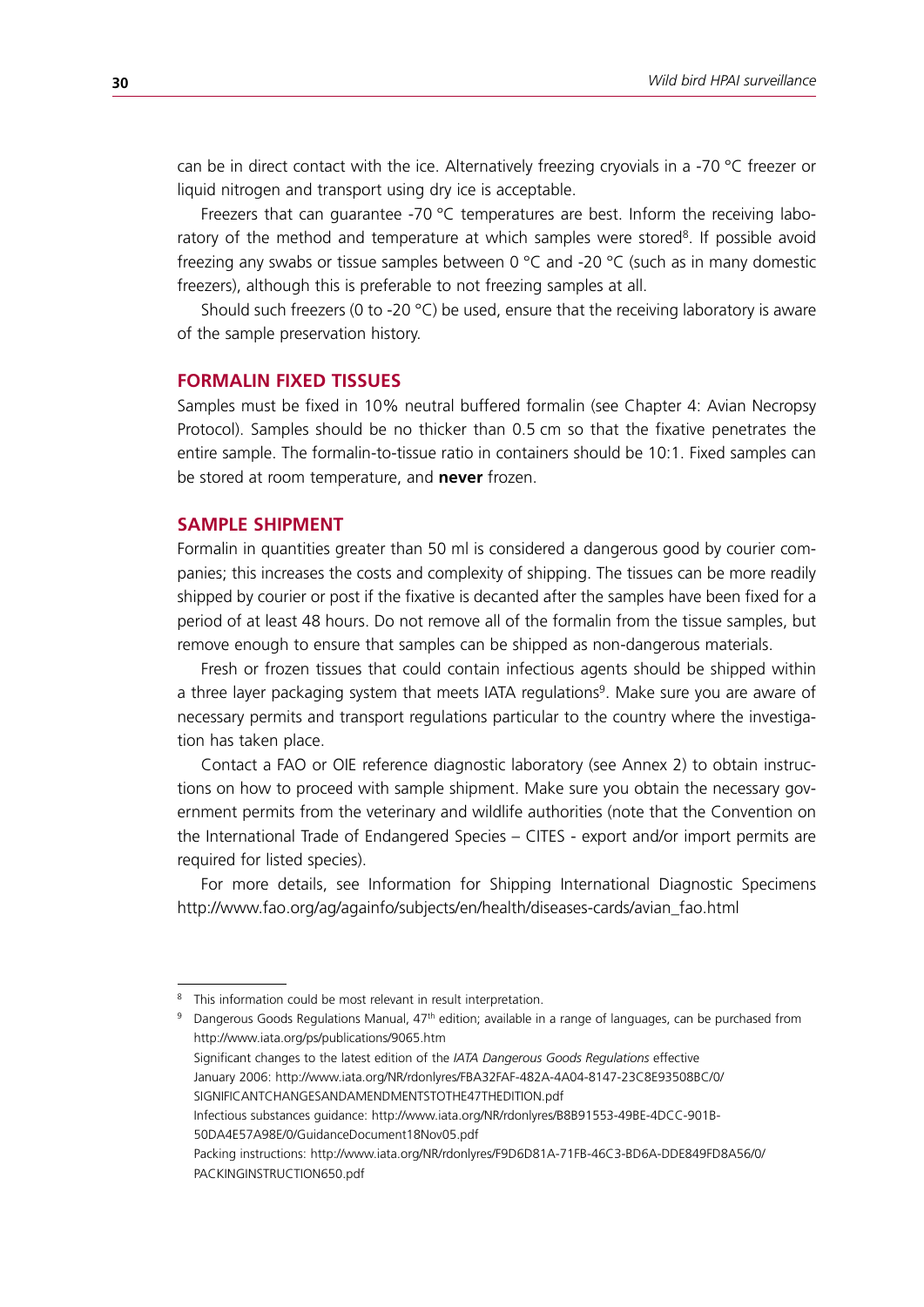Guidelines for the Submission of Diagnostic Samples to Reference Laboratories http://www.fao.org/docs/eims/upload/208595/gui\_labsample\_en.pdf and http://www.who.int/csr/disease/avian\_influenza/guidelines/transport/en/index.html

Fresh or frozen tissues must be shipped as quickly as possible to a laboratory. Same day courier service is preferable, but overnight courier delivery is acceptable. Do not ship samples prior to weekends or extended holidays. Samples that go missing in the courier system on a weekend are often of little value when finally found.

**Always** advise the receiving laboratory in advance that specimens are being dispatched, and give the airway bill number and expected time of arrival.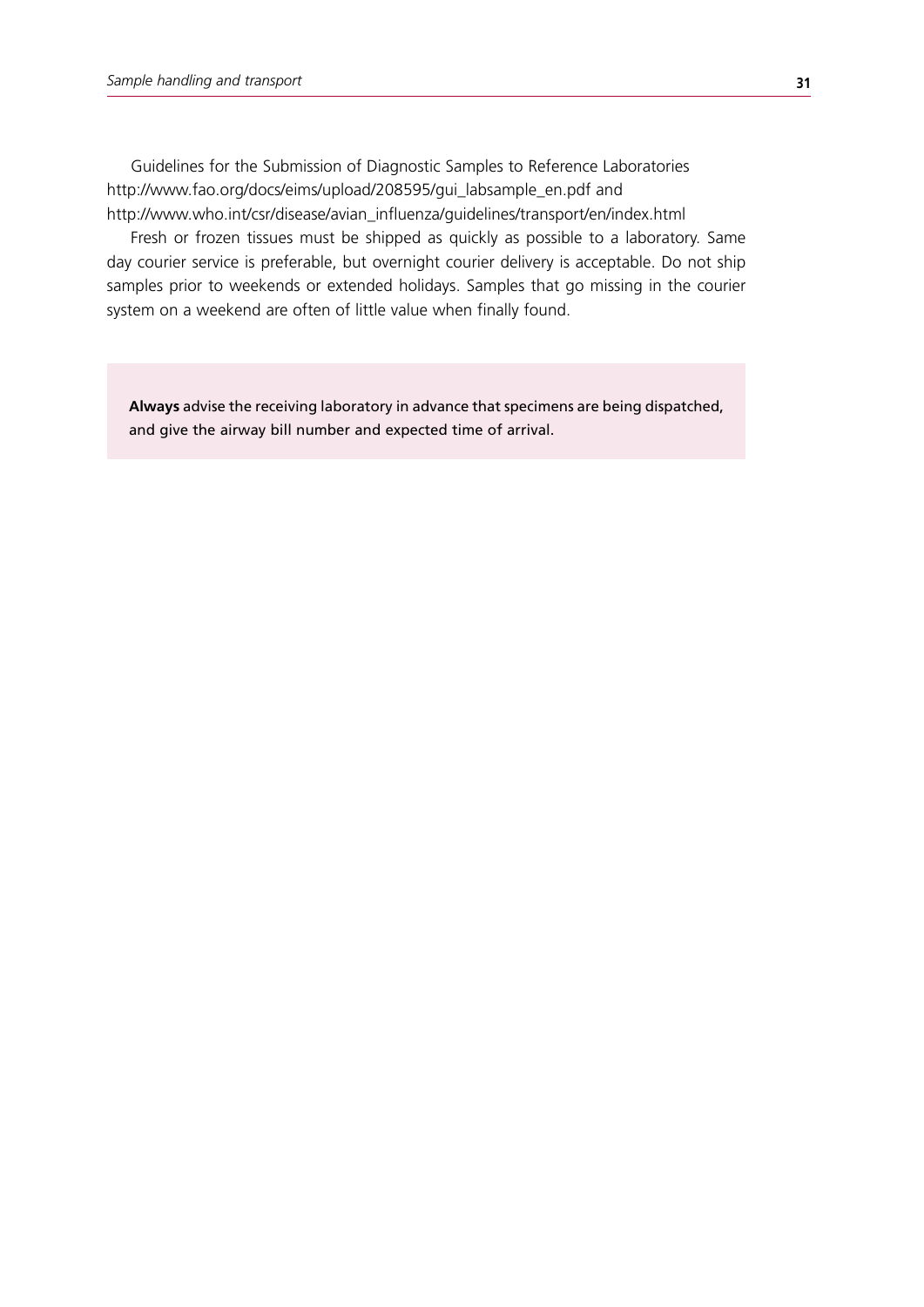### Chapter 9 **Diagnostics**

Although H5N1 AI has similarities to other avian influenza viruses, the current understanding is that this virus can be detected from the respiratory tract (trachea) more easily than from the cloaca or feces, making it different from other influenza viruses routinely found in healthy birds.

For this reason, analysis of tracheal swabs is viewed as the most likely method for detecting the virus, with cloacal swabs being the 2<sup>nd</sup> most likely sample from which H5N1 AI can be isolated.

Because pathological lesions are not definitive for many diseases (including AI viruses), diagnosis must be confirmed by the isolation and characterisation of the causative agent. If possible, bacteriology tests should be performed to exclude bacterial septicemias from the differential diagnosis list.

### **LABORATORY DIAGNOSIS FOR AI VIRUSES**

### **Identification of the agent**

Suspensions in viral transport medium of tracheal and cloacal swabs (or faeces) taken from live birds, or of feces and pooled samples of organs from dead birds, are inoculated into the allantoic cavity of 9 to 11-day-old embryonated fowl eggs. The eggs are incubated at 35–37 °C for 4–7 days. The allantoic fluid of any eggs containing dead or dying embryos as they arise and all eggs at the end of the incubation period are tested for the presence of haemagglutinatin activity. The presence of influenza A virus can be confirmed by the immunodiffusion assay between concentrated virus and an antiserum to the nucleocapsid or matrix antigens, both of which are common to all influenza A viruses.

### **Tests for virus sub-types**

Avian influenza viruses are sub-typed on the basis of their hemagglutinin (H) and neuraminidase (N) antigens. There are 16 different H subtypes and nine N subtypes, with all combinations possible. So far, all HPAI viruses have been of the H5 or H7 subtypes.

### **Tests for pathogenicity**

Pathogenicity can be determined by one or more of the following tests:

- a) *chicken* pathogenicity tests
- b) cell culture tests
- c) molecular pathotyping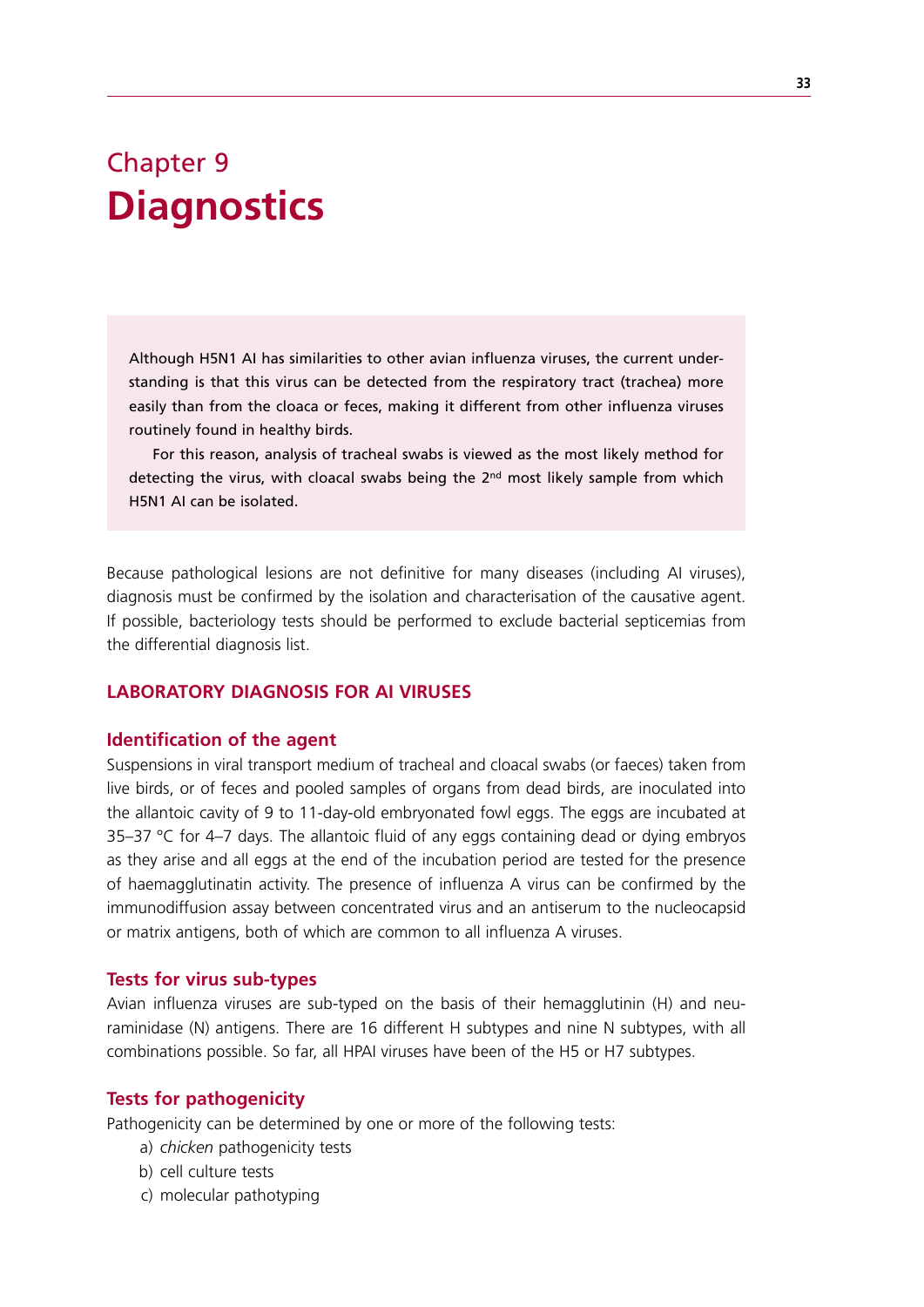The quickest method is molecular pathotyping. Once an outbreak virus has been characterized, immunohistochemistry, immunofluorescence, virus detection and virus isolation can be used to confirm virulent infections.

### **Tests for previous infection**

Evidence of previous AI infection can be obtained by testing for influenza A group specific antibody using the agar gel immunodiffusion precipitin (AGDP) test or enzyme-linked immunosorbent assay (ELISA), or by testing for sub-type/specific antibody to the H or N antigens using a haemaglutination inhibition (HI) test or ELISA respectively.

Detailed methodological instructions and internationally accepted standard procedures can be found at: *Manual of Diagnostic Tests and Vaccines for Terrestrial Animals*, Chapter 2.7.12, Avian Influenza (version adopted May 2005): http://www.oie.int/eng/normes/ mmanual/A\_00037.htm

See Annex 2 for the list of OIE and FAO avian influenza reference laboratories, or visit one of the following:

http://www.offlu.net

http://www.fao.org/ag/aga/agah/VS/Default.htm or

http://www.oie.int/eng/avian\_influenza/List\_lab\_ref\_2006.pdf

### **FIELD TESTS (POINT-OF-CARE)**

In some cases, and if available, it may be wise to conduct a rapid influenza antigen detection tests on cloacal swabs or tracheal swabs collected from sick and/or dead animals. Numerous commercial rapid test kits for the detection of influenza A viruses are available<sup>10</sup>. For example: Flu Detect (Synbiotics™)11, Directigen Flu A® (Becton Dickinson)12 and Flu OIA® (Biostar Inc)13.

Additional information is available regarding human point-of-care assays via the WHO website:

http://www.who.int/csr/disease/avian\_influenza/guidelines/RapidTestInfluenza\_web.pdf. All diagnostic testing should be coordinated through the Chief Veterinarian Officer.

Ensure that you wear a full range of personal protective equipment to conduct the test, as outlined in the personal safety section (see Chapter 12). Note that even though there are several other commercial Influenza test kits available, results are often unreliable. Caution should be exercised because positives could be true positives, but negatives cannot be ruled out on the basis of these rapid tests.

<sup>&</sup>lt;sup>10</sup> Neither the authors nor their agencies verify the reliability, reproducibility, accuracy, sensitivity or specificity of the assays listed. The information is provided for source information only. These tests are typically highly specific for all A viruses, but have lower sensitivity. As such, a negative result may not mean that influenza A virus is not present. The authors recognise that there are other manufacturers and that current research in developing improved field tests (point-of-care) is under way.

<sup>11</sup> Flu Detect™, Manufacturer Synbiotics. Product code 96-6800 (20 tests). Information at: http://www.synbiotics.com/

<sup>12</sup> Directigen™ Flu A+B Test Kit. Manufacturer TBD. Catalog number 256010 (20 tests). Information at: http://www.bd.com/ds/productCenter/256010.asp

<sup>13</sup> Biostar® OIA® Flu. Manufacturer Biostar Inc. Order number FLU30 (30 tests). Information at: http://www.biostar.com/products/oia\_flu.html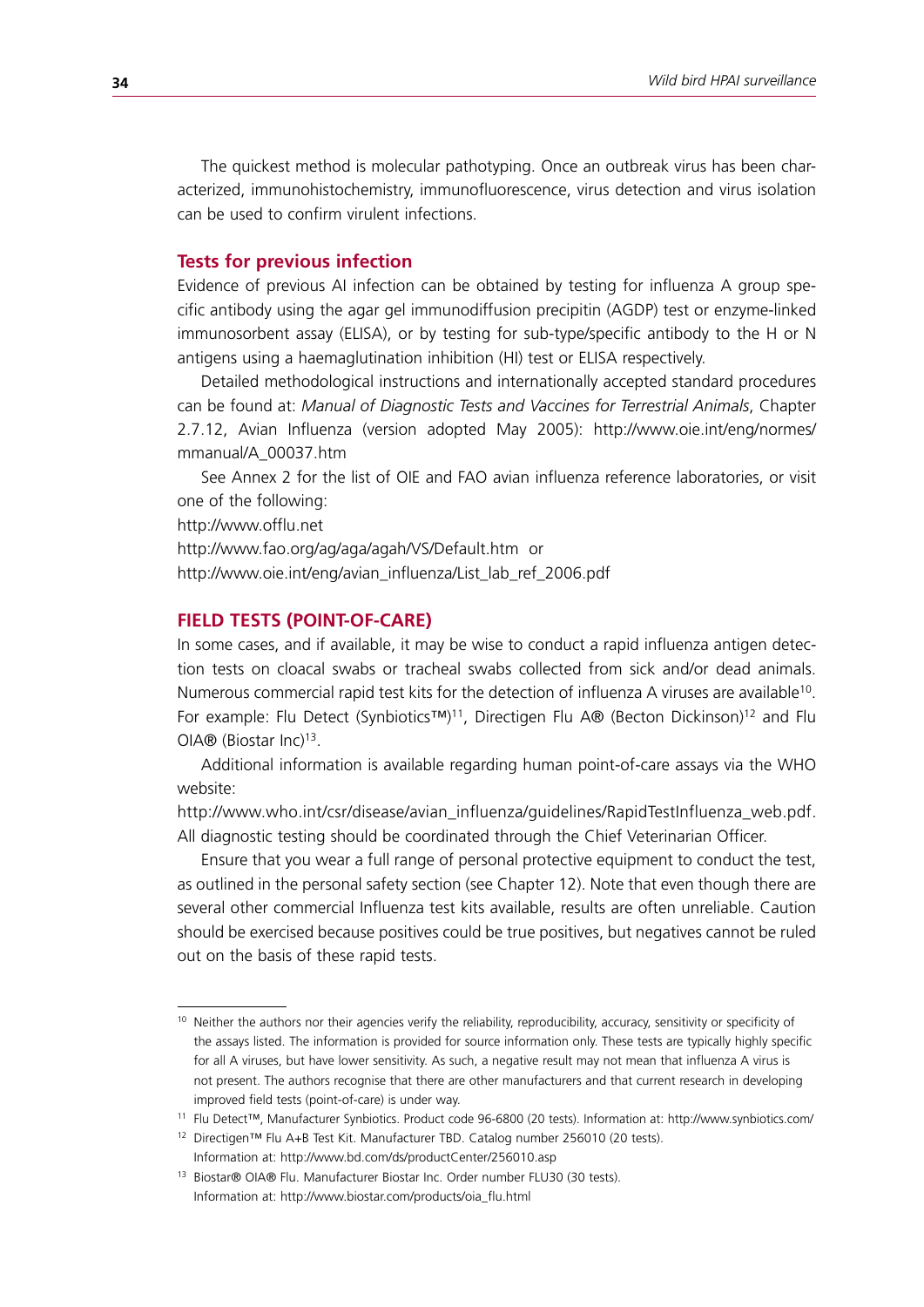The results of these tests must only be viewed as indicative, since their sensitivity is not as high as for other diagnostic tests available, and are not specific for H or N antigen. Therefore, any positive test result from the rapid antigen detection test should be further examined in a BSL 3 level environment, preferably at government veterinary laboratory or OIE/FAO reference laboratories to confirm these findings (see Annex 2).

### **RT-PCR**

The presence of influenza virus can be diagnosed by the use of reverse-transcription polymerase chain reaction (RT-PCR) using nucleoprotein-specific or matrix-specific conserved primers. Also, the presence of the sub-type H5 or H7 influenza virus can be confirmed by using H5- or H7-specific primers. Note that negative results do not preclude influenza virus infection and should not be used as the sole basis for decisions. Diagnosis and definitive antigenic sub-typing of influenza A viruses should be confirmed at one of the OIE/FAO reference laboratories (see Annex 2).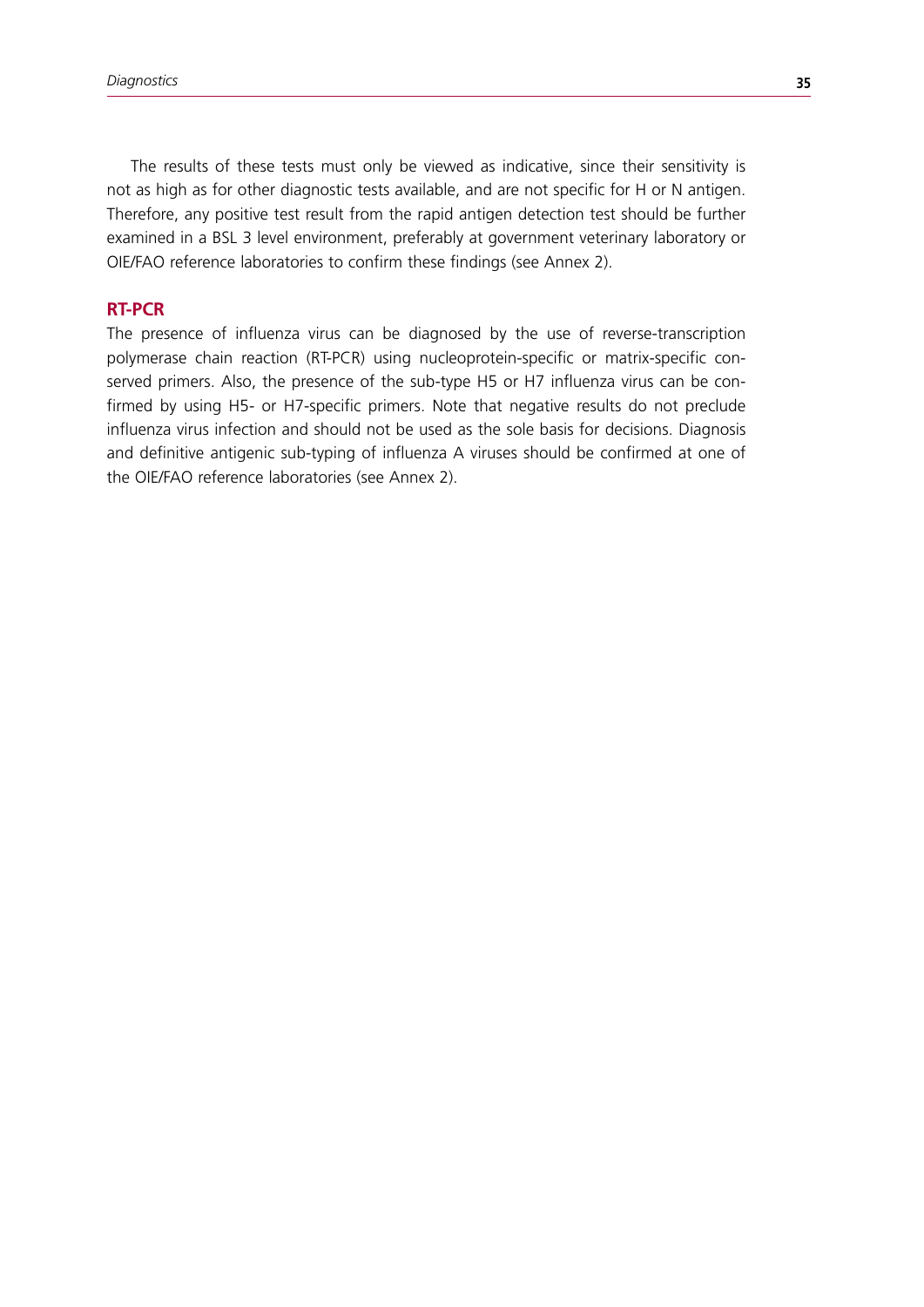### Chapter 10 **Carcass disposal**

The goal of carcass disposal is to prevent spread of the disease agent to other animals or humans through environmental contamination. This activity requires proper training and supervision, as well as observation of strict personal safety precautions.

### **IN THE FIELD**

Incineration is generally the preferred method for disposal of carcasses and contaminated materials associated with wildlife disease outbreak investigations. Carcasses may be burned above or below ground. The fire must be kept contained and with sufficient air movement under the carcasses to maintain a hot fire and completely burn the carcasses. Wood, coal, fuel oil and other fuels have been successfully used.

When burning is not feasible or needed, burial is often a suitable alternative. Select burial sites carefully considering ground water circulation, drainage, and potential for erosion leading to carcass exposure. Place carcasses in a pit, cover with a thin layer of soil, then sprinkle lime over the top, and finally cover completely with at least one meter of soil to discourage scavengers.

For detailed instructions on carcass disposal procedures in field situations, visit the *Field Manual of Wildlife Diseases* (NWHC, USGS):

http://www.nwhc.usgs.gov/publications/field\_manual/chapter\_4.pdf

Additional information on disposal procedures can be found in the AUSVETPLAN Operational Procedures Manual: Disposal (Edition 2, Version 2.0, 1996).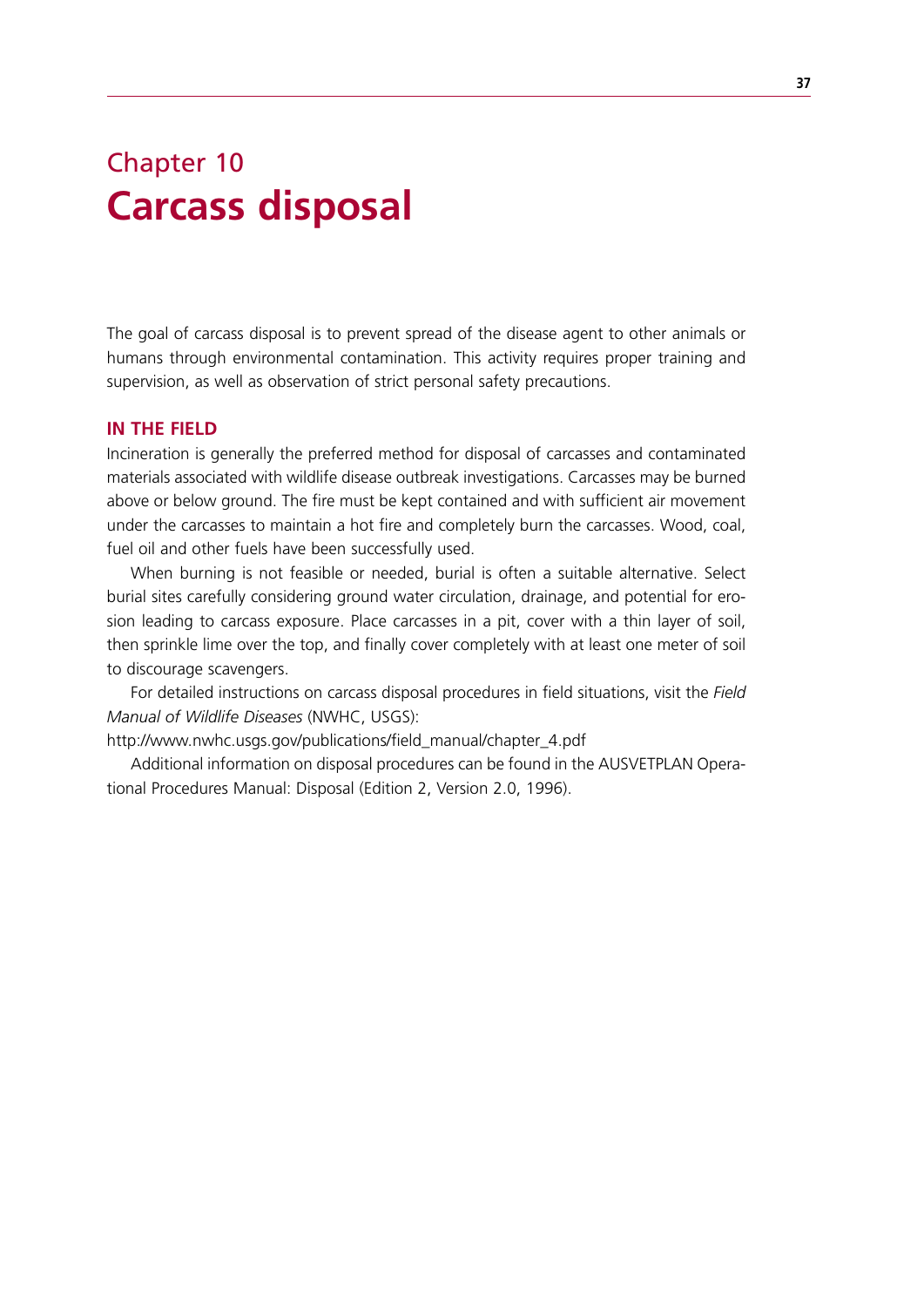### Chapter 11 **Disinfection**

The purpose of disinfection is to prevent the mechanical spread of disease agents from one location to another by people, equipment or supplies. Before leaving a site, adequately dispose of non-reusable materials, and disinfect clothes and boots and all equipment to the extent possible. Care should be taken to decontaminate all objects that have come in contact with potentially infectious materials, e.g., necropsy instruments, clothing, cages, restraint or capture equipment, vehicles, boots, etc.

The avian influenza virus is easier to destroy than many viruses since it is very sensitive to detergents which destroy the fat-containing outer layer of the virus. This layer is needed to enter cells of animals and therefore destroys the infectivity. However, since the virus survives well in water and simple washing may help the virus enter areas where it can be picked up by other birds, any washing to remove contamination should always be with detergents (soapy water) or specific disinfectants.

Suitable decontamination procedures include wipe down with 10% bleach (0.5% hypochlorite), Lysol ® or similar quaternary ammonium compounds, Virkon ®, Virocid ® or 70% ethanol (see box below for detailed list of products and methods). Wash boots and the outsides of plastic bags containing collected specimens with a 5% solution of household chlorine bleach.

Give special attention to vehicles leaving an outbreak site. Disinfect the undersides of vehicles that have been at a site – pressure or hand sprayers can be used to dispense dis-

| Item to be disinfected<br><b>Item</b> | Disinfectant/chemical/procedure<br>(see key table) |
|---------------------------------------|----------------------------------------------------|
| Dead bird/carcass                     | Bury or burn                                       |
| Animal housing/equipment/cages        | 1, 2a, 2b, 2c, 2d or 3                             |
| <b>Humans</b>                         | 1                                                  |
| Electrical equipment                  | 5                                                  |
| Water tanks                           | Drain to pasture if possible                       |
| Ponds used by poultry/ducks           | Drain to pasture if possible                       |
| Feed                                  | Bury                                               |
| Effluent, manure                      | Bury or burn, 43, 34                               |
| Human housing                         | 1, 2a, 2b, 2c or 2d                                |
| Machinery, vehicles                   | 1, or 3                                            |
| Clothing                              | 1, 2a, 2b, 2c, 2d or 3                             |
| Aircraft                              | 1, 2c or 2d                                        |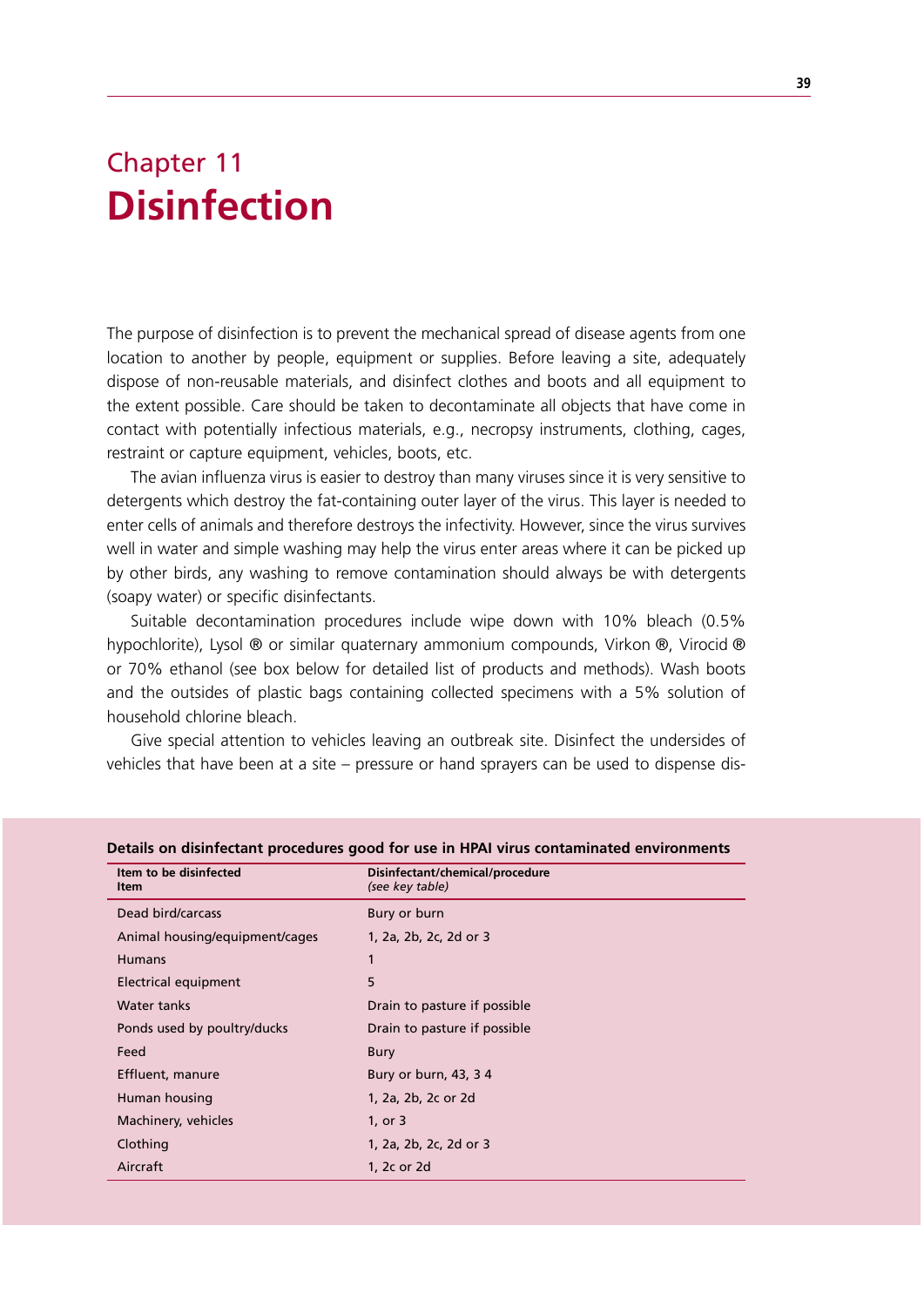| <b>Disinfectant Key</b>                                                                                      | Form and final concentration                                                        | <b>Contact time and notes</b>                                                                                                                                                                           |
|--------------------------------------------------------------------------------------------------------------|-------------------------------------------------------------------------------------|---------------------------------------------------------------------------------------------------------------------------------------------------------------------------------------------------------|
| 1. Soaps and detergents                                                                                      |                                                                                     | Leave in contact for 10 minutes                                                                                                                                                                         |
| 1. Soaps and detergents                                                                                      |                                                                                     | Leave in contact for 10 minutes                                                                                                                                                                         |
| 2. Oxidising agents                                                                                          |                                                                                     |                                                                                                                                                                                                         |
| 2a. Sodium hypochlorite                                                                                      | Liquid, dilute to final<br>2-3% available chlorine                                  | Leave in contact for 10-30 minutes<br>Not good for organic materials                                                                                                                                    |
| 2b. Calcium hypochlorite                                                                                     | Solid or powder, dilute 2-3%<br>available chlorine<br>(20 g/l powder, 30 g/l solid) | Leave in contact for 10-30 minutes                                                                                                                                                                      |
| 2c. Virkon®                                                                                                  | $2\%$ (20 g/l)                                                                      | Leave in contact for 10 minutes                                                                                                                                                                         |
| 2d. Virocid <sup>®</sup>                                                                                     | 1:400 dilution                                                                      | Leave in contact for 10 minutes<br>Not tested on porous surfaces                                                                                                                                        |
| 3. Alkalis                                                                                                   |                                                                                     |                                                                                                                                                                                                         |
| 3a. Sodium hydroxide<br>(caustic soda) (NaOH).                                                               | $2\%$ (20 g/l)                                                                      | Leave in contact for 10 minutes<br>Recommended for use in presence<br>of organic materials<br>Do not use in presence of aluminium<br>and similar alloys                                                 |
| 3b. Sodium carbonate<br>-anhydrous ( $Na2CO3$ )<br>-washing soda<br>(NaCO <sub>3</sub> .10 H <sub>2</sub> O) | 4% (40 g/l) from powder<br>100 g/l from crystals                                    | Leave in contact for 10 minutes (anhydrous)<br>Leave in contact for 30 minutes (washing soda)<br>Recommended for use in presence of organic<br>materials 10 mins (anhydrous),<br>30 mins (washing soda) |
| 4. Acids                                                                                                     |                                                                                     |                                                                                                                                                                                                         |
| 4a. Hydrochloric                                                                                             | 2% (20 ml/l)                                                                        | Corrosive, use only when better<br>not available                                                                                                                                                        |
| 4b. Citric                                                                                                   | $0.2\%$ (2 g/l)                                                                     | Leave in contact for 30 minutes<br>Safe for clothes and body<br>decontamination                                                                                                                         |
| 5. Gas                                                                                                       |                                                                                     |                                                                                                                                                                                                         |
| 5a. Formaldehyde gas                                                                                         | Special generation required                                                         | Leave in contact for 15-24 hours<br>in enclosed environment<br>Toxic, only if other disinfectant<br>procedures cannot be used                                                                           |

infectant. Wash vehicles thoroughly before moving to other areas. Detailed information on disposal procedures can be found in the *AUSVET Plan Decontamination Manual* (Edition 2, Version 2.1, 2000), or http://www.fao.org/ag/againfo/subjects/en/health/diseases-cards/ avian\_qa.html#7

The table above provides guidance for veterinary officers and others coming into direct with poultry on the selection and application of decontamination procedures – these procedures can be applied to wildlife outbreaks as well but remember that adaptation to specific country circumstances will always be necessary.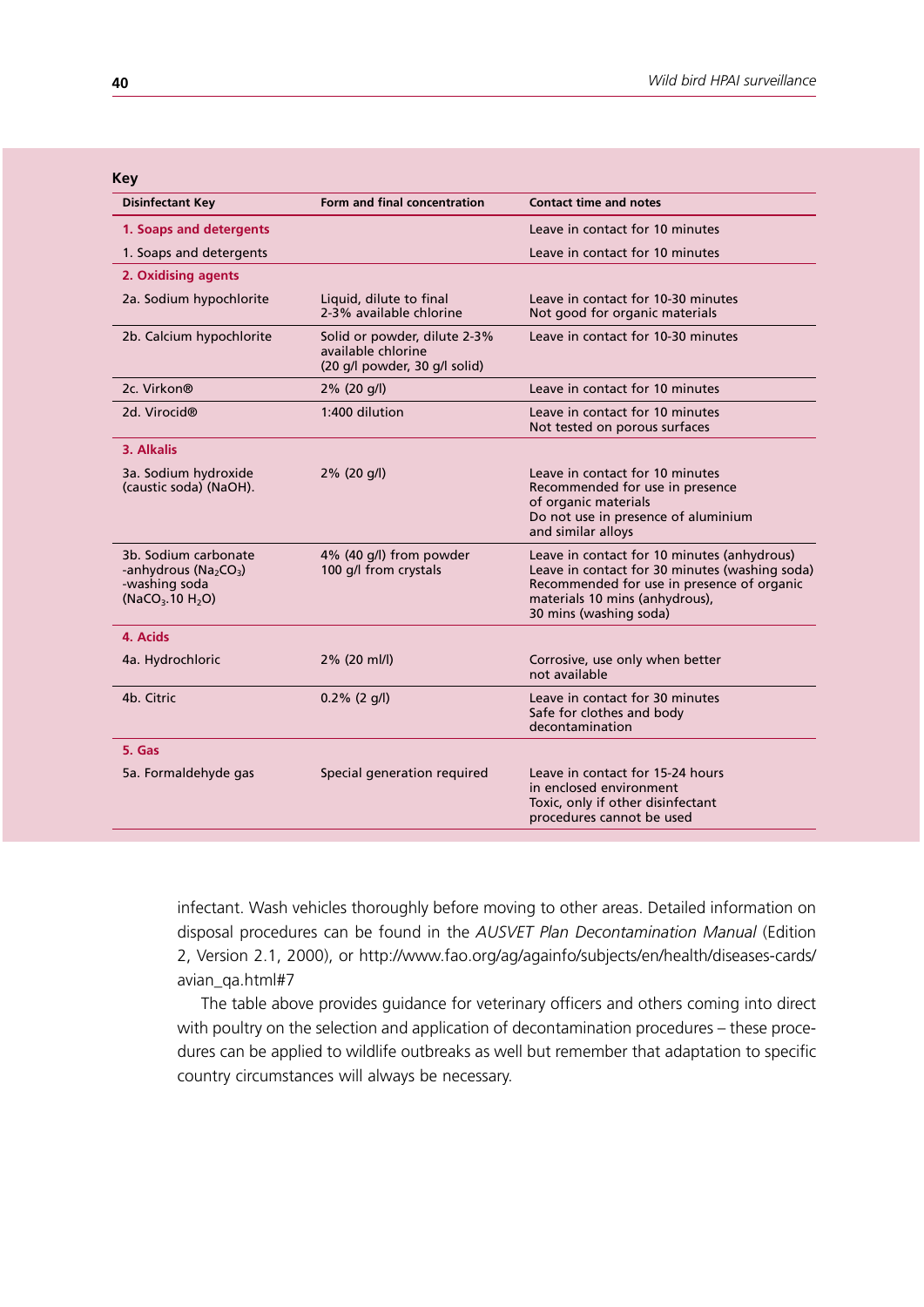### Chapter 12 **Personal safety recommendations**

Wildlife caretakers and health professionals, as well as people coming into contact with sick, injured or dead birds, should observe standard precautions to prevent exposure to pathogens, particularly when it is suspected that the birds in question are suffering from respiratory infections or when working in areas where H5N1 avian influenza is suspected or has been confirmed.

#### **Special considerations for HPAI**

Human infection from H5N1 AI occurs only as a result of direct exposure to live virus in aerosol droplets or contaminated fluids. Influenza may infect humans via contact with any mucous membrane (e.g. inhalation, ingestion, introduction into the eyes, and via open skin wounds).

Exposed or contaminated skin should be washed with soap and water. Influenzalike illness within 4 days of working with birds should be viewed as suspected avian influenza and treated appropriately by a medical doctor. Post-exposure treatment with an antiviral may be considered and should be discussed with a physician.

The following recommendations for minimising droplet, contact and airborne transmission of disease have been taken from the World Health Organisation's *Standard Precautions and AUSVET Plan 2000*.

#### **Do not eat, drink or smoke while working with sick/dead birds.**

### **Wash your hands**

The first line of defence against transmitting or contracting infection is hand washing.

- Wash your hands with hot water and soap before putting on gloves and after removing them.
- Always wash your hands before and after eating, smoking and using the toilet.
- Do not handle cigarettes, lighters, cell phones before thoroughly washing your hands.

When washing your hands, make sure the backs and palms of both hands are wet with warm water, apply soap, detergent or hospital grade antiseptics, lather and wash the backs, between the fingers and the palms of each hand. Rinse well and dry using a paper towel. Be careful when turning taps on and off if there is no automatic sensor or foot-operated system in place. Ensure tap handles are clean.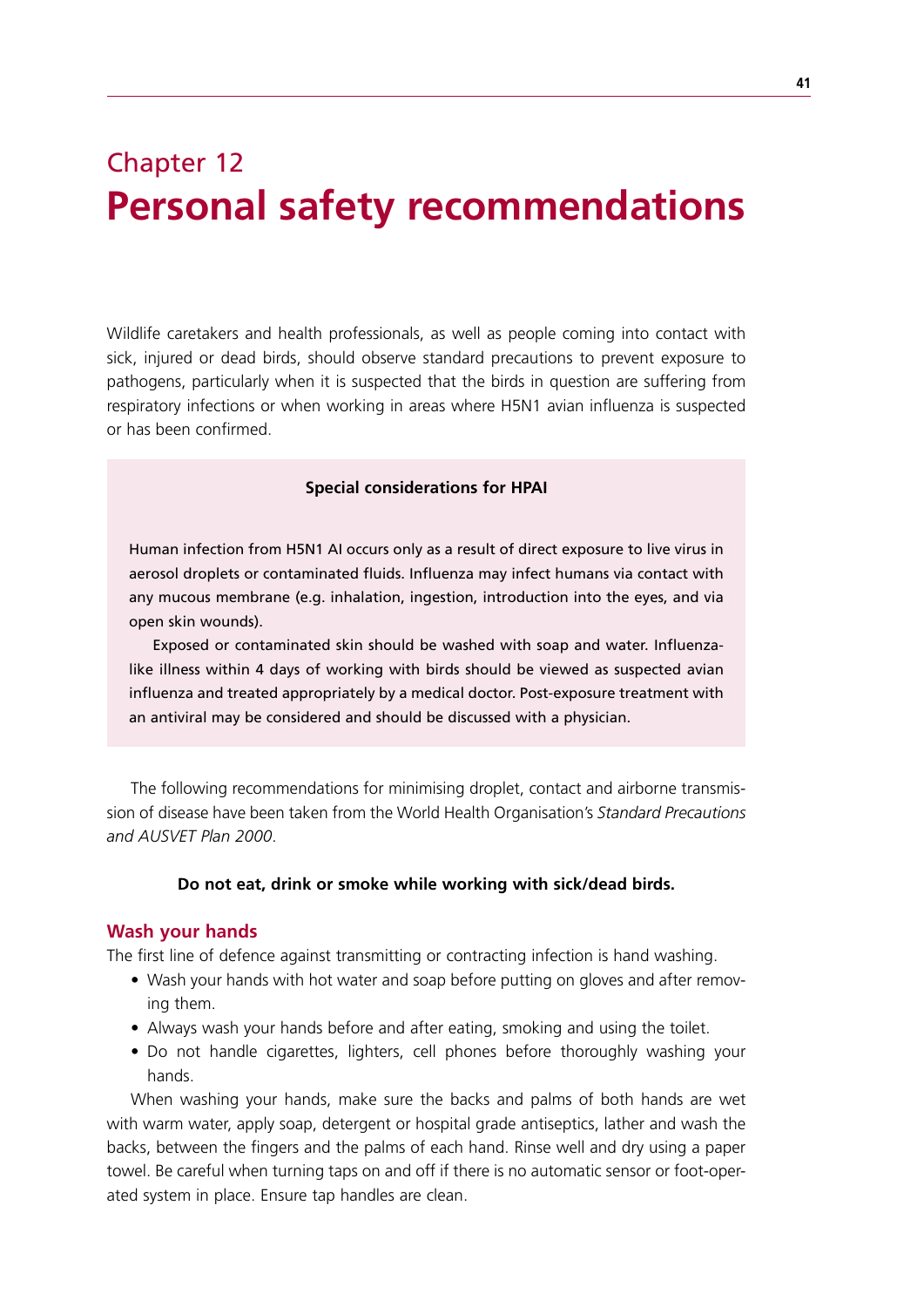If clean running water is not available, use an alcohol-based hand rub and wash hands as described above.

### **Wear personal protective equipment**

There are 4 key items of personal protective equipment (PPE) that will keep you safe from respiratory disease:

- Face mask (N-95 or FFP2 masks are recommended for the examination of animals with signs of respiratory illness or in locations where H5N1 AI has been found in either poultry or wildlife)
- Goggles face shield, or protective glasses
- Gloves (need not be sterile)
- Long-sleeve gown or coverall (plastic apron if splashing is foreseen)

When using PPE, **wash your hands** then put on your PPE in the following order:

- 1) Coverall
- 2) Hair cover
- 3) Plastic apron
- 4) Boot covers
- 5) Mask fit the mask making sure it is secure around the face, especially around your nose
- 6) Goggles
- 7) Finally put on your gloves
- 8) Ideally wear two sets of gloves (making sure that the cuffs of the outer gloves go up and over the cuffs of your coverall)

### **Order for Putting on PPE**

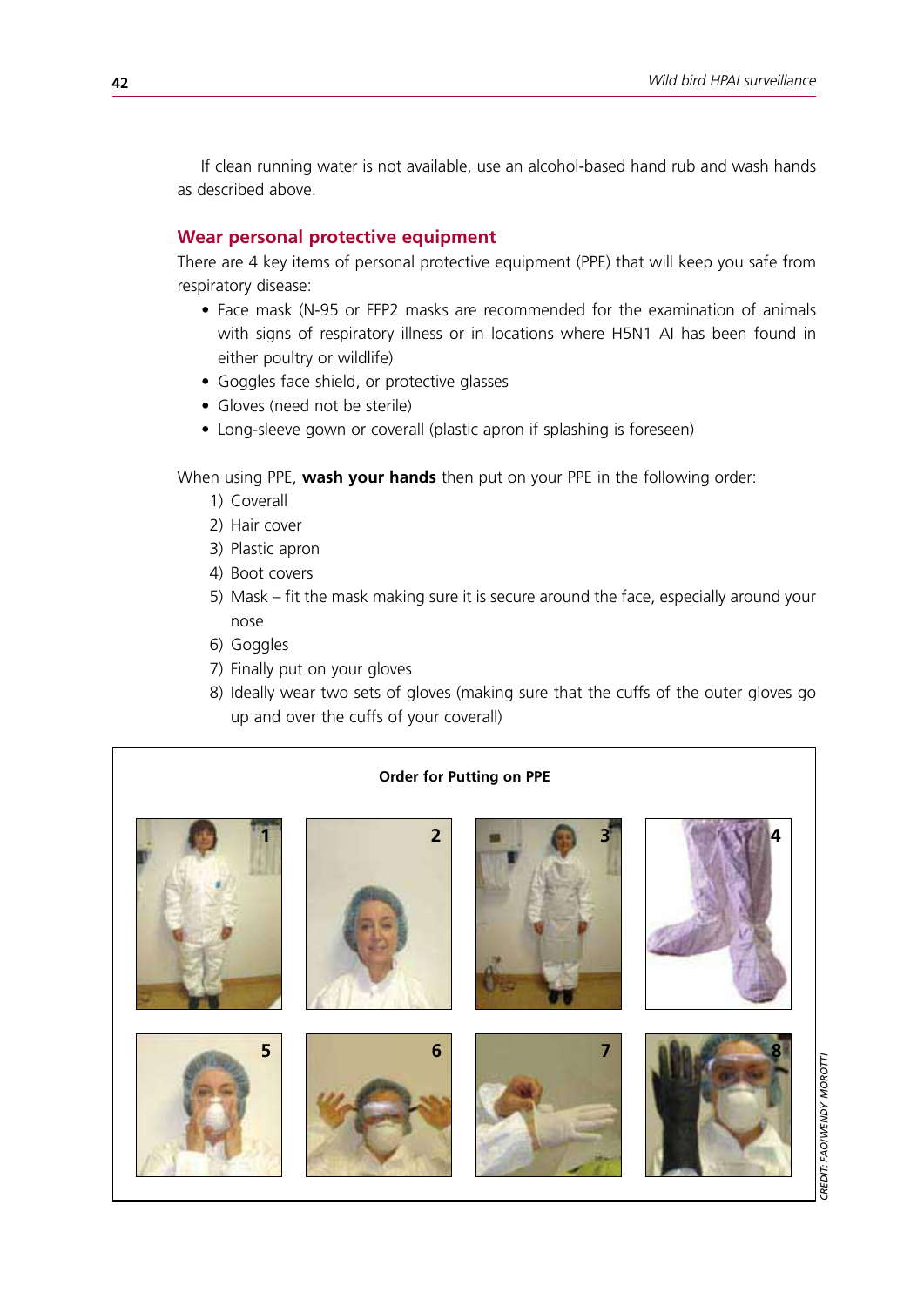### **Order for Putting on PPE**

Please note that the order for putting on PPE becomes important when you go to remove it.

Once the task at hand is completed, it is important that you remove your PPE in such a way as not to exposure yourself or others to potentially infectious matter. Have your disposal bag and container for reusable ready beforehand.

### **Order for Removing PPE**

Remove your PPE in the following order:

- 1, 1a) Outer gloves, goggles (these are recyclable and should be put into your container for disinfection)
	- 2) Apron (the thick PVC style aprons are recyclable and should be put into your container for disinfection),

**Order for removing PPE**

- 3) Boot covers,
- 4, 4a, 4b, 4c, 4d, 4e) Coverall (taking care to roll the coverall downwards),



**Now wash your hands**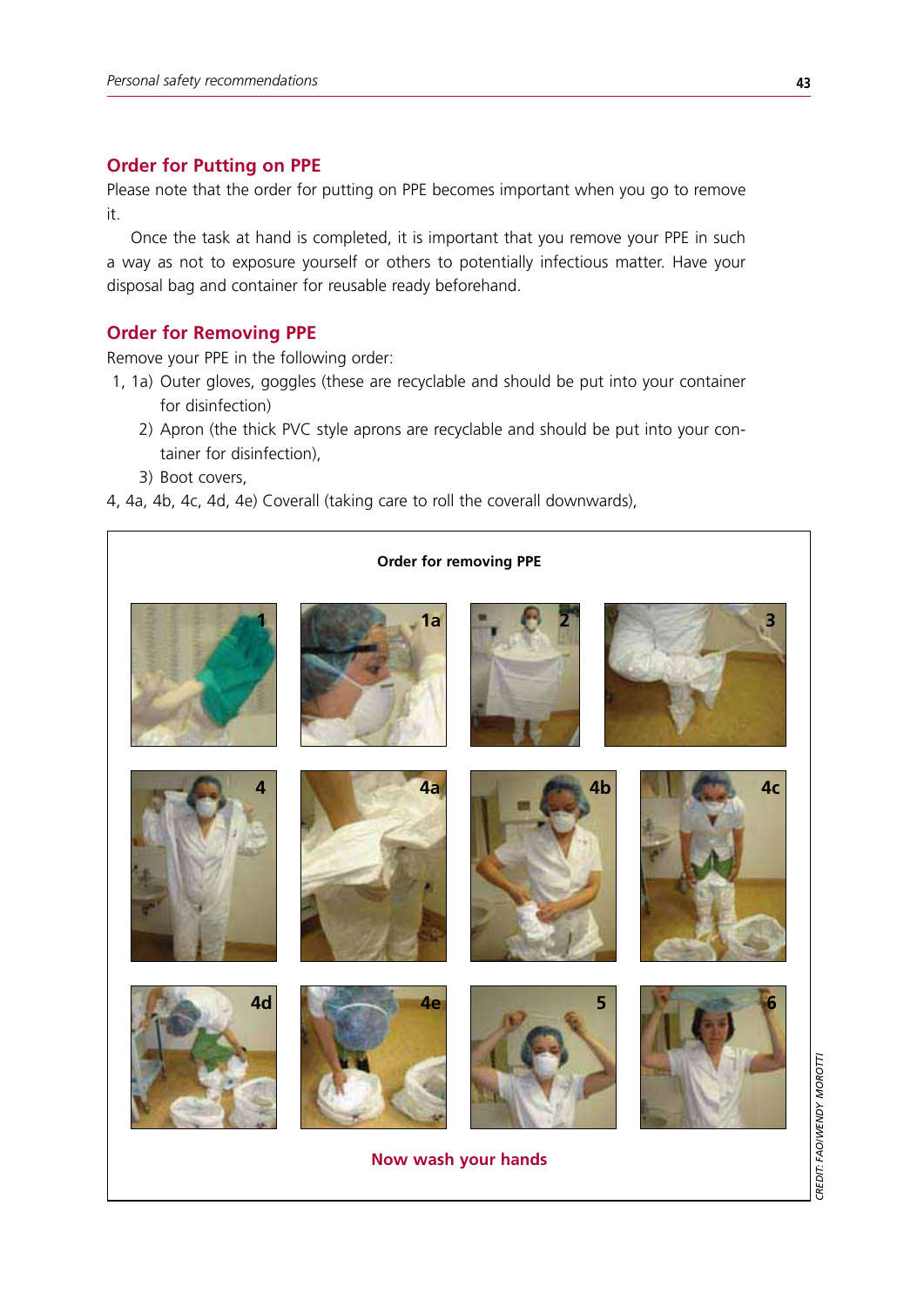- 5) Mask (do not touch the front of your mask; remove it by taking hold of the straps at the back of your head, first bring the bottom strap up and over your head and finally the top strap, lifting the mask away from your face and into the disposal bag)
- 6) Finally, remove your hair cover
- 7) **Wash you hands**

### **Supplies necessary for cleaning and disinfecting clothing and equipment**

Plastic buckets, brushes, towels (disposable paper towels), plastic refuse bags, footbath pans, antiseptic soap, detergent and disinfectants.

### **Treat waste, and used clothing and equipment with special care**

All waste produced from handling and examining birds with signs of infectious disease must be treated as potentially contaminated. Disposable gloves, coveralls, shoe covers, masks and hair covers should be used once only. Disposable items and bird carcasses should be eliminated through a biohazard incineration service whenever possible.

In field situations, gowns, clothing and other reusable equipment should be washed with detergent and hot soapy water and disinfected. Most avian viruses are sensitive to a broad range of detergents and hospital grade disinfectants (see table in Chapter 11 and list below). It is important to wash and rinse all materials thoroughly prior to disinfection.

**Disinfectants** active against avian influenza viruses include:

- 2% sodium hypochlorite (10-30 minutes)
- 4% quaternary ammonium salts
- 2% synthetic phenols
- sodium carbonate (washing soda) (10% weight/volume for 30 minutes)
- citric acid (0.2% weight/volume for 30 minutes) good for clothing and body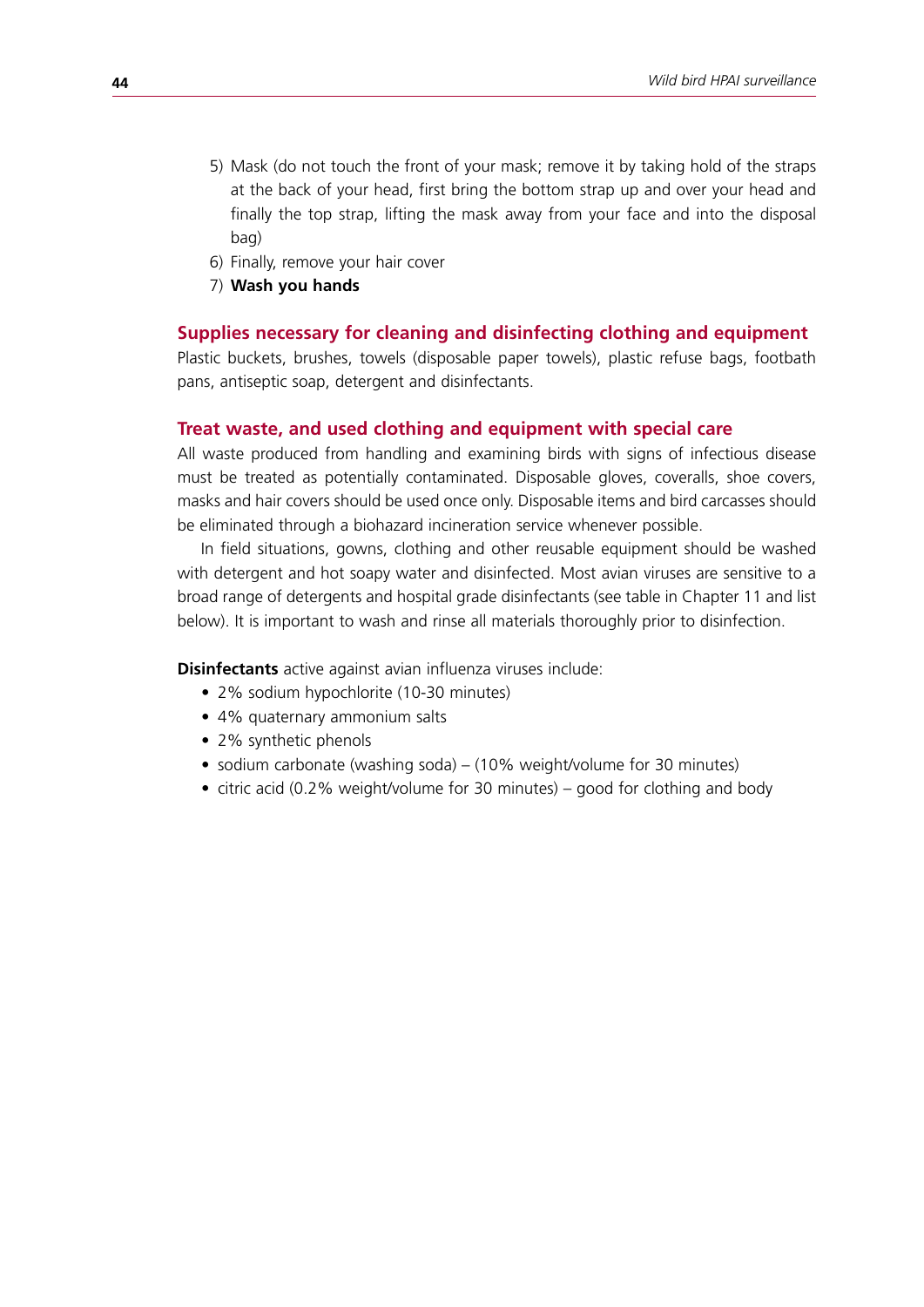# Annex 1 **Sick or dead bird sample collection log**

### **COVER PAGE (SAMPLE)**

| <b>Submitter information</b>                                                                                                                                                                                                                                                                                                                                                                                                                                                                                                                                                 | <b>Incident information</b>                     |
|------------------------------------------------------------------------------------------------------------------------------------------------------------------------------------------------------------------------------------------------------------------------------------------------------------------------------------------------------------------------------------------------------------------------------------------------------------------------------------------------------------------------------------------------------------------------------|-------------------------------------------------|
|                                                                                                                                                                                                                                                                                                                                                                                                                                                                                                                                                                              |                                                 |
| Submitter's name: Florence Swith                                                                                                                                                                                                                                                                                                                                                                                                                                                                                                                                             | Date of observation: 10/10/06                   |
| Dept/organisation: Birds United                                                                                                                                                                                                                                                                                                                                                                                                                                                                                                                                              | Date of report: 14/10/06                        |
| Address: 23 Wetlands Avenue                                                                                                                                                                                                                                                                                                                                                                                                                                                                                                                                                  | <b>Location</b> (exact location – with GPS data |
| <u>Migration, Ukraine</u>                                                                                                                                                                                                                                                                                                                                                                                                                                                                                                                                                    | if possible): <i>Edge of Wetland habitat</i>    |
|                                                                                                                                                                                                                                                                                                                                                                                                                                                                                                                                                                              | <u>32.39 longitude</u>                          |
|                                                                                                                                                                                                                                                                                                                                                                                                                                                                                                                                                                              | 46.13 latitude                                  |
| Phone: 0724-1698-322                                                                                                                                                                                                                                                                                                                                                                                                                                                                                                                                                         |                                                 |
| Fax: 0724-1698-320                                                                                                                                                                                                                                                                                                                                                                                                                                                                                                                                                           |                                                 |
| Mobile #: 07399-149-2777<br>Email: <i>Fsmi@birdunit.org</i>                                                                                                                                                                                                                                                                                                                                                                                                                                                                                                                  | Landowner and land access:                      |
|                                                                                                                                                                                                                                                                                                                                                                                                                                                                                                                                                                              | <u>Wetland habitat-part of </u>                 |
| Signature: <i>Horence Smith</i>                                                                                                                                                                                                                                                                                                                                                                                                                                                                                                                                              | <u>conservation park</u>                        |
| <b>Animal details:</b><br>Species affected (common name, genus and species): Gargany<br>Total of Each Species: 62 ____ Unaffected/Normal: 50 __ Sick: 10 __ Dead: 2<br>Sex of Affected Animals: $ \chi $ Unknown $ $   Male<br>Description of incident: <i>_2 gargany found dead on the shoreline,</i><br><u>10 gargany surimming in circles, head tilted, isolated from others</u><br>Environmental conditions: Weather, recent rainfall, sea conditions, recent local<br>use of chemicals, changes in ground water levels, changes in domestic animal<br>management: _____ | Female                                          |
| Clinical signs of animals: <i>circling, head tilt, lethargic</i><br>Gross pathology findings: pale liver, no food in GI tract, bird in good<br>body condition, no fractures/trauma                                                                                                                                                                                                                                                                                                                                                                                           |                                                 |
| Management actions taken: <i>___ called CVO + Ministry of Agriculture</i>                                                                                                                                                                                                                                                                                                                                                                                                                                                                                                    |                                                 |
| Please add as many pages as necessary for thorough descriptions and additional                                                                                                                                                                                                                                                                                                                                                                                                                                                                                               |                                                 |
| observations                                                                                                                                                                                                                                                                                                                                                                                                                                                                                                                                                                 |                                                 |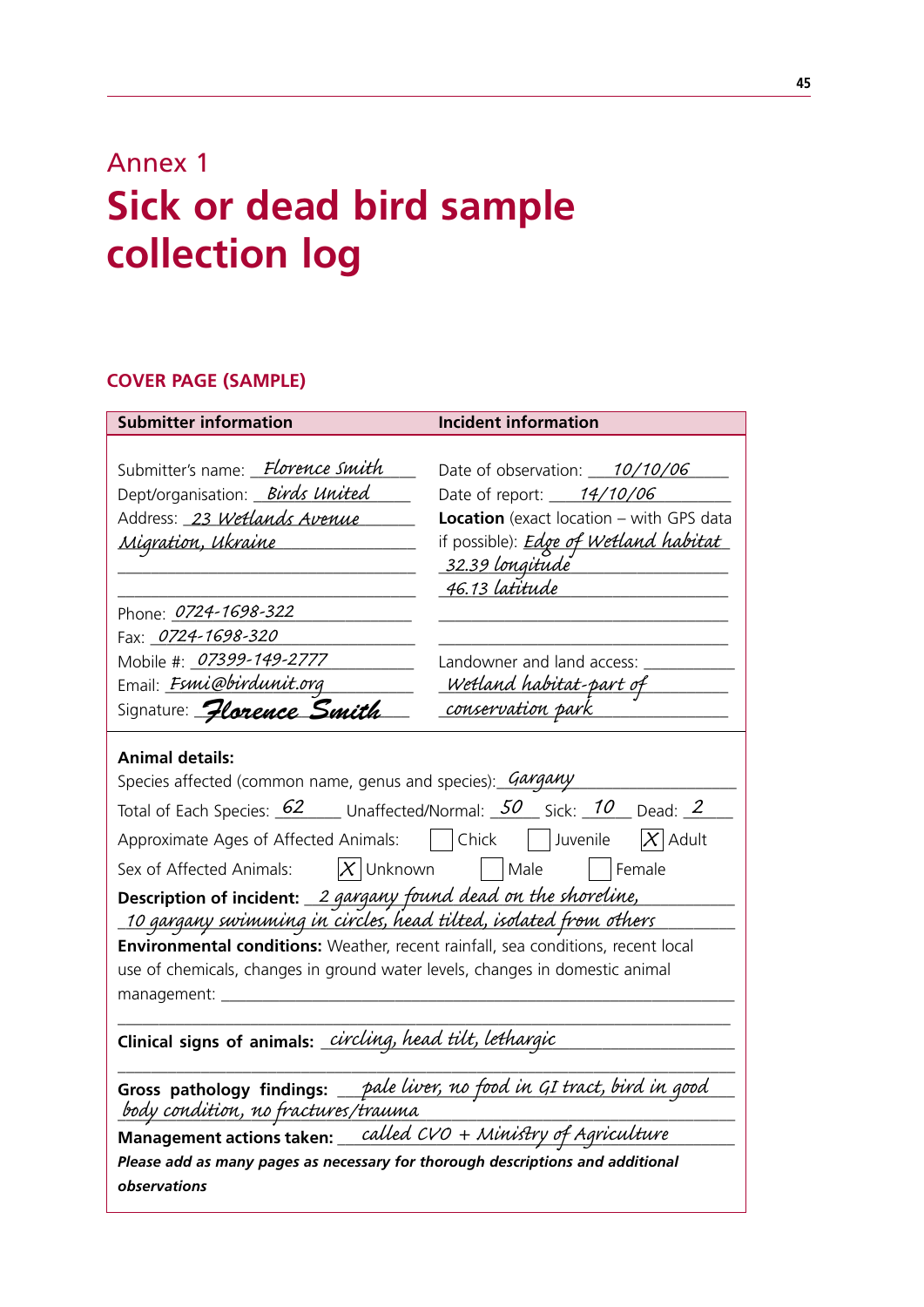|         |                                    |                                                         | Live/Dead             |                                                                                                                                                  |                  | Swabs collected |                          |                                  | <b>Tissues collected</b> | Photos        |                     |          |
|---------|------------------------------------|---------------------------------------------------------|-----------------------|--------------------------------------------------------------------------------------------------------------------------------------------------|------------------|-----------------|--------------------------|----------------------------------|--------------------------|---------------|---------------------|----------|
| Species | Identification<br>Number<br>Animal | Location                                                | Euthanised/<br>Method | fresh/frozen<br>Carcass kept                                                                                                                     | Plasma<br>Serum/ | <b>Tracheal</b> | Cloacal                  | Fresh                            | Fixed                    | <b>Yes/No</b> | Sample<br>collector | Comments |
| Gargany | 06-001                             | wetlands park                                           | dead                  | fresh                                                                                                                                            | serrun           | ↘               | ↘                        | liver/brain fresh+fixed          |                          | Yes           | smith               |          |
| Mallard | 06-002                             | wetlands park                                           | dead                  | fresh                                                                                                                                            | serum            | ↘               | ↘                        | Liver/brain fresh+fixed          |                          | Yes           | smith               |          |
|         | Ruddy shellduck 06-003             | Wetlands park enthanized                                |                       | fresh                                                                                                                                            | plasma           | ↘               | $\overline{\phantom{0}}$ | full set according to protocol   |                          | Yes           | smith               |          |
| Gargary | 06-004                             | Wetlands park euthatnized                               |                       | fresh                                                                                                                                            | plasma           | ↘               |                          | V full set according to protocol |                          | Yes           | smith               |          |
|         |                                    |                                                         | sent on 1             | Specimens stored/sent where? <i>_S<b>pecimens sent to Padova Reference Laboratory by DHL - Tracking # DL 461397</b></i><br><u>4 October 2006</u> |                  |                 |                          |                                  |                          |               |                     |          |
|         |                                    |                                                         |                       |                                                                                                                                                  |                  |                 |                          |                                  |                          |               |                     |          |
|         |                                    | Name of all people present during the sample collection |                       |                                                                                                                                                  |                  |                 |                          |                                  |                          |               |                     |          |

### **COLLECTION LOG SHEET (SAMPLE)**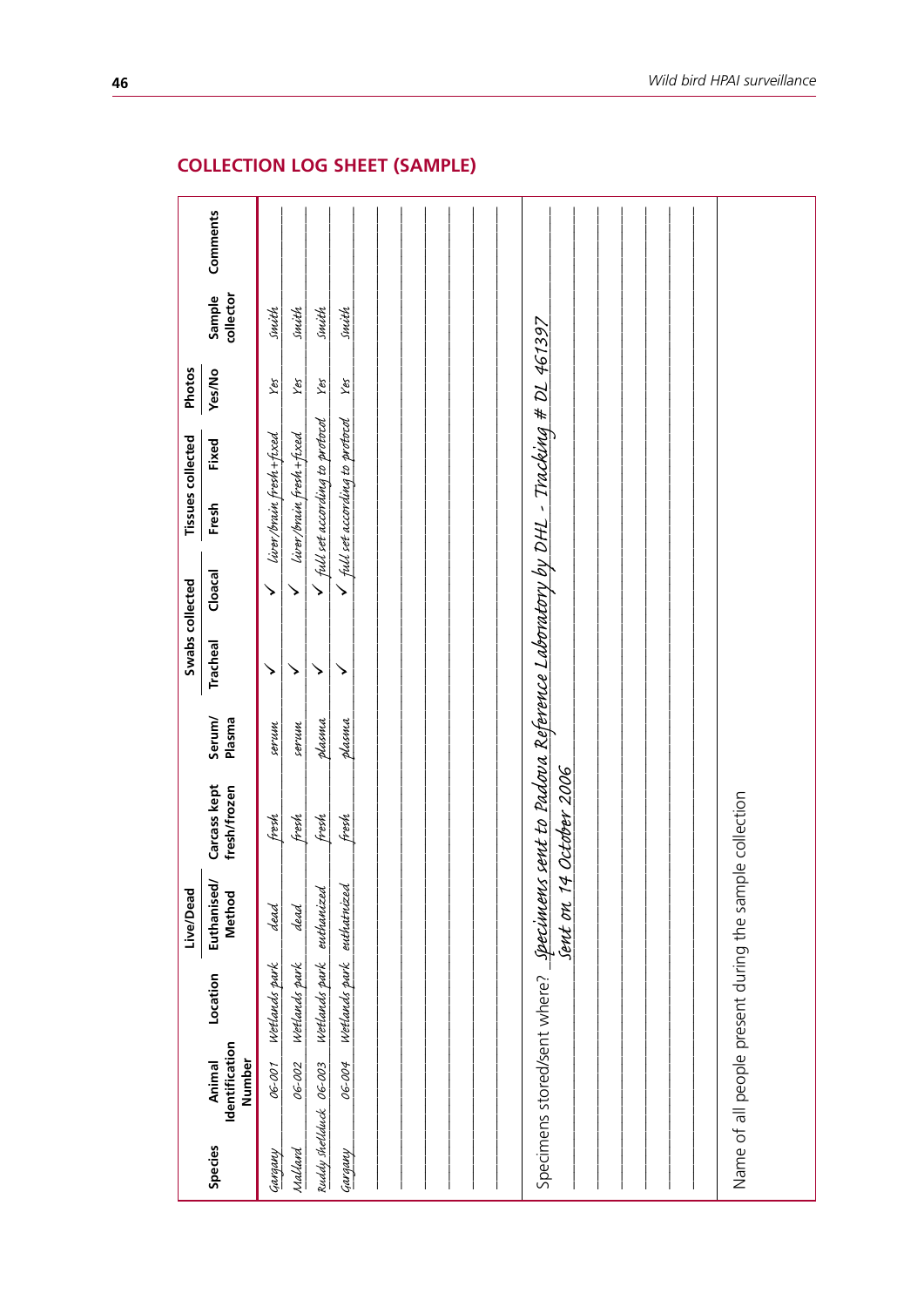## Annex 2 **OIE/FAO Network (OFFLU) and reference laboratories for avian influenza**

OFFLU is a joint network of expertise on influenza, created and endorsed by the OIE and FAO in April 2005. Its objectives are:

- 1) to exchange scientific data and biological materials (including virus strains) within the network, and to share such information with the wider scientific community;
- 2) to offer technical advice and veterinary expertise to member countries to assist in the diagnosis, surveillance and control of avian influenza;
- 3) to collaborate with the WHO influenza network on issues relating to the animalhuman interface; and
- 4) to highlight influenza research needs, promote their development and ensure coordination.

For more information, visit: http://www.offlu.net

### **FAO OFFICES AROUND THE WORLD**

For information on the location of FAO regional, sub-regional, liaison offices and country representations, visit http://www.fao.org/countryprofiles/physical\_presence.asp?lang=en. Information on country representations can be obtained by clicking on the country dot on the map, which is linked to the country profile.

Additional information can be found at

http://www.fao.org/countryprofiles/selectiso.asp?lang=en by clicking on each of the member country names on the list below the map.

### **OIE MEMBERS AND REGIONAL REPRESENTATIONS**

For a list of OIE member countries and official delegates visit http://www.oie.int/eng/OIE/ PM/en PM.htm. Contact information can be found by clicking on the country name.

The OIE maintains representations in the following regions: Africa, the Americas, Asia-Pacific, Eastern Europe, and the Middle East. For details on OIE regional representations go to http://www.oie.int/eng/OIE/organisation/en\_RR.htm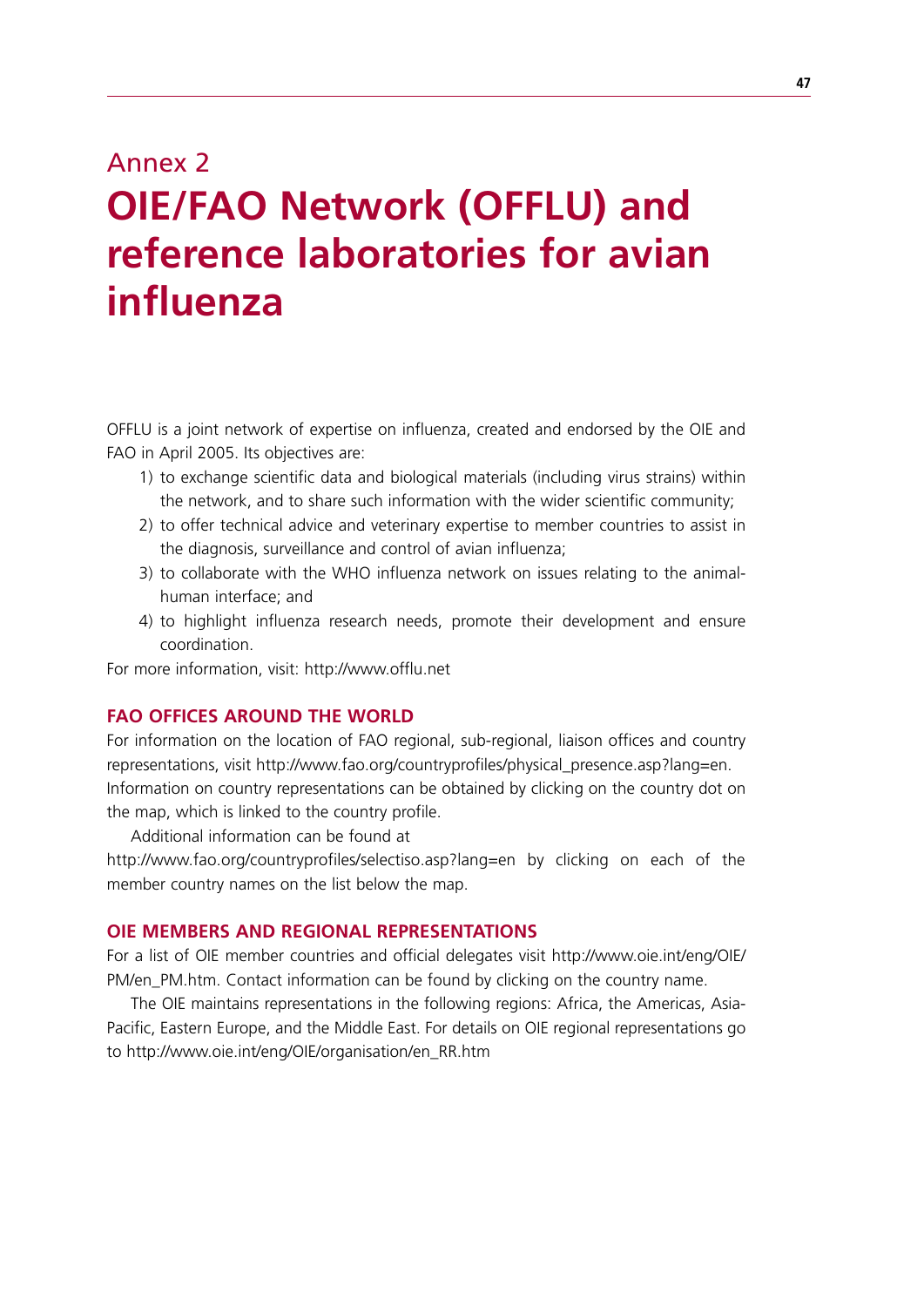### **LIST OF THE OIE/FAO REFERENCE LABORATORIES AND OTHER EXPERTS FOR AVIAN INFLUENZA**

*\* denotes an FAO reference laboratory for avian influenza* (for updates please go to http://www.oie.int/eng/avian\_influenza/vaccines.htm)

### **VLA Weybridge\***

New Haw, Addlestone, Surrey KT15 3NB, UNITED KINGDOM Tel: (+44.1932) 34.11.11 Fax: (+44.1932) 34.70.46 Contact person: Dr Ian Brown Email: i.h.brown@vla.defra.gsi.gov.uk

### **CSIRO, Australian Animal Health Laboratory (AAHL)\***

5 Portarlington Road, Private Bag 24, Geelong 3220, Victoria, AUSTRALIA Tel: (+61.3) 52.27.50.00 Fax: (+61.3) 52.27.55.55 Contact person: Dr Paul W. Selleck Email: paul.selleck@csiro.au

### **National Veterinary Services Laboratories\***

P.O. Box 844, Ames, IA 50010, USA Tel: (+1.515) 663.75.51 Fax: (+1.515) 663.73.48 Contact person: Dr B. Panigrahy Email: brundaban.panigrahy@aphis.usda.gov

### **Istituto Zooprofilattico Sperimentale delle Venezie, Laboratorio Virologia\***

Via Romea 14/A, 35020 Legnaro, Padova, ITALY Tel: (+39.049) 808.43.69 Fax: (+39.049) 808.43.60 Contact person: Dr Ilaria Capua Email: icapua@izsvenezie.it

### **Graduate School of Veterinary Medicine, Hokkaido University, Department of Disease Control**

Kita-18, Nishi-9, Kita-ku, Sapporo 060-0818, JAPAN Tel: (+81.11) 706.52.07 Fax: (+81.11) 706.52.73 Contact person: Dr H. Kida Email: kida@vetmed.hokudai.ac.jp

### **National Reference Laboratory for Highly Pathogenic Avian Influenza and Newcastle Disease, Institute of Diagnostic Virology, Federal Research Centre for Virus Diseases of Animals**

Insel Riems, Boddenblick 5a, 17493 Greifswald - Insel Riems, GERMANY Tel: (+41) 383.517.152 Fax: (+41) 383.517.151 Contact person: Dr Ortrud Werner Email: ortrud.werner@rie.bfav.de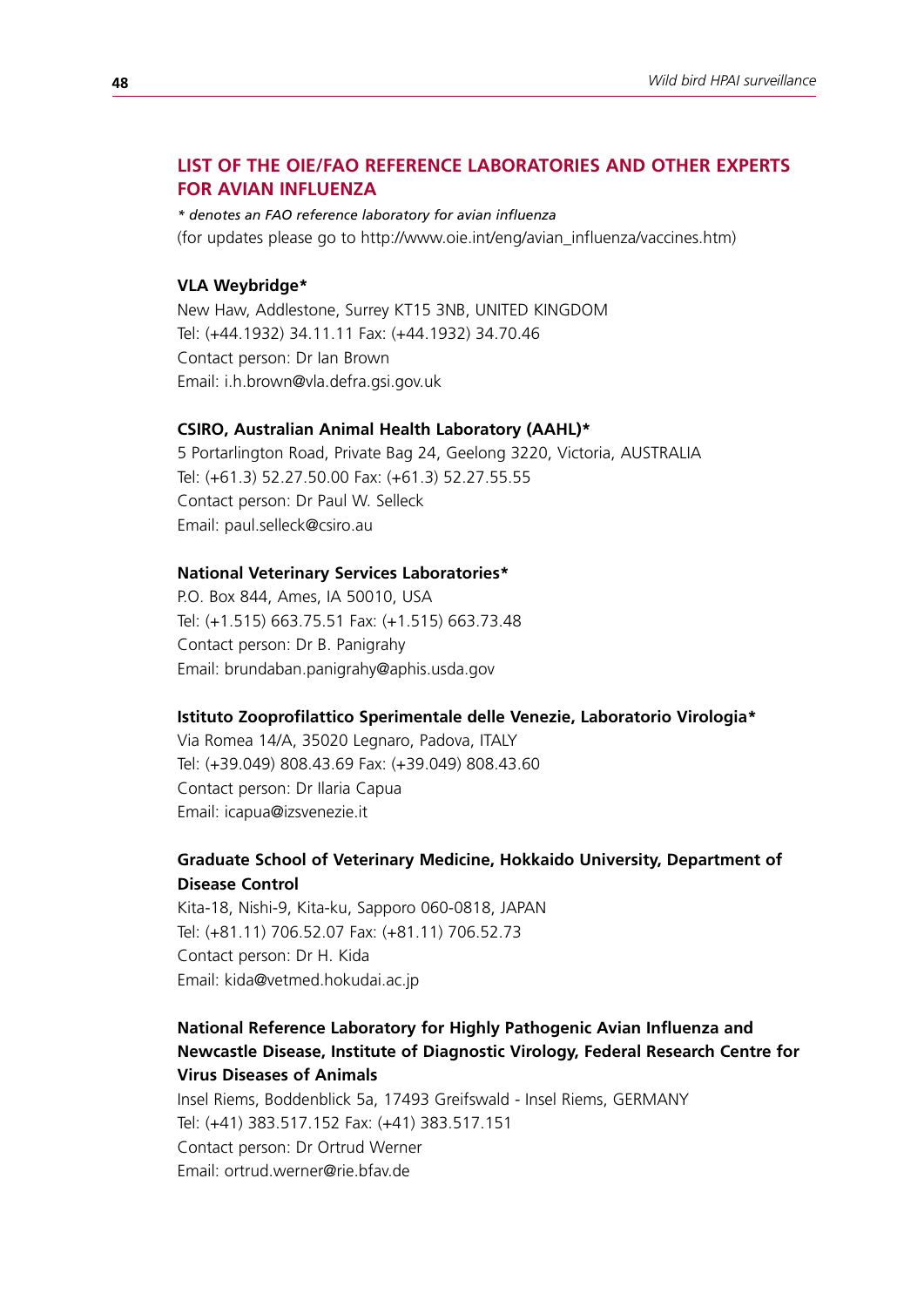### **Dr Ian Brown or Dr. Dennis Alexander**

VLA Weybridge New Haw, Addlestone, Surrey KT15 3NB, UNITED KINGDOM Tel: (+44.1932) 34.11.11 Fax: (+44.1932) 34.70.46 Tel: (+44.1932) 35.74.66 Fax: (+44.1932) 35.72.39 Email: i.h.brown@vla.defra.gsi.gov.uk Email: d.j.alexander@vla.defra.gsi.gov.uk

#### **Dr Ilaria Capua**

Istituto Zooprofilattico Sperimentale delle Venezie, Laboratorio Virologia Via Romea 14/A, 35020 Legnaro, Padova, ITALY Tel: (+39.049) 808.43.69 Fax: (+39.049) 808.43.60 Email: icapua@izsvenezie.it

#### **Dr Véronique Jestin**

Unité de pathologie aviaire Zoopôle Beaucemaine-Les Croix BP 53, 22440 Ploufragan, FRANCE Tel: (+33.2) 96.01.62.81 Fax: (+33.2) 96 01 62 73 Email: v.jestin@ploufragan.afssa.fr

### **Dr William Karesh**

Chief of Party, Wild Bird Global Avian Infl. Network for Surveillance Department Head, Field Veterinary Program Wildlife Conservation Society 2300 Southern Blvd. Bronx, New York 10460, USA Tel: (+1.718) 220-5892 Fax: (+1.718) 220-7126 Email: wkaresh@wcs.org

#### **Dr Hiroshi Kida**

Graduate School of Veterinary Medicine, Hokkaido University, Department of Disease Control Kita-18, Nishi-9, Kita-ku, Sapporo 060-0818, JAPAN Tel: (+81.11) 706.52.07 Fax: (+81.11) 706.52.73 Email: kida@vetmed.hokudai.ac.jp

For more information, visit the OFFLU website www.offlu.net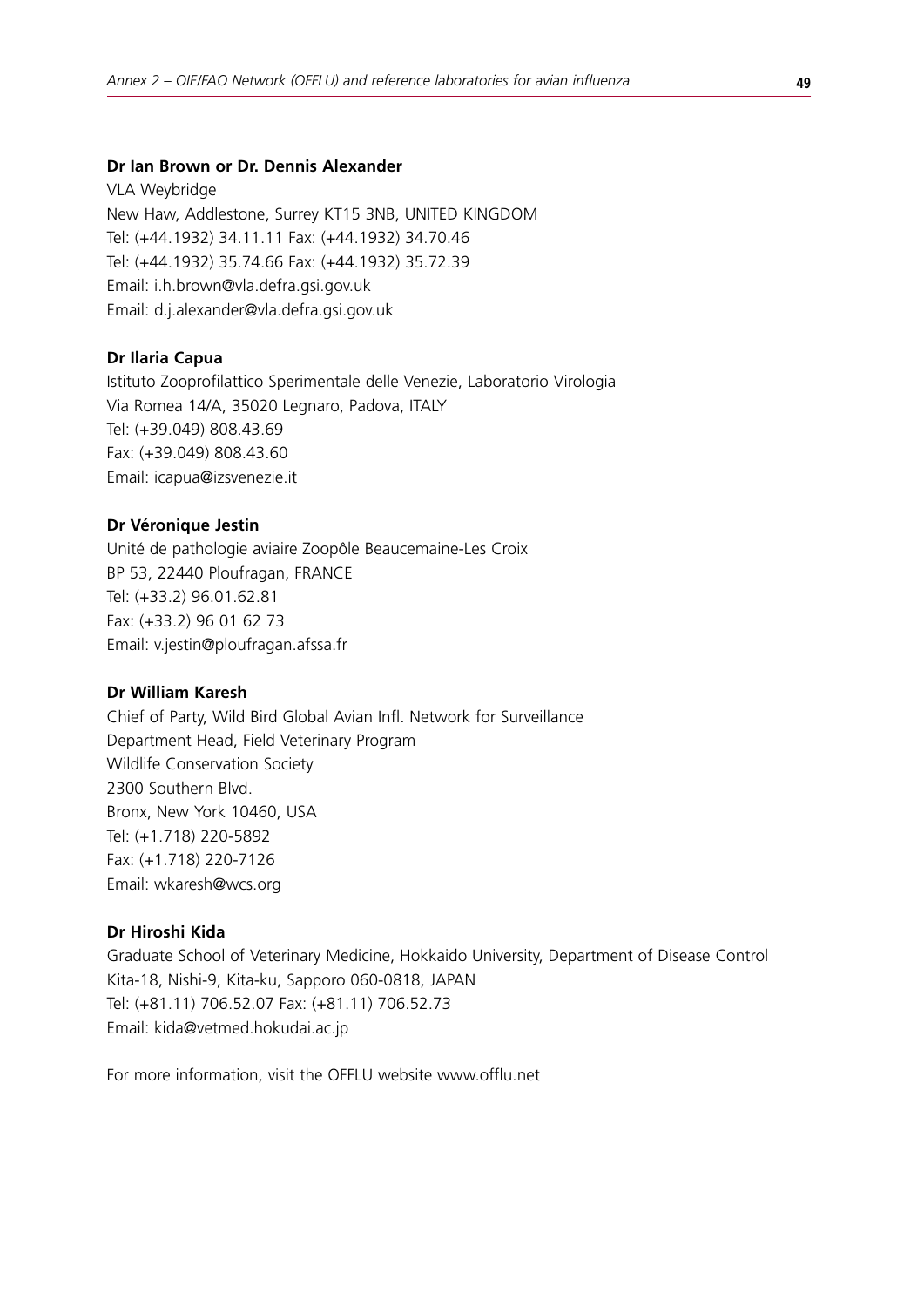### **Dr. Scott Newman**

International Wildlife Coordinator for Avian Influenza Infectious Disease Group/EMPRES Animal Health Service Food and Agriculture Organization of the United Nations Viale delle Terme di Caracalla, Rome, ITALY 00100 Tel: (+39.06) 57053068 Email: scott.newman@fao.org or juan.lubroth@fao.org

### **Dr Paul W. Selleck**

CSIRO, Australian Animal Health Laboratory (AAHL) 5 Portarlington Road, Private Bag 24, Geelong 3220, Victoria, AUSTRALIA Tel: (+61.3) 52.27.50.00 Fax: (+61.3) 52.27.55.55 Email: paul.selleck@csiro.au

### **Dr Dennis Senne**

National Veterinary Services Laboratories P.O. Box 844, Ames, IA 50010, UNITED STATES OF AMERICA Tel: (1.515) 663.75.51 Fax: (1.515) 663.73.48 Email: dennis.a.senner@aphis.usa.gov

### **Dr David Swayne**

Southeast Poultry Research Laboratory USDA/ARS 934 College Station Road, Athens, Georgia, UNITED STATES OF AMERICA Tel: (+1) 706-546-3433 Fax: (+1) 706-546-3161 Email: dswayne@seprl.usda.gov

### **Dr Ortrud Werner**

National Reference Laboratory for Highly Pathogenic Avian Influenza and Newcastle Disease Institute of Diagnostic Virology, Federal Research Centre for Virus Diseases of Animals (BFAV) Insel Riems, Boddenblick 5a, 17493 Greifswald - Insel Riems, GERMANY Tel: (+41) 383.517.152 Fax: (+41) 383.517.151 Email: ortrud.werner@rie.bfav.de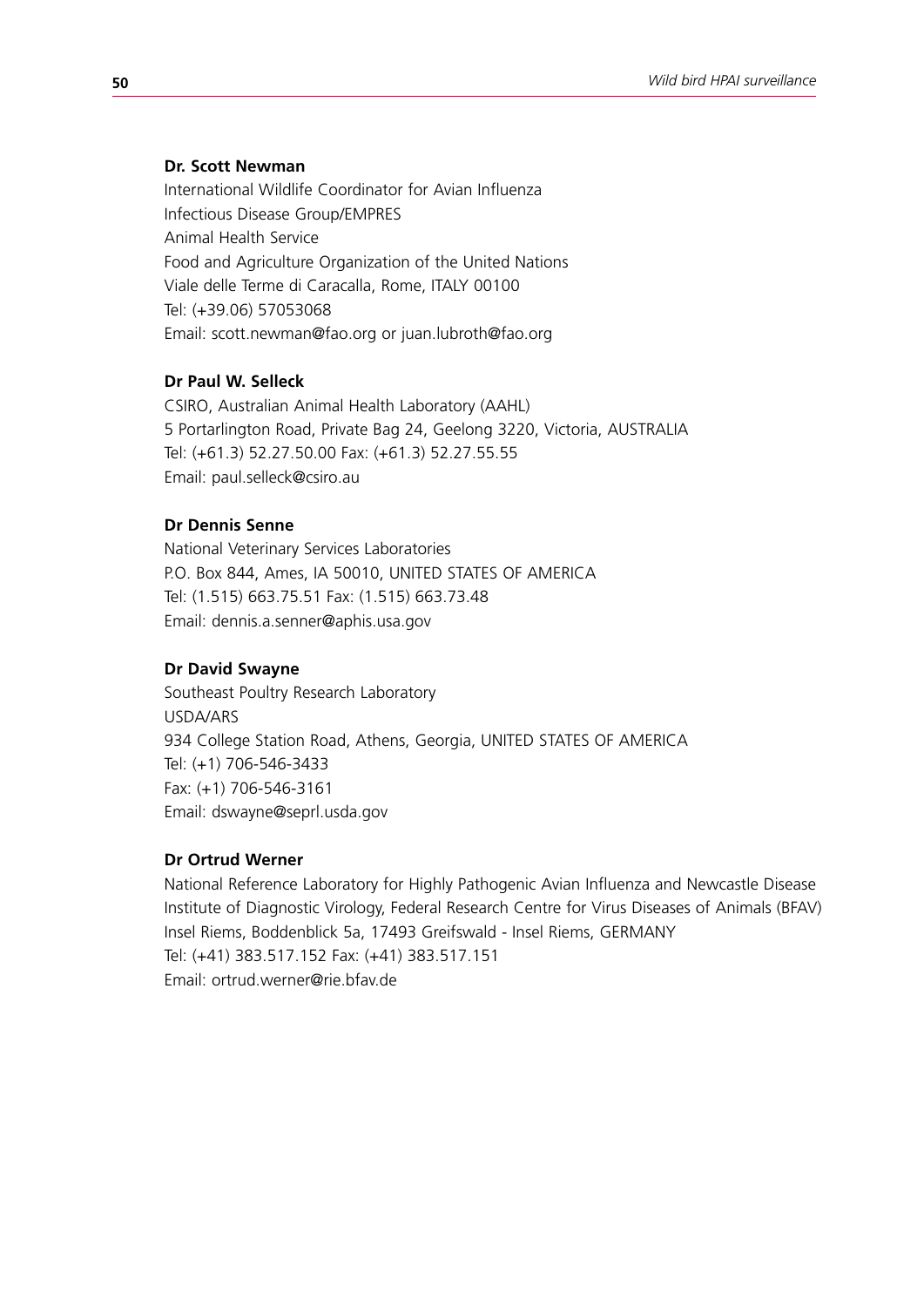### Annex 3 **Gross Pathology Illustrations**

The following are illustrations of gross pathology frequently observed in chickens suffering from highly pathogenic avian influenza. These gross pathology signs may or may not be applicable to wild birds exposed to highly pathogenic avian influenza viruses.



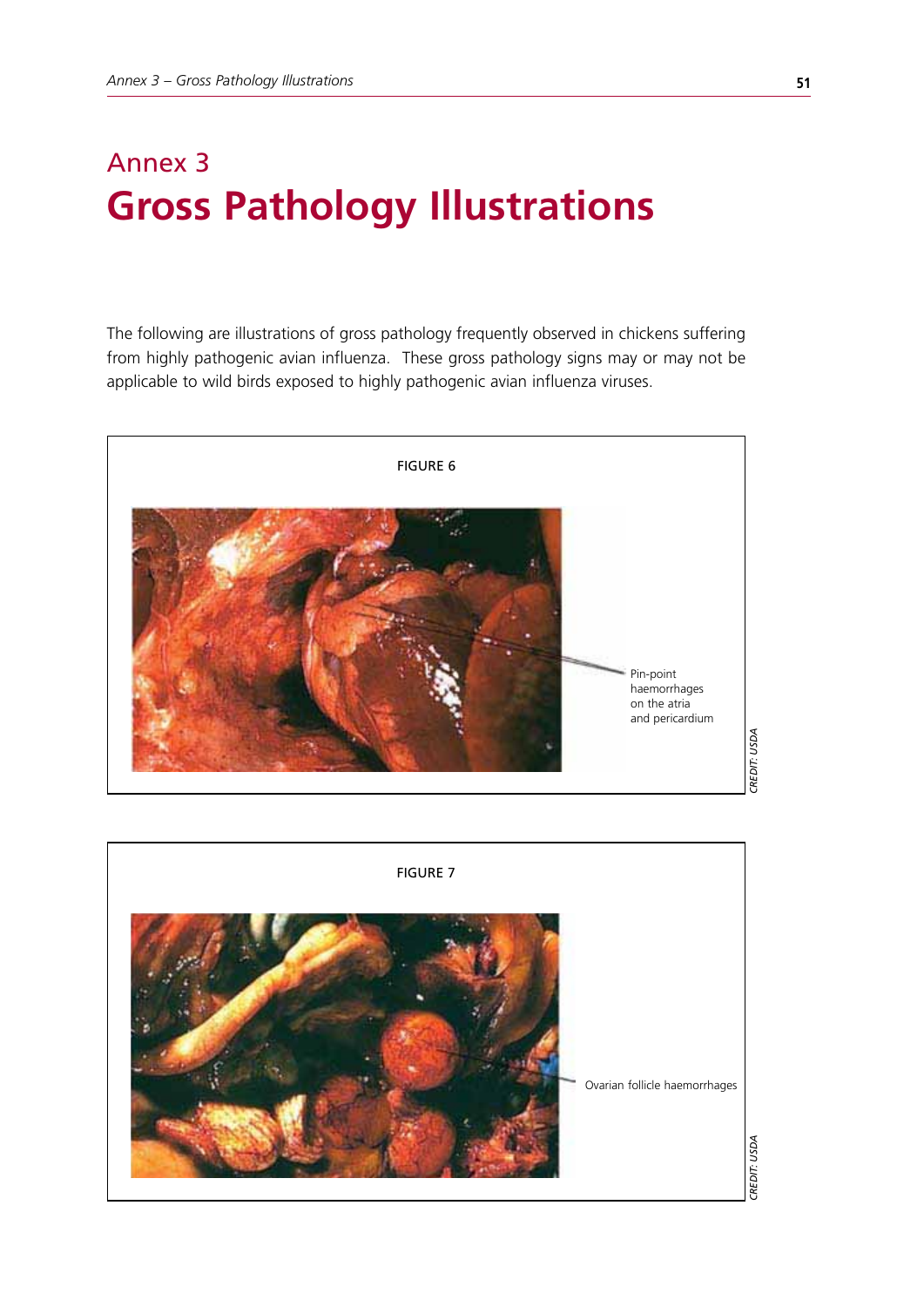

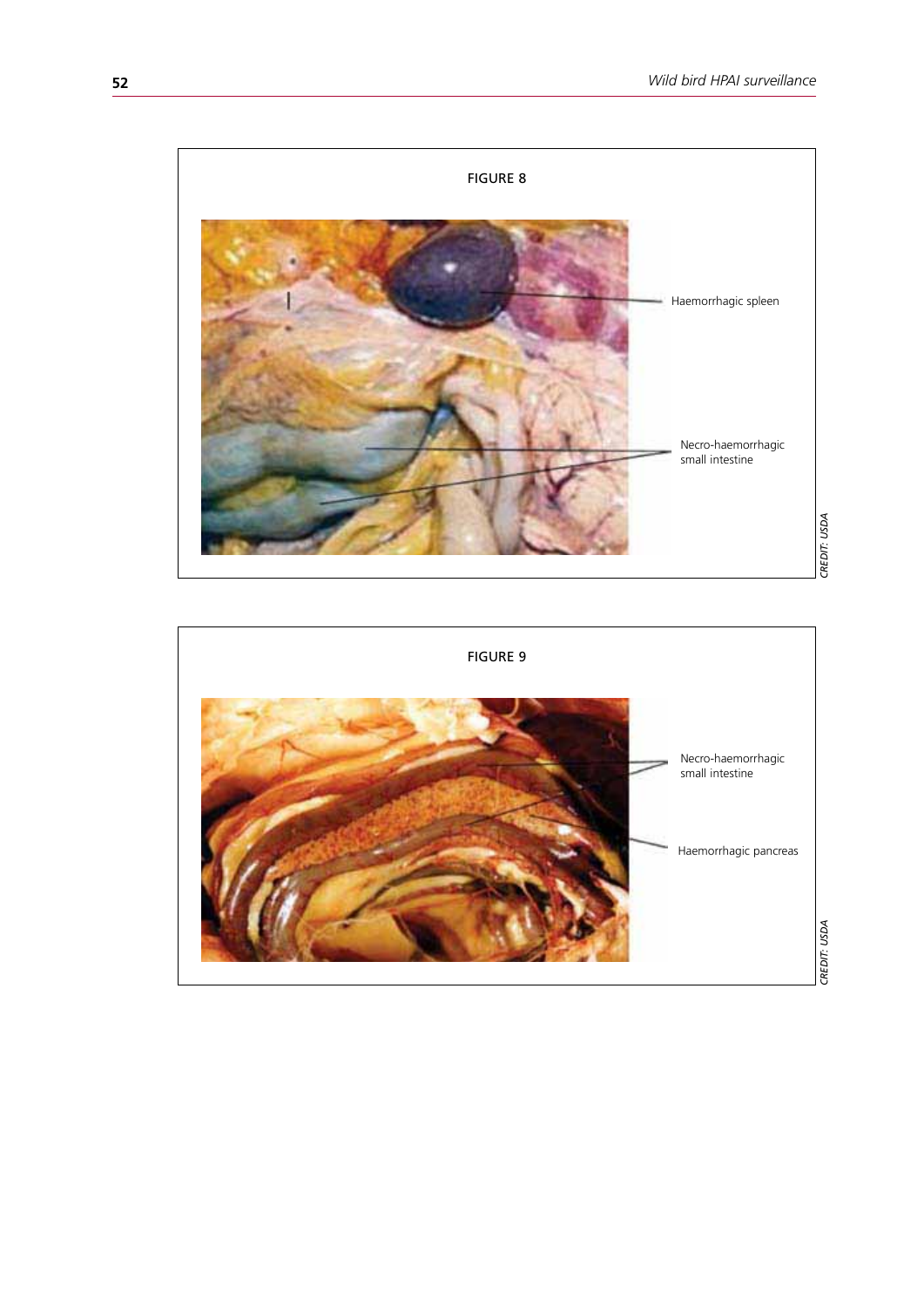

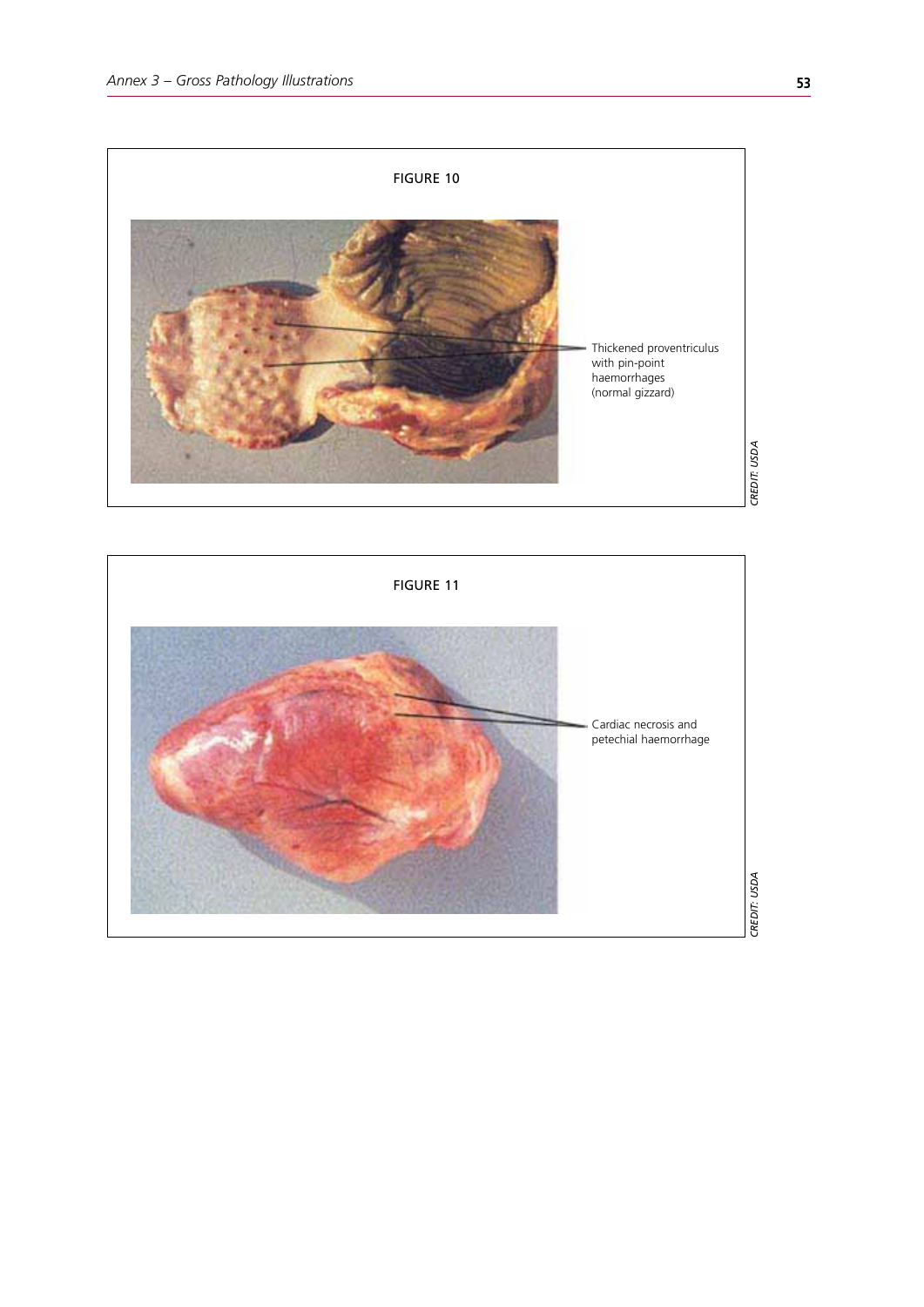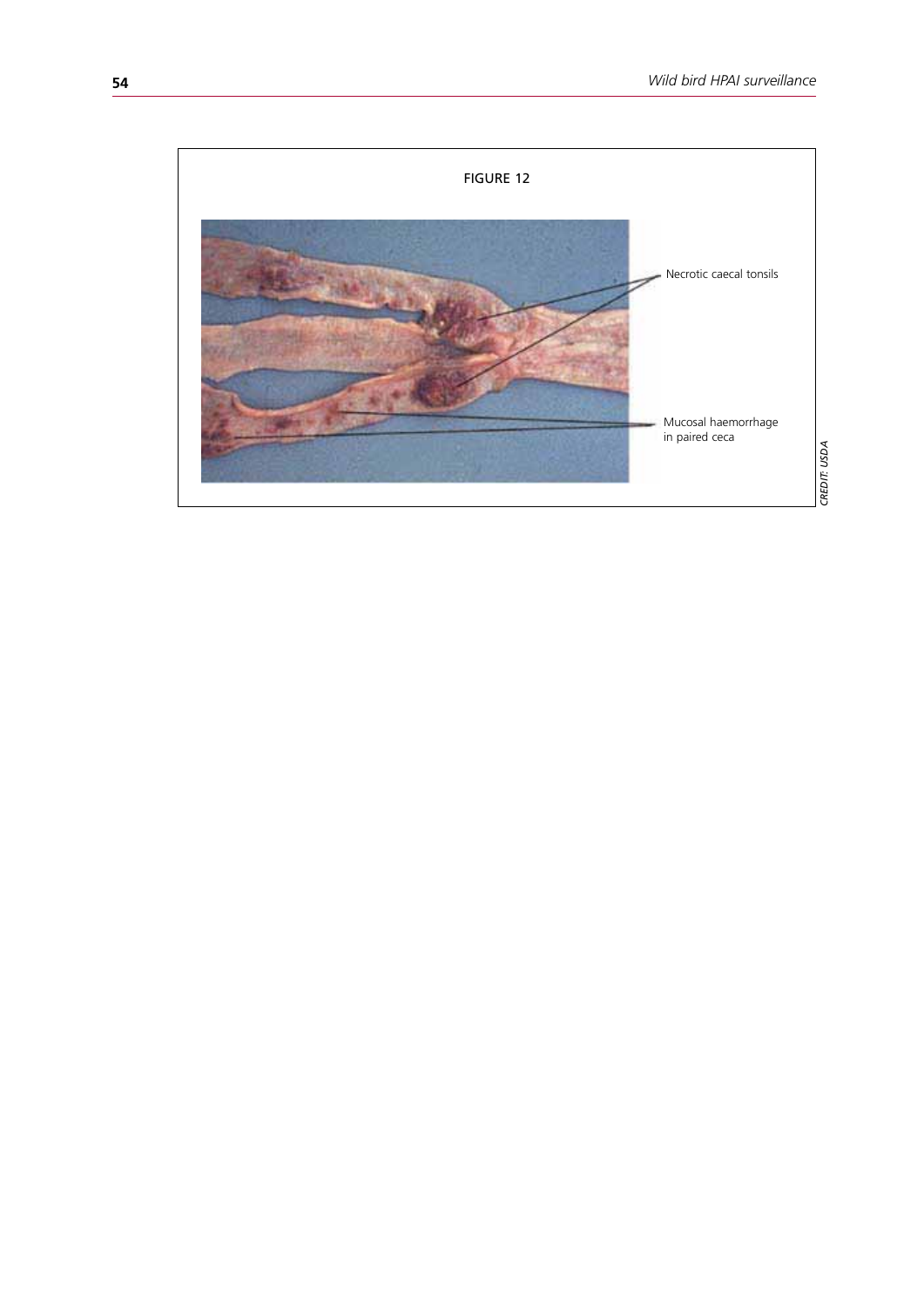#### **FAO ANIMAL PRODUCTION AND HEALTH MANUALS**

- 1. Small-scale poultry production, 2004 (E, F)
- 2. Good practices for the meat industry, 2006 (E, F)
- 3. Preparing for highly pathogenic avian influenza, 2006 (E)
- 4. Wild Bird HPAI Surveillance sample collection from healthy, sick and dead birds (E)

Availability: December 2006

- Ar Arabic Multil Multilingual
- C Chinese \* Out of print
- E English \*\* In preparation
- F French
- P Portuguese
- R Russian
- S Spanish

The FAO Animal Production and Health Manuals are available through the authorized FAO Sales Agents or directly from Sales and Marketing Group, FAO, Viale delle Terme di Caracalla, 00153 Rome, Italy.

#### **FAO ANIMAL HEALTH MANUALS**

- 1. Manual on the diagnosis of rinderpest, 1996 (E)
- 2. Manual on bovine spongifom encephalophaty, 1998 (E)
- 3. Epidemiology, diagnosis and control of helminth parasites of swine, 1998
- 4. Epidemiology, diagnosis and control of poultyr parasites, 1998
- 5. Recognizing peste des petits ruminant A field manual, 1999 (E, F, A)
- 6. Manual on the preparation of national animal disease emergency preparedness plans, 1999 (E)
- 7. Manual on the preparation of rinderpest contingency plans, 1999 (E)
- 8. Manual on livestock disease surveillance and information systems, 1999 (E)
- 9. Recognizing African swine fever. A field manual, 2000 (E, F)
- 10. Manual on Participatory Epidemiology Method for the Collection of Action-Oriented Epidemiological Intelligence, 2000 (E)
- 11. Manual on the preparation of african swine fever contigency plans, 2001 (E)
- 12. Manual on procedures for disease eradication by stamping out, 2001 (E)
- 13. Recognizing contagious bovine pleuropneumonia, 2001 (E, F)
- 14. Preparation of contagious bovine pleuropneumonia contingency plans, 2002 (E, F)
- 15. Preparation of Rift Valley fever contingency plans, 2002 (E, F)
- 16. Preparation of foot-and-mouth disease contingency plans, 2002 (E)
- 17. Recognizing Rift Valley fever, 2003 (E)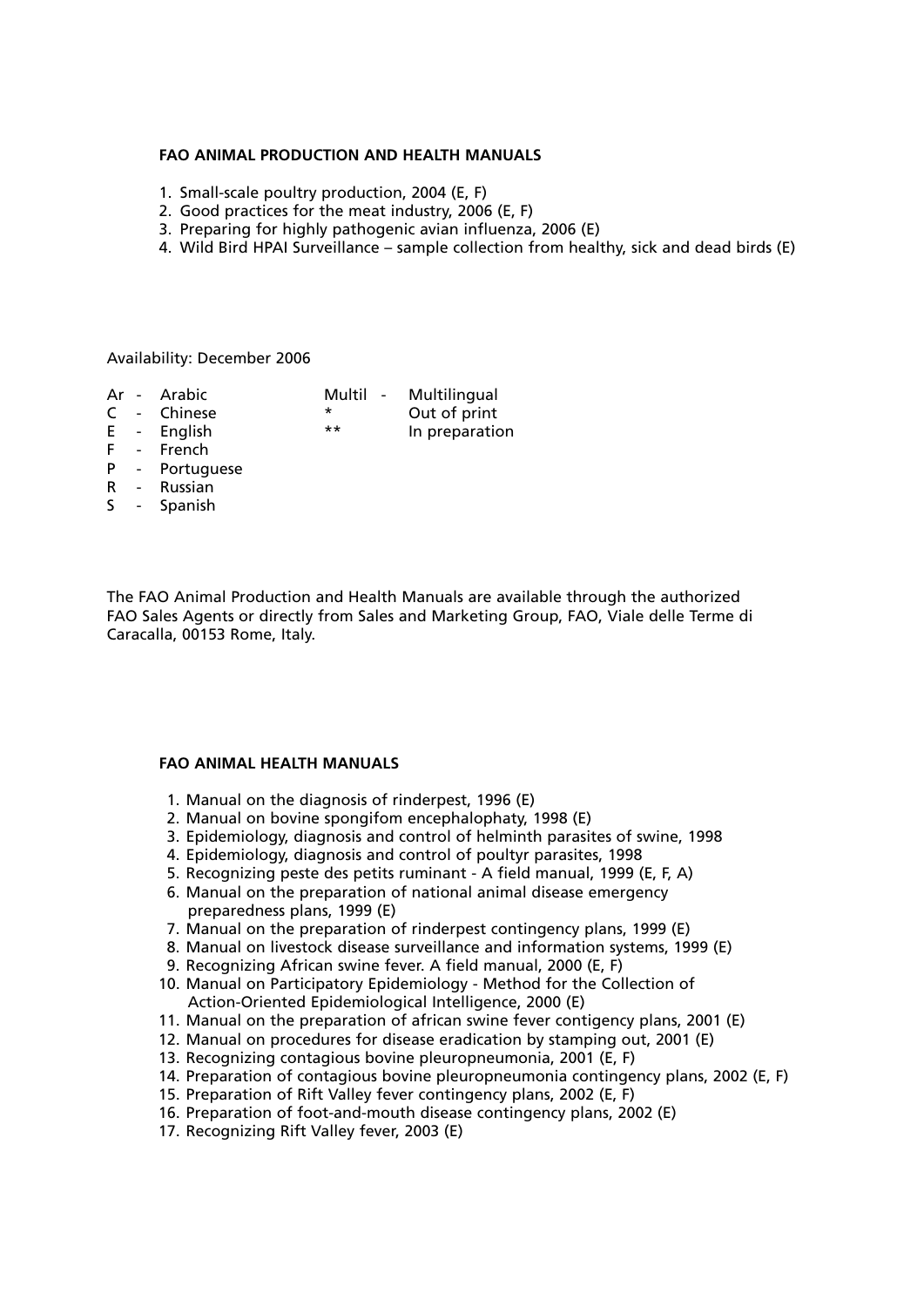| <b>Submitter information</b>                                                                                         | <b>Incident information</b>                                                                                   |
|----------------------------------------------------------------------------------------------------------------------|---------------------------------------------------------------------------------------------------------------|
|                                                                                                                      |                                                                                                               |
|                                                                                                                      |                                                                                                               |
| Dept/organisation: ______________________________                                                                    |                                                                                                               |
|                                                                                                                      | <b>Location</b> (exact location – with GPS data                                                               |
| <u> 2000 - 2000 - 2000 - 2000 - 2000 - 2000 - 2000 - 2000 - 2000 - 2000 - 2000 - 2000 - 2000 - 2000 - 2000 - 200</u> |                                                                                                               |
|                                                                                                                      |                                                                                                               |
|                                                                                                                      |                                                                                                               |
|                                                                                                                      |                                                                                                               |
|                                                                                                                      |                                                                                                               |
|                                                                                                                      |                                                                                                               |
| <b>Animal details:</b>                                                                                               |                                                                                                               |
|                                                                                                                      |                                                                                                               |
|                                                                                                                      | Total of Each Species: _______________ Unaffected/Normal: _____________ Sick: _____________ Dead: ___________ |
| Approximate Ages of Affected Animals:                                                                                | $\vert$ $\vert$ Chick<br>Juvenile<br>Adult<br><b>Contract Contract</b>                                        |
|                                                                                                                      |                                                                                                               |
| Sex of Affected Animals:<br>Unknown                                                                                  | Female<br>Male                                                                                                |
|                                                                                                                      |                                                                                                               |
|                                                                                                                      |                                                                                                               |
|                                                                                                                      |                                                                                                               |
|                                                                                                                      |                                                                                                               |
|                                                                                                                      |                                                                                                               |
|                                                                                                                      |                                                                                                               |
|                                                                                                                      | <b>Environmental conditions:</b> Weather, recent rainfall, sea conditions, recent local use of chemicals,     |
|                                                                                                                      | changes in ground water levels, changes in domestic animal management: _____________________________          |
|                                                                                                                      |                                                                                                               |
|                                                                                                                      |                                                                                                               |
|                                                                                                                      |                                                                                                               |
|                                                                                                                      |                                                                                                               |
|                                                                                                                      |                                                                                                               |
|                                                                                                                      |                                                                                                               |
|                                                                                                                      |                                                                                                               |
|                                                                                                                      |                                                                                                               |
|                                                                                                                      |                                                                                                               |
|                                                                                                                      |                                                                                                               |
|                                                                                                                      |                                                                                                               |
|                                                                                                                      |                                                                                                               |
|                                                                                                                      | Please add as many pages as necessary for thorough descriptions and additional observations                   |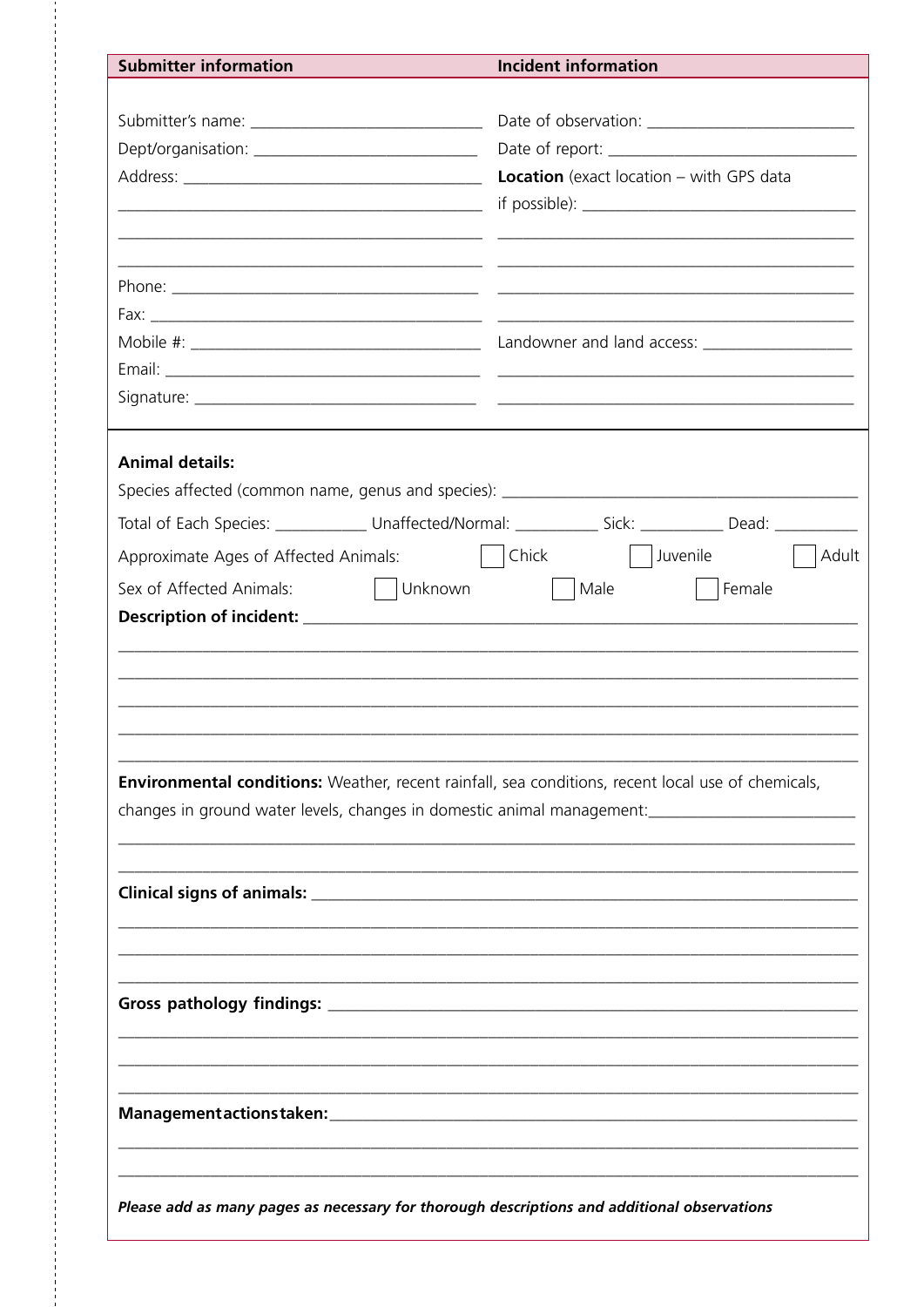|         |                                                         |          | Live/Dead             |                              |                  | Swabs collected |               | <b>Tissues collected</b> |       | Photos |                     |          |
|---------|---------------------------------------------------------|----------|-----------------------|------------------------------|------------------|-----------------|---------------|--------------------------|-------|--------|---------------------|----------|
| Species | Identification<br>Number<br>Animal                      | Location | Euthanised/<br>Method | Carcass kept<br>fresh/frozen | Serum/<br>Plasma | <b>Tracheal</b> | J.<br>Cloacal | Fresh                    | Fixed | Yes/No | Sample<br>collector | Comments |
|         |                                                         |          |                       |                              |                  |                 |               |                          |       |        |                     |          |
|         |                                                         |          |                       |                              |                  |                 |               |                          |       |        |                     |          |
|         |                                                         |          |                       |                              |                  |                 |               |                          |       |        |                     |          |
|         |                                                         |          |                       |                              |                  |                 |               |                          |       |        |                     |          |
|         |                                                         |          |                       |                              |                  |                 |               |                          |       |        |                     |          |
|         |                                                         |          |                       |                              |                  |                 |               |                          |       |        |                     |          |
|         |                                                         |          |                       |                              |                  |                 |               |                          |       |        |                     |          |
|         |                                                         |          |                       |                              |                  |                 |               |                          |       |        |                     |          |
|         |                                                         |          |                       |                              |                  |                 |               |                          |       |        |                     |          |
|         |                                                         |          |                       |                              |                  |                 |               |                          |       |        |                     |          |
|         |                                                         |          |                       |                              |                  |                 |               |                          |       |        |                     |          |
|         | Specimens stored/sent where?                            |          |                       |                              |                  |                 |               |                          |       |        |                     |          |
|         |                                                         |          |                       |                              |                  |                 |               |                          |       |        |                     |          |
|         |                                                         |          |                       |                              |                  |                 |               |                          |       |        |                     |          |
|         |                                                         |          |                       |                              |                  |                 |               |                          |       |        |                     |          |
|         |                                                         |          |                       |                              |                  |                 |               |                          |       |        |                     |          |
|         |                                                         |          |                       |                              |                  |                 |               |                          |       |        |                     |          |
|         |                                                         |          |                       |                              |                  |                 |               |                          |       |        |                     |          |
|         |                                                         |          |                       |                              |                  |                 |               |                          |       |        |                     |          |
|         |                                                         |          |                       |                              |                  |                 |               |                          |       |        |                     |          |
|         | Name of all people present during the sample collection |          |                       |                              |                  |                 |               |                          |       |        |                     |          |
|         |                                                         |          |                       |                              |                  |                 |               |                          |       |        |                     |          |